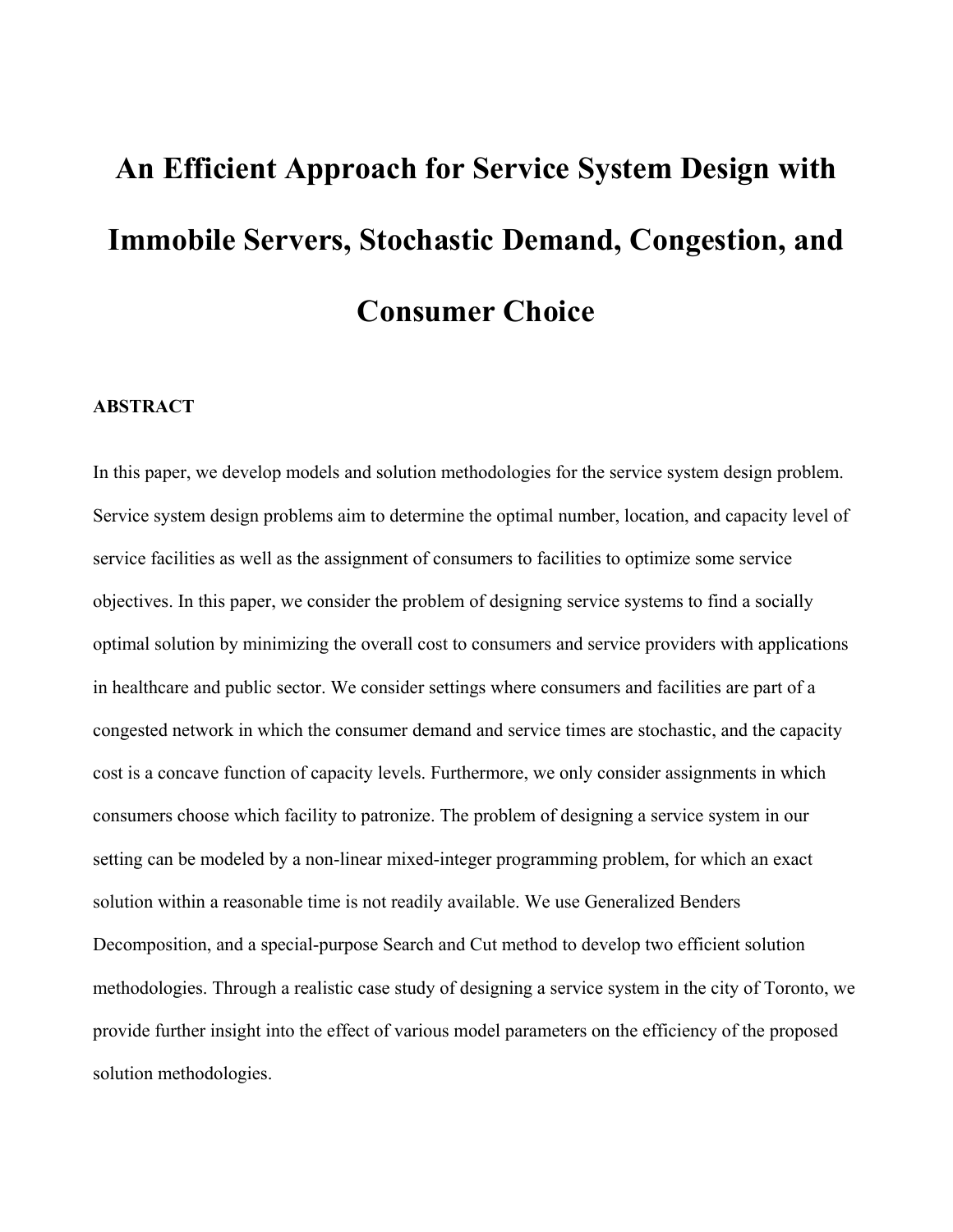Keywords: Location Models; Service System Design; Mixed-Integer Nonlinear Programming; Stochastic Demand; Congestion

# **I. INTRODUCTION AND RELATED WORK**

In many applications, service time provided by service facilities is the primary factor in determining the service quality, and excessive waiting time negatively impacts the consumer experience. On the one hand, lower waiting times may necessitate the allocation of many decentralized facilities that are easily accessible, as measured by proximity to the majority of the consumers. On the other hand, few centralized facilities may be necessary to reduce service cost. *Service System Design* problems are often formulated to strike a balance between the consumer service time and the service cost with applications in many areas such as healthcare and public sector. Service system design problems fall into a more general category of *Stochastic Location Models with Congestion* (SLMC), in which demand is stochastically generated by the consumers and service times are stochastic as well. The nature of this stochastic behavior often implies that the demand may not be served immediately. The partial fulfillment of the consumer demand results in either waiting or, ultimately, demand loss. SLMCs capture the trade-off between consumer waiting time and service cost by finding an optimal assignment of consumers and allocation of service capacities to the open facilities. Servers in a SLMCs can be considered mobile or immobile. When servers are mobile, the service provider travels to provide service to consumers. When the servers are immobile, consumers travel to facilities to access the service.

In this paper, we consider the problem of designing a service system in a network of facilities with immobile servers. For a recent literature review that includes a detailed summary of location analysis with immobile servers and congestion, see Berman, Krass, and Wang (2011), Berman and Krass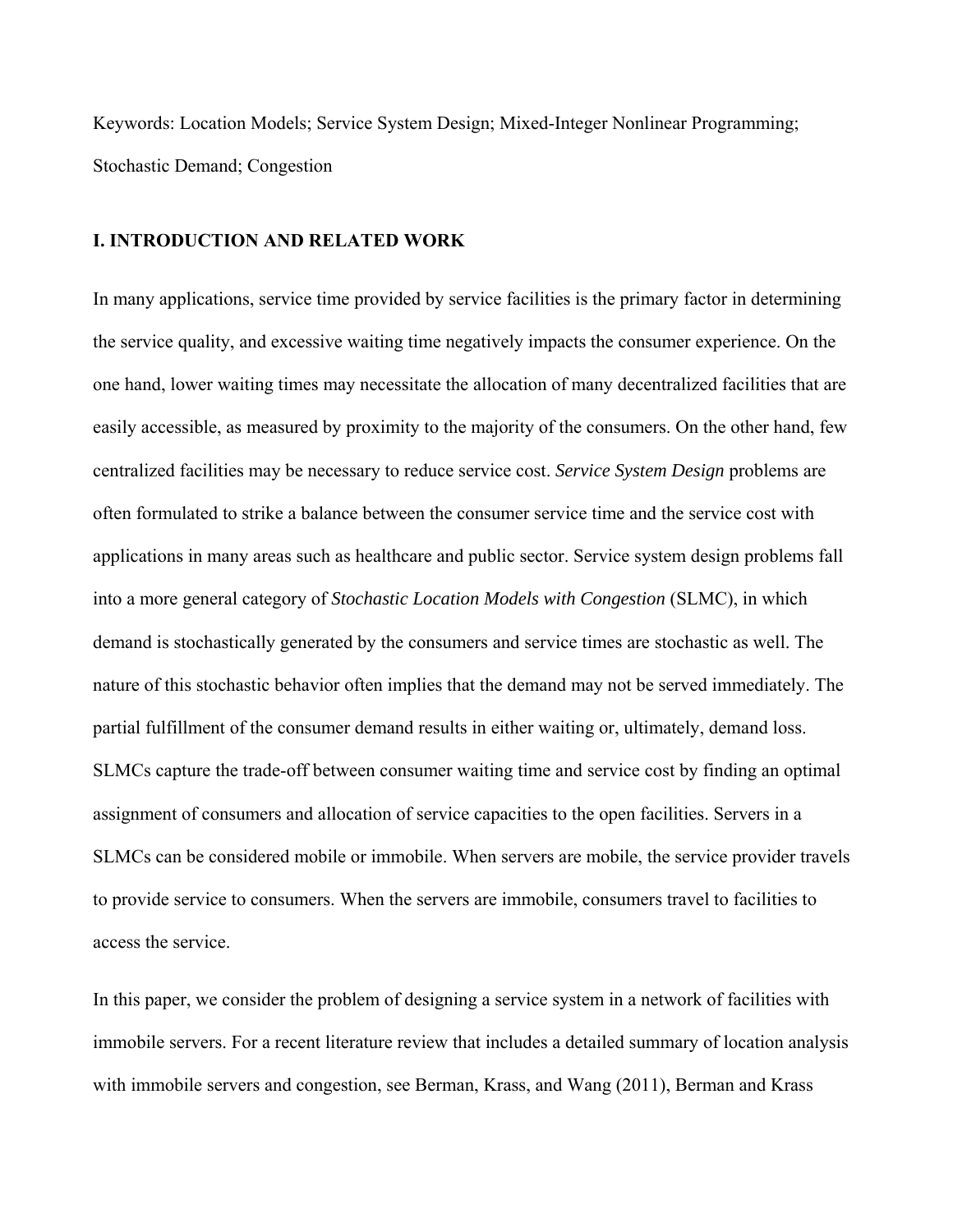(2020), and the references therein. Our model assumptions fit in a variety of applications, ranging from locating private facilities such as retail stores, repair shops, or service centers to locating public facilities such as government offices, hospitals, and medical clinics, where the consumers choose which facility to patronize, and capacity in these facilities can be an aggregation of a variety of service resources available at the facilities. Another important application example is the location of preventive health care facilities such as clinics with mammograms, vaccination sites, and blood test centers. For more applications of service system design problems in healthcare services, we refer the reader to the works of Aboolian, Berman, and Verter (2016); Zhang et al. (2010); Vidyarthi and Kuzgunkaya (2015); and Dogan, Karatas, and Yakici (2020).

The service system design problems can be classified using the following three characteristics: (1) whether the consumers choose the facility, or it is dictated to them by the provider; (2) whether the objective is to minimize consumer access cost or service provider's operating cost (or both); and (3) whether the cost of acquiring service capacity is linear or concave in capacity level. Marianov and Serra (1998) and Marianov and Ríos (2000) were first to consider congestion in service system design problems. They used the covering location model with a constraint that would not allow the waiting time or the queue length to exceed an acceptable level. These two papers, along with Wang, Batta, and Rump (2002); Berman and Drezner (2007); and Aboolian, Berman, and Drezner (2009) focus on minimizing service access cost to consumers assuming a limited-service capacity requirement. Wang, Batta, and Rump (2002) also consider the case in which the objective is to minimize the service provider's cost, assuming they provide a certain level of service quality. There are other papers in which the system is designed with the provider benefits in mind. One example of such problems is Aboolian, Berman, and Krass (2012), which introduces a profit-maximizing service system design problem with demand elasticity with respect to travel and waiting time. Other similar papers with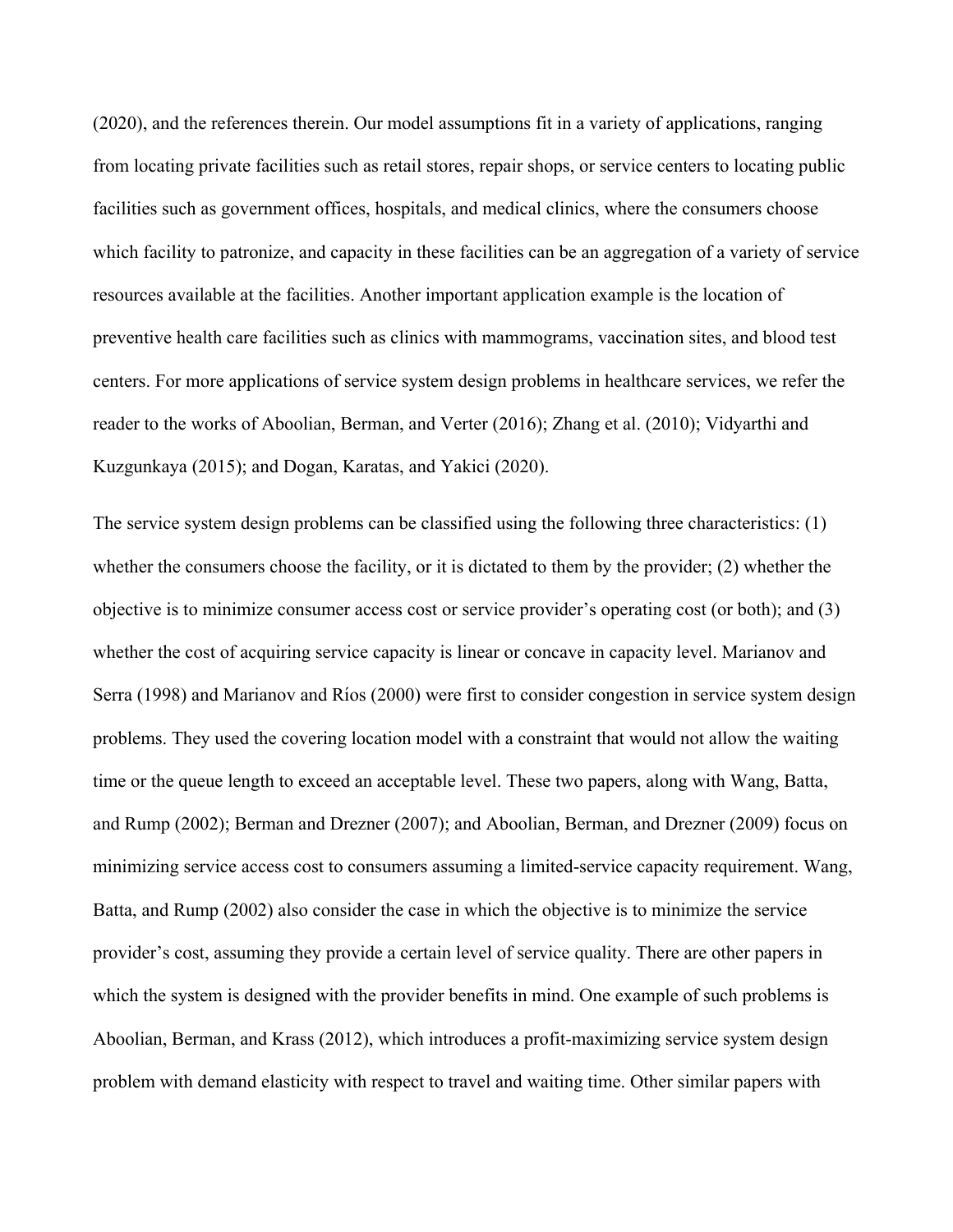demand elasticity are Zhang, Berman, and Verter (2009) and Aboolian, Berman, and Verter (2016), where the objective is to maximize consumer participation.

Designing *socially optimal* service systems has been the focus of the attention of many researchers for the past two decades. In socially optimal service system designs, the objective is to minimize the overall cost to consumers (cost incurred for traveling, waiting, and service time) and service provider's operating costs (fixed facility and variable capacity costs). Amiri (1997); Aboolian, Berman, and Drezner (2008); Elhedhli (2006); Castillo, Ingolfsson, and Sim (2009); Vidyarthi and Jayaswal (2014), and Elhedhli, Wang, and Saif (2018) are examples in which a socially optimal service system design problem is considered. With the exception of Aboolian, Berman, and Drezner (2008), all papers in socially optimal models consider a consumer assignment by the service provider. In this paper, we consider service system design problems with *consumer choice*. To model consumer choice in stochastic location models, many papers such as Wang, Batta, and Rump (2002); Berman and Drezner (2007), and Aboolian, Berman, and Drezner (2008) consider settings in which consumers choose the closest facility to access their services. Similarly, we consider proximity to service facilities as the main proxy for consumer choice.

Elhedhli (2006) and Aboolian, Berman, and Drezner (2008) are perhaps the closest works to this paper. Although Elhedhli (2006) considers a service system design problem in which the service capacity cost is a concave function of service capacity, it differs from this paper in that it assumes consumers are assigned to facilities by the service provider. On the other hand, although Aboolian, Berman, and Drezner (2008) consider a service system design problem with consumer choice, it differs from this paper since it assumes service capacity cost is a linear function of the service capacity and facilities are modeled as M/M/k queuing systems. In this paper, we consider the consumer choice problem, use a concave service capacity cost function, and model facilities as M/M/1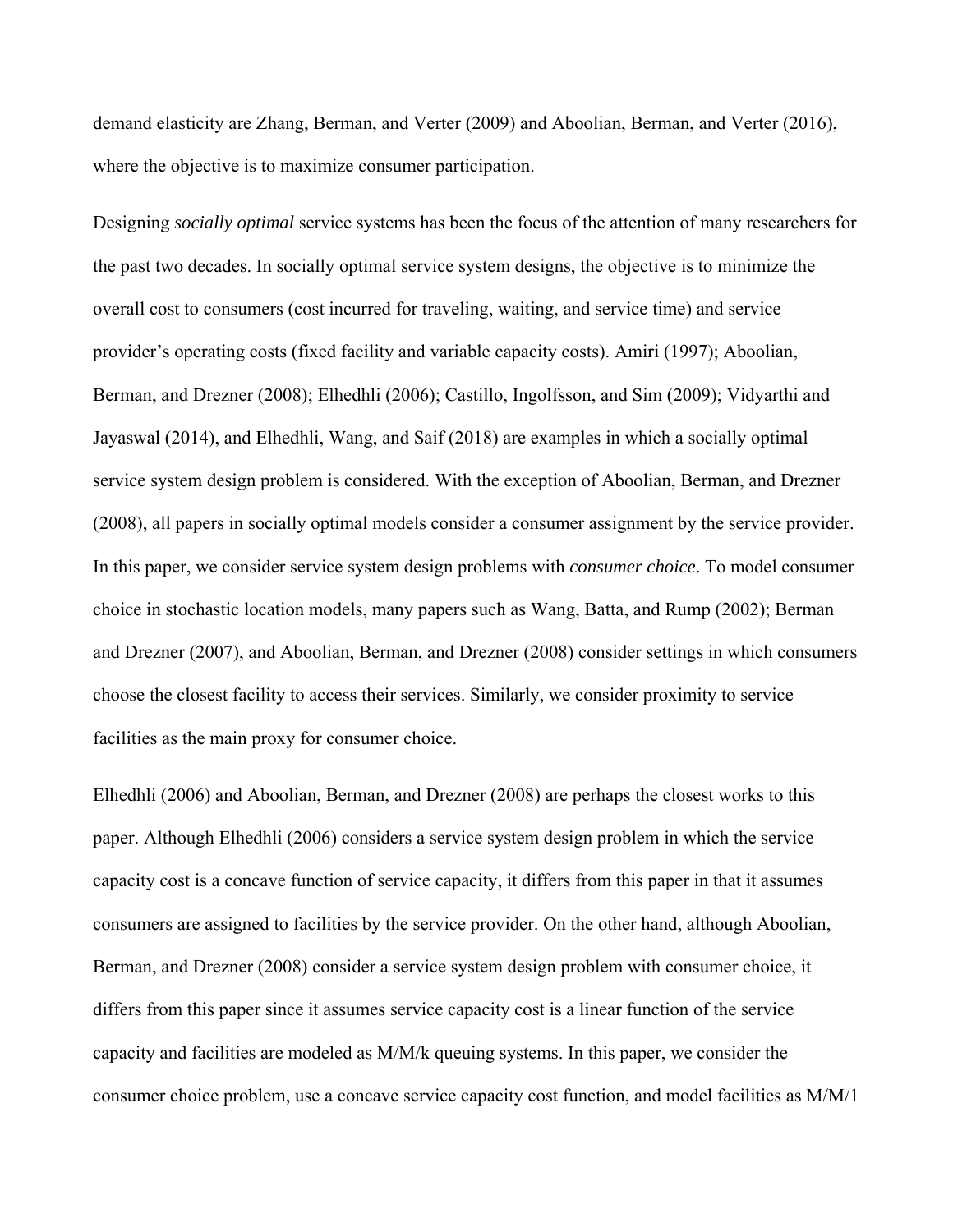queuing systems. In terms of service capacity, we assume that the service system designer's objective is to determine a service rate rather than determining the number of servers for a fixed service rate. In other words, we assume that each facility act as an M/M/1 queuing system rather than an M/M/k queuing system. There are two reasons for choosing the M/M/1 model over the M/M/k. First, facilities could use several distinct capacities and servers, which may be hard to determine. For example, a medical clinic will often use nurses, doctors, operating rooms, X-ray machines, etc., all with different levels of capacity and a different number of servers. For such a system, it is more suitable to use an aggregate capacity service rate that represents the clinic's different service resources. Second, when the system utilization is reasonably high, an M/M/1 queue could be used as a good approximation for an M/M/k queue (Baron, Berman, and Krass, 2008).

The problem is formulated as a Mixed-Integer Nonlinear Program (MINLP). We propose three solution methodologies. The first methodology is a heuristic, which uses a modified descent approach in neighborhood search for a known location set. The second solution methodology is another heuristic, which is based on a Generalized Benders Decomposition (Floudas, Aggarwal, and Ciric 1989; Geoffrion 1972) of the main problem into various Linear Programming (LP) subproblems and Mixed-Integer Programming (MIP) master problems. Finally, we use a special-purpose algorithm that utilizes a *Search and Cut* approach – an adaptation of the search and cut method introduced in Aboolian, Cui, and Shen (2013) to the service system design problem – for finding an optimal solution efficiently. To study the performance of the proposed methodologies, we perform extensive numerical testing on a realistic situation of designing service systems for the city of Toronto, Canada.

The contribution of this paper to the literature of service system design problems is two-fold. First, we model the service system design problem by considering consumer choice and a concave service capacity cost function where each facility is modeled as a M/M/1 queuing system, that when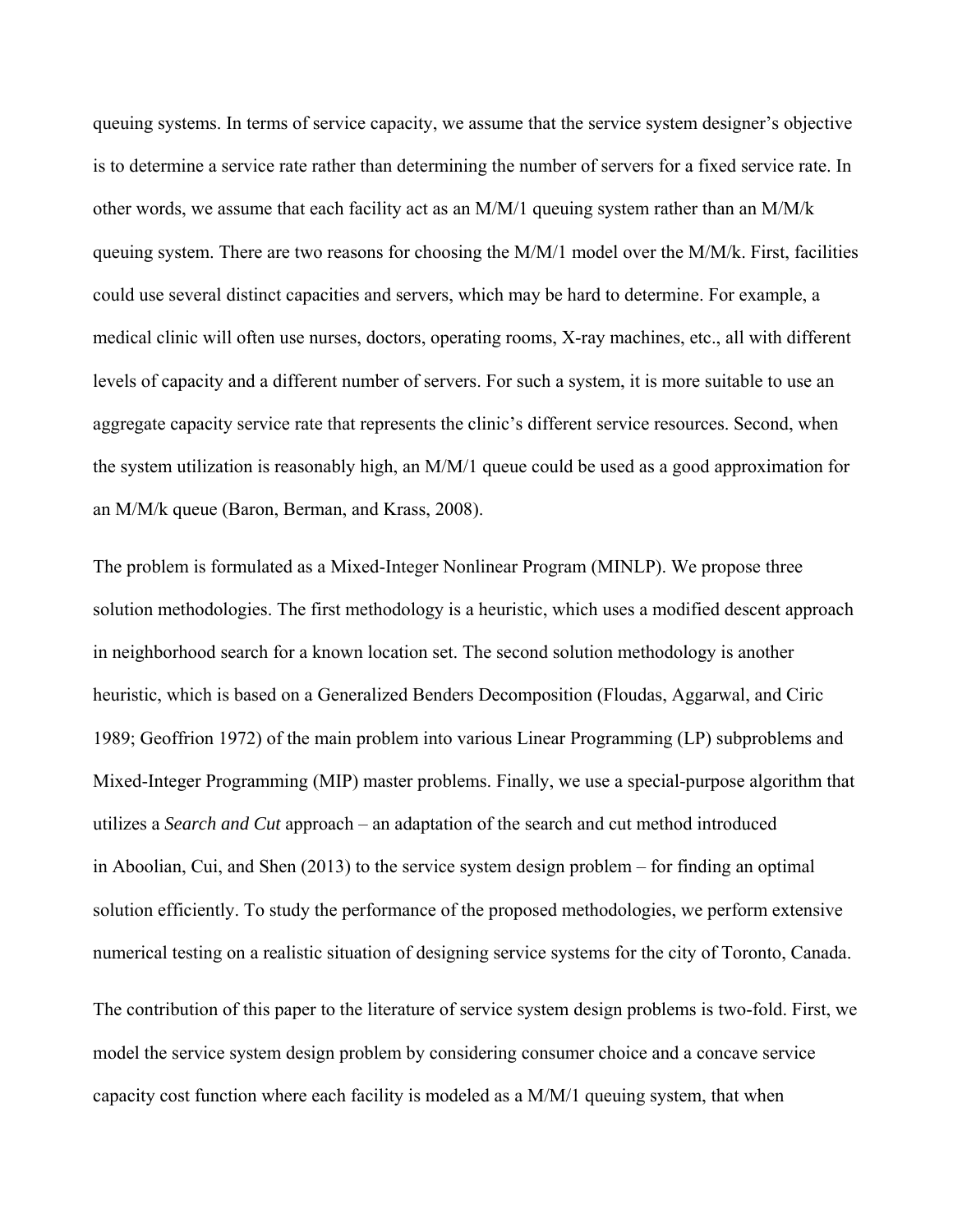compared to a M/M/k queuing systems, can represent a broader range of service capacities, and as such can be applied to a broader set of problems. Second, we develop an efficient exact solution methodology. In particular, unlike other known solution methodologies developed for the service system design problem, the Search and Cut solution approach in this paper can solve many large-scale problems efficiently while not being sensitive to the number of capacity levels.

The rest of this paper is organized as follows: Section 2 discusses the problem formulation. In Section 3, we present two heuristic methodologies based on a neighborhood search and a generalized Benders decomposition approach, and an exact solution approach based on a search and cut methodology. Numerical testing and computational results are discussed in Section 4. We provide conclusions and suggestions for future research in Section 5.

#### **II. PROBLEM FORMULATION**

Consider a set of consumers indexed by  $i \in M = 1, 2, \dots, m$ , in which consumer *i*'s demand can be modeled as a Poisson process with a mean rate of  $\lambda_i$ . Moreover, consider the set of candidate facility locations indexed by  $j \in N = 1,2,\dots, n$ , and the set of capacity levels indexed by  $k \in K = 1,2,\dots, \kappa$ , in which the mean service rate of a facility when allocated capacity level k is denoted by  $\bar{\mu}_k$ . Without loss of generality, we assume that the vector  $(\bar{\mu}_k)_{k \in K}$  is an increasing vector in k. Let  $y_{ij}$  be the binary variable that takes value 1 if consumer  $i$ 's demand is allocated to service facility  $j$ . Furthermore, let  $z_{jk}$  be the binary variable that takes value 1 if facility *j* is allocated capacity level *k*. Also, let  $x_j$  be the binary variable that takes value 1 if we plan to open a facility in location j and 0 otherwise. We note that the problem can be formulated without the introduction of variables  $x_i$ , as  $x_j = \sum_{k \in K} z_{jk}$ . However, we use variables  $x_j$  to simplify the problem formulation. Consumer demands are assumed to be independent Poisson in which each consumer assigns the entirety of its demand to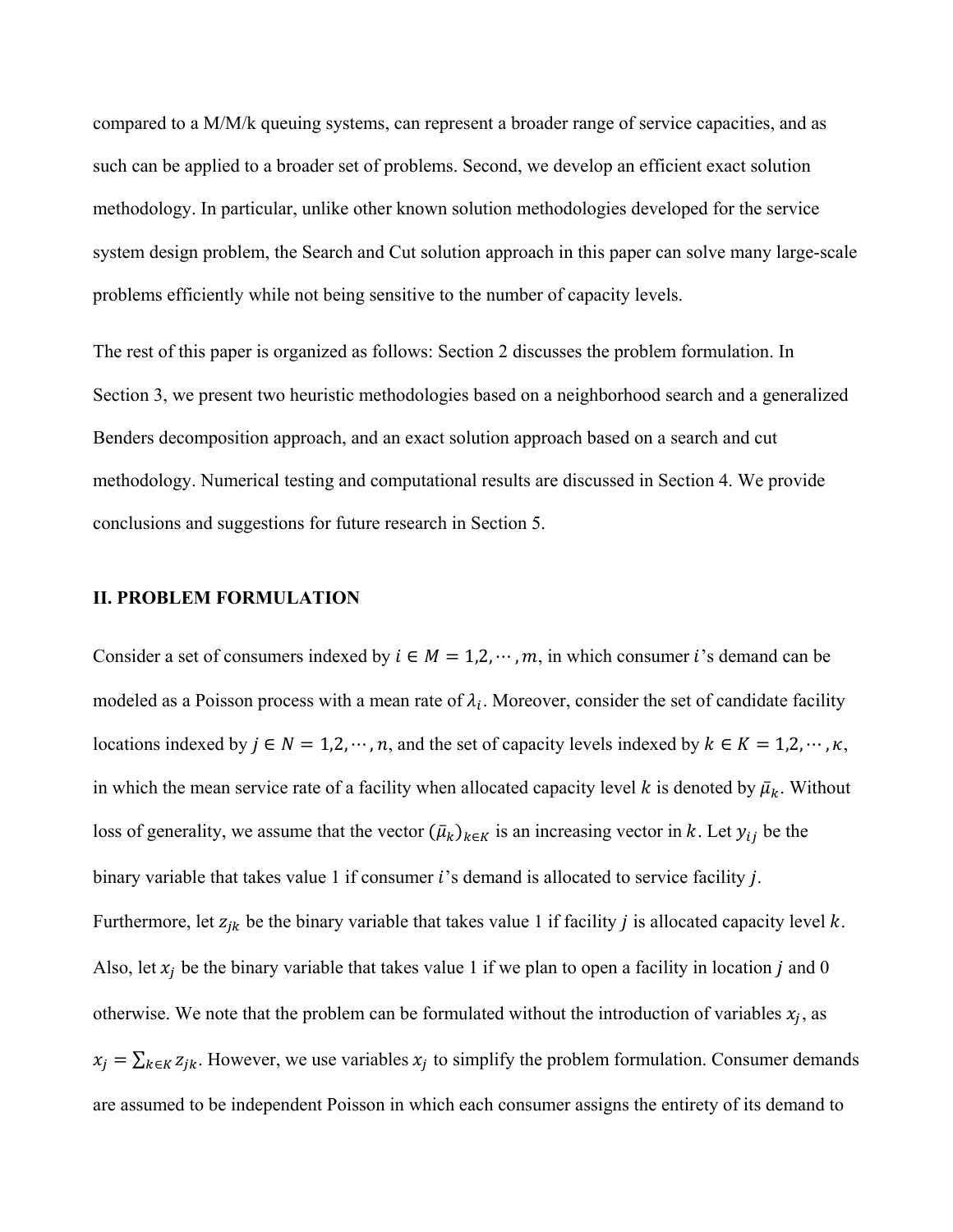the closest service facility. Moreover, we assume that the service times are exponentially distributed. Hence, each service facility acts as an M/M/1 queue with a mean demand of  $\Lambda_j = \sum_{i \in M} \lambda_i y_{ij}$ , and a mean service rate of  $\mu_j = \sum_{k \in K} \bar{\mu}_k z_{jk}$ . The service access cost for a unit demand of consumer *i* from facility  $j$  is denoted by  $c_{ij}$ , which we assume to be a linear function of the travel distance of consumer i to facility j denoted by  $d_{ij}$ . So the closer the facility is to the consumers, the lower their access cost. Denote  $\alpha$  as the average waiting cost per unit of time and  $f_i$  to indicate the fixed cost of opening a facility at site  $j$ . Furthermore, the capacity cost of the facility  $j$  is modeled via a concave function  $\omega(\mu_j) = (\beta \mu_j)^{\phi}$ , in which  $0 \le \phi < 1$  and  $\beta > 0$ . Given the above definitions, the Service System Design Problem (SSDP) can be formulated as the following cost minimization problem.

$$
\min \qquad Z_{\text{SSDP}}(\mathbf{x}, \mathbf{y}, \mathbf{z}) = \sum_{j \in N} f_j x_j + \sum_{i \in M} \sum_{j \in N} c_{ij} \lambda_i y_{ij} + \sum_{j \in N} \sum_{k \in K} \sum_{\bar{\mu}_k} \sum_{j \in N} \frac{\sum_{i \in M} \lambda_i y_{ij}}{\sum_{k \in K} \bar{\mu}_k z_{jk} - \sum_{i \in M} \lambda_i y_{ij}}, \qquad (1.1)
$$

subject to:

$$
y_{ij} \le x_j, \forall i \in M, \forall j \in N, \qquad (1.2)
$$
  
\n
$$
\sum_{j \in N} y_{ij} = 1, \forall i \in M, \qquad (1.3)
$$
  
\n
$$
\sum_{k \in K} z_{jk} = x_j, \forall j \in N, \qquad (1.4)
$$
  
\n
$$
\sum_{i \in M} \lambda_i y_{ij} \le \sum_{k \in K} \bar{\mu}_k z_{jk}, \forall j \in N, \qquad (1.5)
$$
  
\n
$$
\sum_{j' \in N} c_{ij'} y_{ij'} \le (c_{ij} - L)x_j + L, \forall i \in M \forall j \in N, \qquad (1.6)
$$
  
\n
$$
y_{ij} \in 0, 1, \forall i \in M, \forall j \in N, \qquad (1.7)
$$
  
\n
$$
z_{jk} \in 0, 1, \forall j \in N, \forall k \in K, \qquad (1.8)
$$
  
\n
$$
x_j \in 0, 1, \forall j \in N, \qquad (1.9)
$$

The objective function terms represent the acquisition costs, access cost, capacity cost, and the expected waiting cost, respectively. Constraints 1.2 allow the assignment of demand to open facilities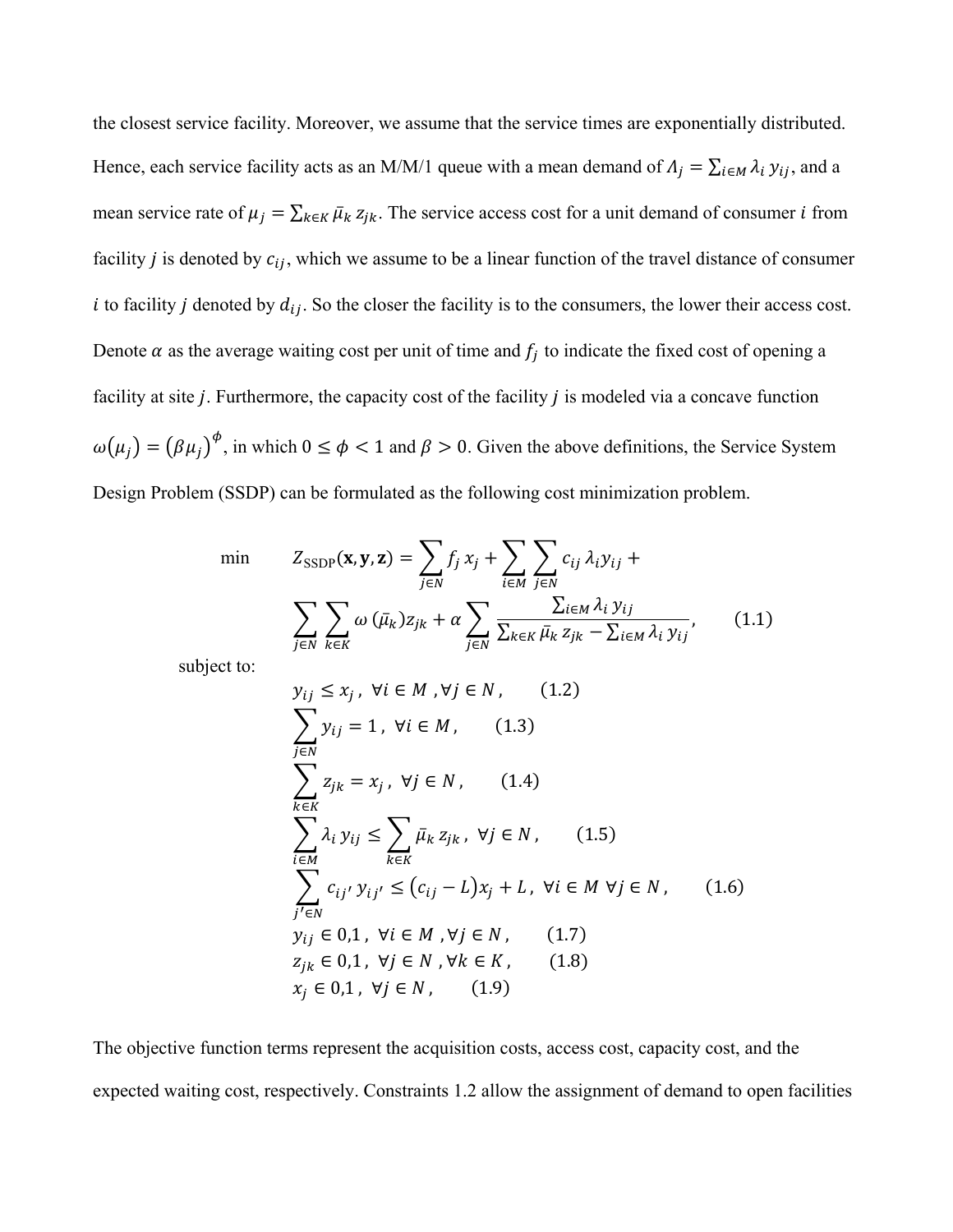only. Constraints 1.3 guarantee that each consumer is assigned to a single open facility. Constraints 1.4 guarantee that each open facility is assigned just one capacity level. Constraints 1.5 ensure that the demand arrival rate to a facility does not exceed its service capacity rate. Constraints 1.6 ensure that each consumer chooses (is assigned to) the closest facility, in which L is a large enough number (e.g., L=max  $c_{ij}$  for  $i \in M$  and  $j \in N$ ). Note that Constraints 1.6 achieve the closest assignment restriction because if a facility is opened at  $j(x_j = 1)$ , the assignment access cost of customers at node  $i \in M$ , given by  $\sum_{j' \in N} c_{ij'} y_{ij'}$ , is at most  $c_{ij}$ .

#### **III. SOLUTION METHODOLOGIES**

SSDP is a MINLP for which finding an exact solution within a reasonable time is not easily available. In this section, we introduce a lower bound and several solution methodologies for SSDP. All of these solution methodologies are based on exploitation of SSDP's special structure. In particular, we demonstrate that solving SSDP can be simplified to the problem of finding a set of open facilities that minimizes the system's overall cost. To achieve this, we show that when a set of open facilities is determined, the optimal capacity allocations and the consumer assignments can be found efficiently. As such, we start this section by formalizing the idea of finding the optimal capacity allocation for a set of open facilities, and proceed to the introduction of a lower bound as well as approximate and exact solution methodologies for SSDP afterward.

#### **3.1. Optimal Capacity Allocation for a Set of Open Facilities**

Given a set of open facilities in SSDP, since consumers are to be assigned to their closest facility, the problem simplifies to finding the optimal capacity at each of the open facilities. To show this, let  $S \subseteq$ N be a given set of open facilities in SSDP. Also, let  $E_i(S)$  denote the set of consumers closest to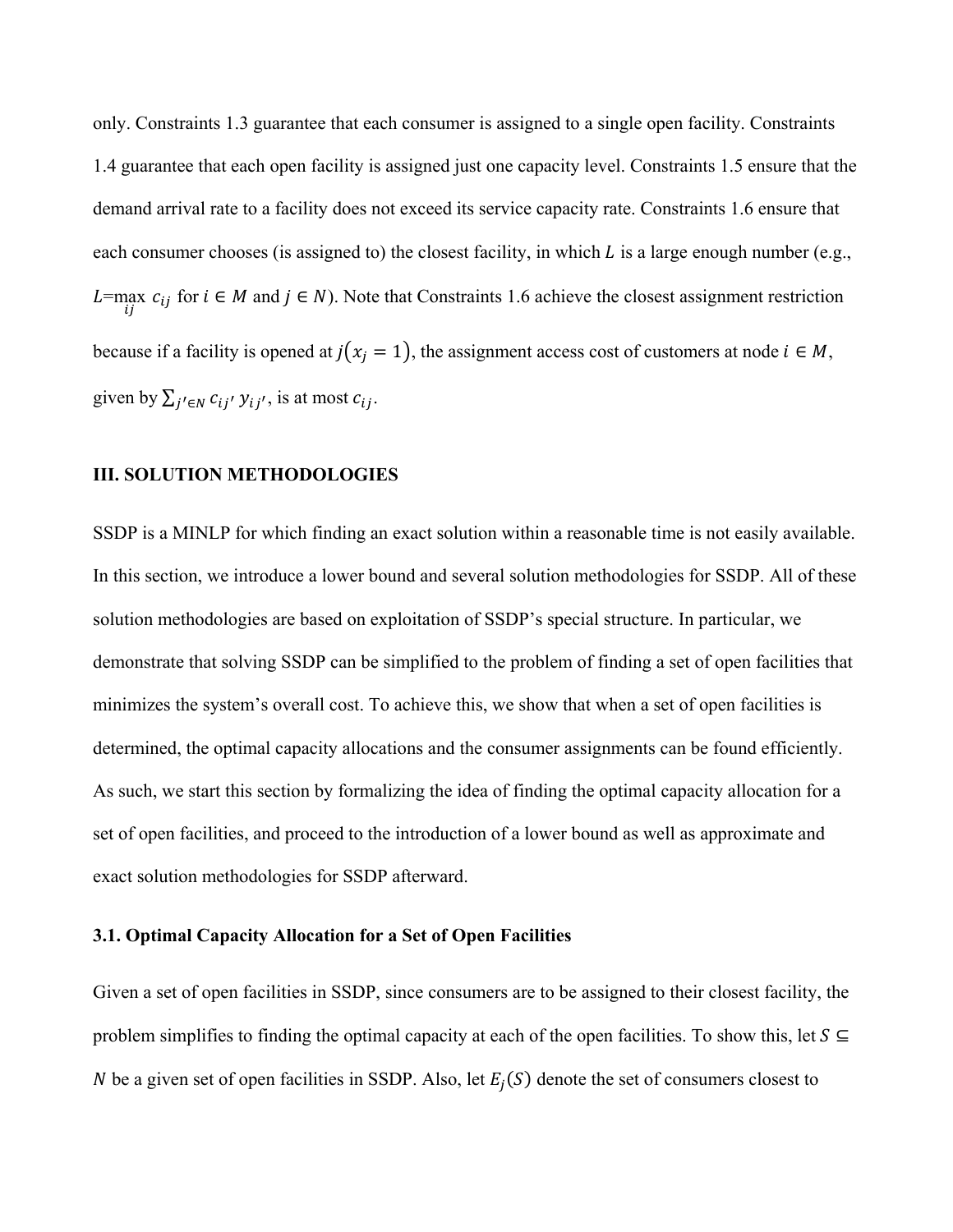facility  $j \in S$ , in which  $\bigcup_{j \in S} E_j(S) = M$ , and  $E_j(S) \cap E_{j'}(S) = \emptyset$ , for  $j \neq j' \in S$ . Note that if consumer  $i$ 's closest facility in set  $S$  is not unique, we consider the smallest indexed facility. Additionally, let  $\Lambda_j(S)$  be the demand rate at facility  $j \in S$ , such that  $\Lambda_j(S) = \sum_{i \in E_j(S)} \lambda_i$ . Moreover, let  $\bar{k}_j$  be the smallest capacity level for each facility determined as follows.

$$
\bar{k}_j = \arg\min_{k \in K} \{k : \Lambda_j(S) \le \bar{\mu}_k\} \text{ for } j \in S. \tag{2}
$$

Consider  $\mu_j(S) \in \{\bar{\mu}_k : k \in \{\bar{k}_j, \bar{k}_j + 1, \dots, \kappa\}\}\$ , a scalar denoting a feasible capacity rate assigned to the facility  $j \in S$ . Then the objective function of SSDP can be rewritten as follows:

$$
\min_{\left(\mu_j(S)\right)_{j\in S}} F\left(S, \mu(S)\right) \triangleq \sum_{j\in S} f_j + \sum_{j\in S} \sum_{i\in E_j(S)} c_{ij} \lambda_i + \sum_{j\in S} \omega\left(\mu_j(S)\right) + \alpha \sum_{j\in S} \frac{\Lambda_j(S)}{\mu_j(S) - \Lambda_j(S)}.\tag{3}
$$

Note that given  $S$ , since the first two terms of  $(3)$  are constant, the problem takes the following simpler objective:

$$
\min_{(\mu_j(S))_{j\in S}} \bar{F}(S, \mu(S)) \triangleq \sum_{j\in S} \omega\left(\mu_j(S)\right) + \alpha \sum_{j\in S} \frac{\Lambda_j(S)}{\mu_j(S) - \Lambda_j(S)}.
$$
 (4)

The optimal solution of (4), denoted by  $\mu^*(S) \triangleq (\mu_j^*(S))_{j \in S}$ , can be found efficiently via complete enumeration of  $\kappa$  available capacity levels at each of the open facilities, even for large values of  $\kappa$ . This is because finding the capacity rate resulting in the least capacity and waiting time cost can be simplified to the problem of finding the minimum element of a vector, which has a polynomial complexity time.

Next, we formalize the idea of finding an optimal solution, given a set of open facilities, in Algorithm 1.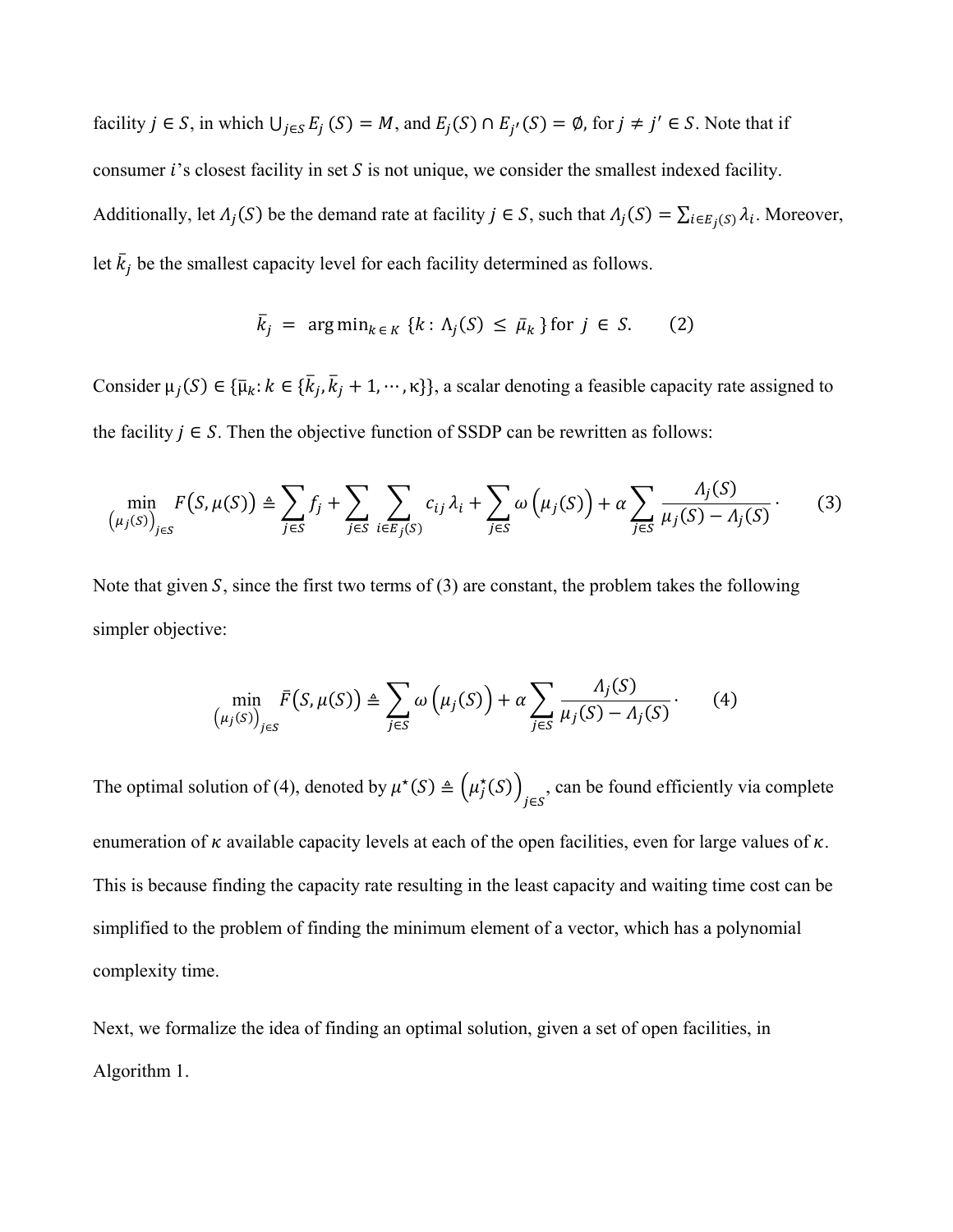Input:  $S$ **Output:**  $\mu^*(S)$ ,  $\bar{F}(S, \mu^*(S))$ ,  $F(S, \mu^*(S))$ 1.  $\forall j \in S \text{ let } E_i(S) = i : j = \operatorname{argmin}_{i \in S} c_{ij}$ ,  $i \in M$ , and  $\Lambda_i(S) = \sum_{i \in E_i(S)} \lambda_i$ 2. For  $j \in S$ , I. Let  $\bar{k}_j = arg \ min_{k \in K} \{k : \Lambda_j(S) \leq \bar{\mu}_k\}$ II.  $k_j^* = \arg m \, in_{k \in {\{\overline{k}_j,\overline{k}_j+1,\dots,\kappa\}}} \{k : \omega(\overline{\mu}_k) + \alpha \frac{\Lambda_j(S)}{\overline{\mu}_k - \Lambda_j(S)}\}$  $\frac{\Lambda f(S)}{\overline{\mu}_k - \Lambda_f(S)}\}$ III. Set  $\mu_j^*(S) = \bar{\mu}_{k_j^*}$ 3. Set  $\mu^*(S) = (\mu_j^*(S))_{j \in S}$ ,  $\bar{F}(S, \mu^*(S)) = \sum_{j \in S} \omega(\mu_j^*(S)) + \alpha \sum_{j \in S} \frac{\Lambda_j(S)}{\mu_j^*(S) - \Lambda_j(S)}$  $F(S, \mu^*(S)) = \sum_{j \in S} f_j + \sum_{j \in S} \sum_{i \in E_j(S)} c_{ij} \lambda_i + \bar{F}(S, \mu^*(S)).$ 

Given the above arguments, it becomes clear that the main decision in SSDP is simply to find the set of open facilities that minimizes the system's overall cost. We refer to such set as *optimal set of facility locations*.

#### **3.2. A Lower Bound for SSDP**

Let  $Z_{\text{SSDP}}^*$  and  $S_{\text{SSDP}}^*$  be the optimal value of the objective function and an optimal set of facility locations for SSDP, respectively. To obtain a lower bound on  $Z^*_{\text{SSDP}}$ , we start by finding a lower bound on the sum of capacity and waiting time cost,  $\bar{F}(S, \mu(S))$  as defined in (4). To do so, for a given number of open facilities, say  $l \in N$ , we solve the following non-linear optimization problem which we call Minimum Capacity and Waiting Cost Problem (MCWCP).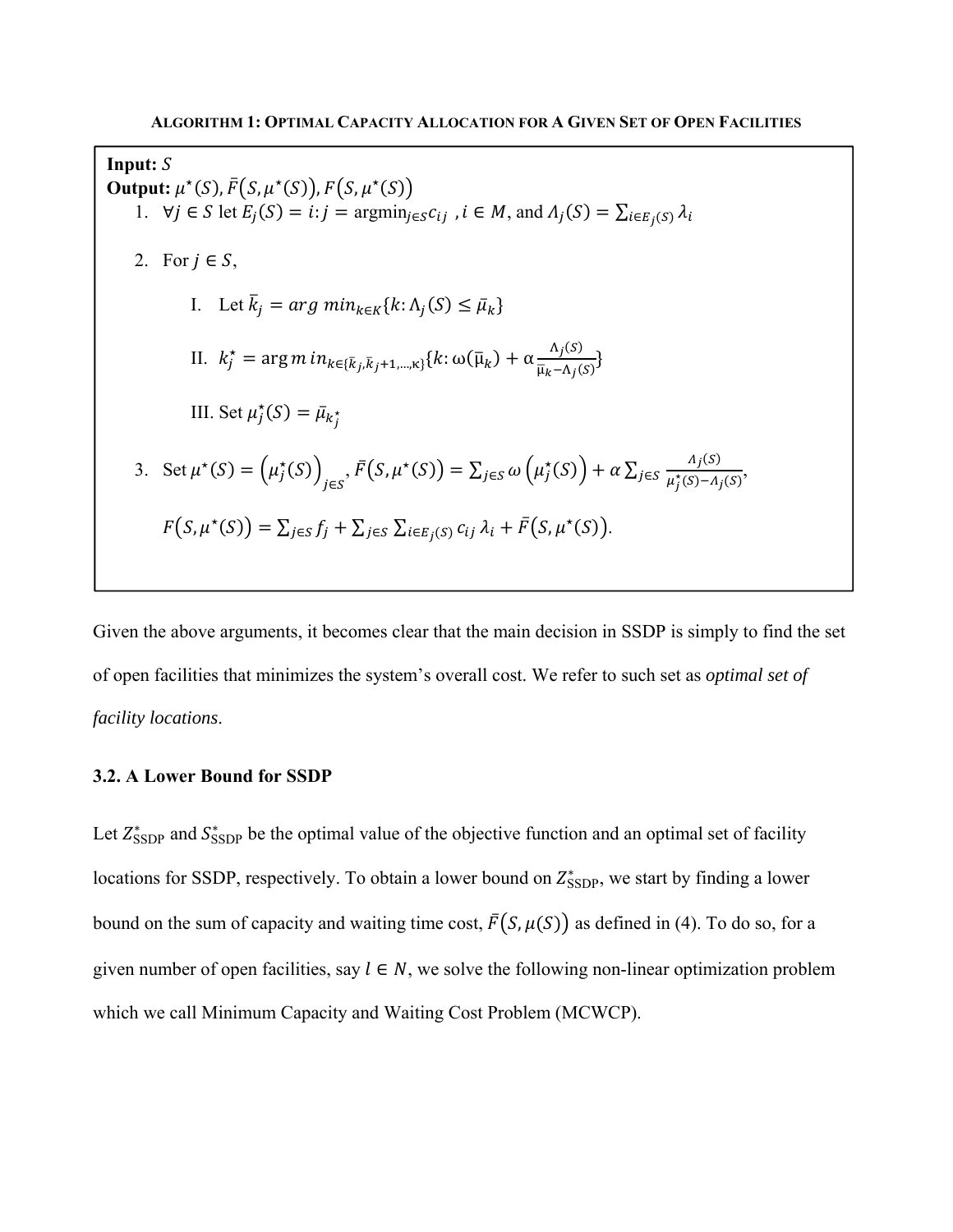min

$$
C_l(\mathbf{g}, \mathbf{m}) = \sum_{\eta=1}^l \omega(m_\eta) + \alpha \sum_{\eta=1}^l \frac{g_\eta}{m_\eta - g_\eta}, \qquad (5.1)
$$

subject to:

$$
g_{\eta} \le m_{\eta}, \forall \eta \in \{1, 2, \cdots, l\}, \quad (5.2)
$$
  
\n
$$
m_{\eta} \le \bar{\mu}_K, \forall \eta \in \{1, 2, \cdots, l\}, \quad (5.3)
$$
  
\n
$$
\sum_{\eta=1}^l g_{\eta} = \Lambda, \quad (5.4)
$$
  
\n
$$
g_{\eta}, m_{\eta} \ge 0, \forall \eta \in \{1, 2, \cdots, l\}, \quad (5.5)
$$

in which  $\Lambda = \sum_{i \in M} \lambda_i$ , and  $l \in N$ . Also  $m_\eta$  and  $g_\eta$  are the decision variables corresponding to demand and capacity levels at facility  $\eta \in \{1,2,\dots,l\}$ , respectively. We note that the continuous variables of **g** and **m**, resemble the discrete parameters of  $\lambda$  and  $\mu$ , respectively. For a given l, let  $C_l^* \triangleq$ 

$$
C_l^{\star}(\mathbf{g}^{\star}, \mathbf{m}^{\star}) = \sum_{\eta=1}^l \omega\left(m_{\eta}^{\star}\right) + \alpha \sum_{\eta=1}^l \frac{g_{\eta}^{\star}}{m_{\eta}^{\star} - g_{\eta}^{\star}} \text{ be the optimal value of MCWCP. Note that, since}
$$

MCWCP finds an optimal capacity and demand allocation to the open facilities without restricting the allocations of specific consumer nodes to specific facilities or requiring a discrete set of capacity rates, its value is a lower bound on the sum of capacity and waiting time cost.

For a given S, note that 
$$
\Lambda_j(S) = \sum_{i \in E_j(S)} \lambda_i
$$
 for  $j \in S$ ,  $\mu^*(S) = (\mu_j^*(S))_{j \in S}$ , and  $\bar{F}(S, \mu^*(S))$  can be

found using Algorithm 1. Let  $r_\eta$  be the **n**th smallest facility index in S such that  $r_\eta \in S$  for  $\eta \in$ 1,2, ..., |S|, in which |S| is the cardinality of set S. Since  $(m_\eta, g_\eta) = (A_{r_\eta}(S), \mu_{r_\eta}^*(S))$ , for  $\eta \in$ 1,2, ..., |S|, is a feasible solution of MCWCP, then for any  $S, C^*_{|S|} \leq \overline{F}(S, \mu^*(S))$ . Therefore, we conclude:

$$
\mathcal{C}_{\left|S_{\text{SSDP}}^*\right|}^{\star} \leq \bar{F}\left(S_{\text{SSDP}}^*, \mu^{\star}(S_{\text{SSDP}}^*)\right). \tag{6}
$$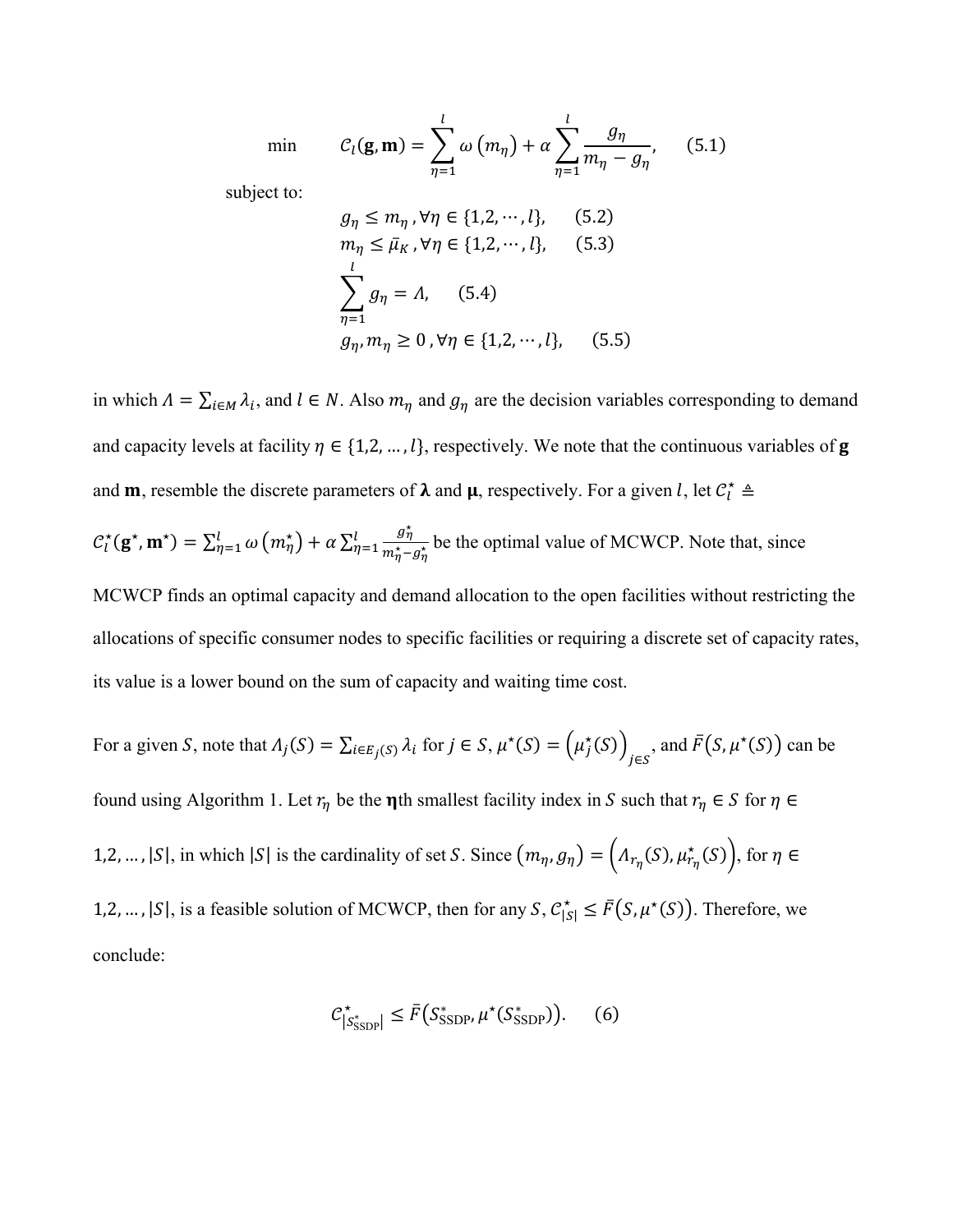We now define the following MIP which is a modified version of the Uncapacitated Facility Location Problem (MUFLP):

min 
$$
Z_{\text{MUFLP}}(\mathbf{x}, \mathbf{y}, \mathbf{v}) = \sum_{j \in N} f_j x_j + \sum_{i \in M} \sum_{j \in N} c_{ij} \lambda_{ij} y_{ij} + \sum_{l=1}^{n} C_l^* v_l,
$$
 (7.1)

subject to:

$$
y_{ij} \le x_j, \forall i \in M \forall j \in N, (7.2)
$$
  
\n
$$
\sum_{j \in N} y_{ij} = 1, \forall i \in M, (7.3)
$$
  
\n
$$
\sum_{j' \in N} c_{ij'} y_{ij'} \le (c_{ij} - L)x_j + L, \forall i \in M, \forall j \in N, (7.4)
$$
  
\n
$$
\sum_{l=1}^{n} v_l = 1, (7.5)
$$
  
\n
$$
\sum_{j \in N} x_j = \sum_{l=1}^{n} l \times v_l, (7.6)
$$
  
\n
$$
y_{ij} \le x_j, \forall i \in M, \forall j \in N, (7.7)
$$
  
\n
$$
y_{ij} \in \{0, 1\}, \forall i \in M, \forall j \in N, (7.8)
$$
  
\n
$$
x_j \in \{0, 1\}, \forall j \in N, (7.9)
$$
  
\n
$$
v_l \in \{0, 1\}, \forall l \in \{1, 2, \dots, n\}, (7.10)
$$

in which  $v_l$  is a binary variable that is one if we open *l* facilities and zero otherwise. Constraint 7.6 ensures that if  $\sum_{j \in N} x_j = l$ , then  $v_l = 1$ . Constraints 7.4 ensure consumers are assigned to the closest facility. Also note that Constraint 7.5 and Constraint 7.6 do not restrict the feasible region for a general Uncapacitated Facility Location Problem (UFLP). They simply decide the value for the last term in the objective function of MUFLP.

To see how the optimal solution of the MUFLP provides a lower bound for SSDP, consider the following result.

**Lemma 1.** Let  $Z_{\text{MUFLP}}^*$ , and  $S_{\text{MUFLP}}^*$  be the optimal value of the MUFLP and the set of open facilities corresponding to the optimal solution of MUFLP, respectively. Then  $Z_{\text{MUFLP}}^{\star} \leq Z_{\text{SSDP}}^{\star}$ .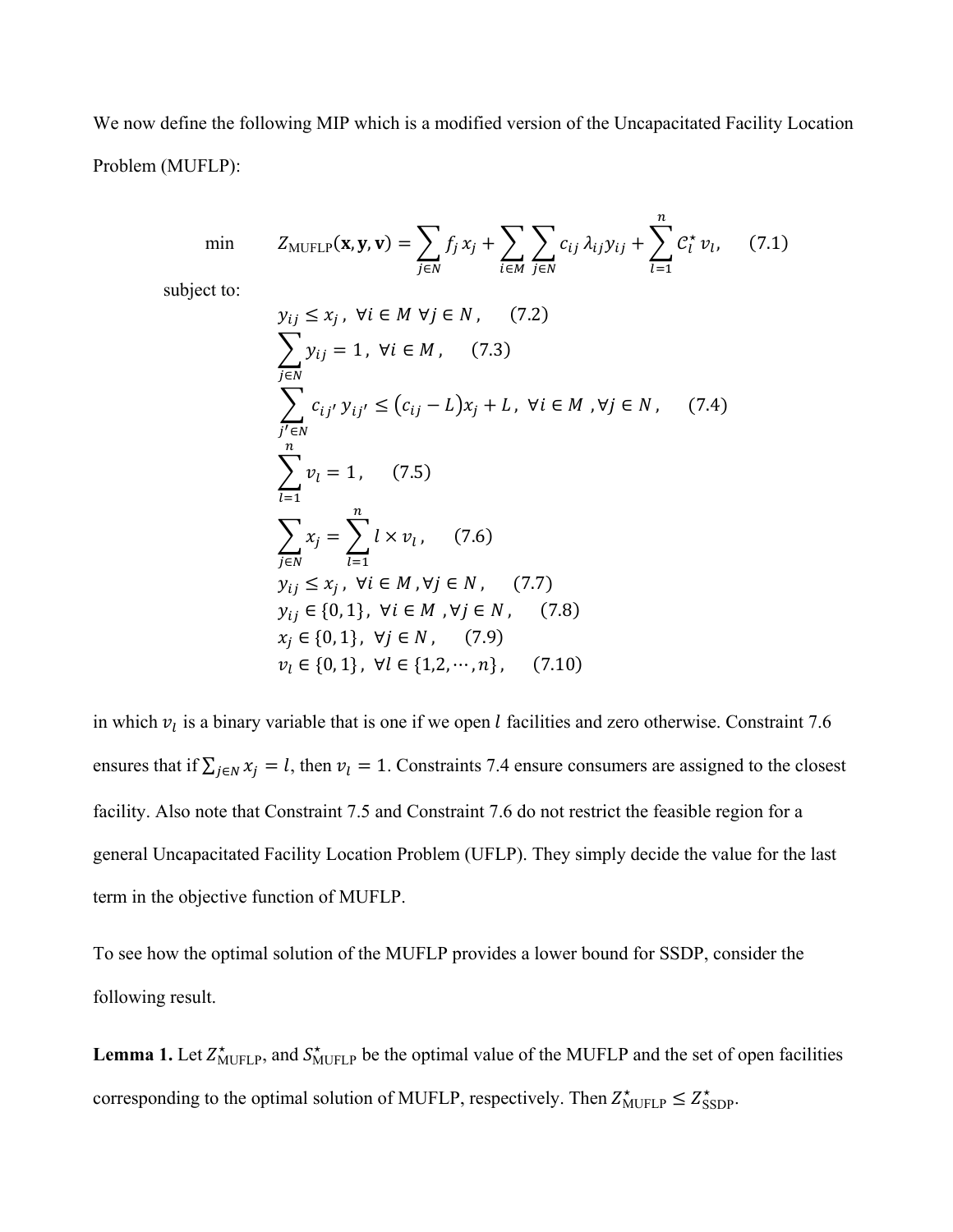A proof is included in Section 6.1 in the Appendix.

#### **3.3. An Approximate Approach and An Upper Bound for SSDP**

We note that when the unit costs for capacity and waiting time in SSDP equals zero ( $\alpha = \beta = 0$ ), SSDP reduces to UFLP. Since UFLP is an NP-hard problem, SSDP is also an NP-hard problem. Thus, it is difficult to obtain good solutions for SSDP within a reasonable time. As such, developing a heuristic to find quality approximate solutions for SSDP becomes necessary. The heuristic presented here is based on the solution to MUFLP discussed in Section 3.2. Given Lemma 1, the optimal value of MUFLP is a lower bound to SSDP. We note that any feasible location set for MUFLP (including  $S_{\text{MUFLP}}^{\star}$ ) is also a feasible solution for SSDP. This is true since in both problems the consumers are assigned to their closest facility. Therefore, the objective value of the SSDP for the optimal location set found in MUFLP provides an upper bound for SSDP such that

$$
Z_{\text{SSDP}}^{\star} \leq F\big(S_{\text{MUFLP}}^{\star}, \mu^{\star}(S_{\text{MUFLP}}^{\star})\big). \qquad (9)
$$

We note that  $F(S^*_{\text{MUFLP}}, \mu^*(S^*_{\text{MUFLP}}))$  can be found using Algorithm 1.

Here, we use a *modified descent approach* in neighborhood search for  $S_{\text{MUFLP}}^{\star}$  – the location set corresponding to the optimal solution of MUFLP – to find an approximate solution, and an improved upper bound, for SSDP. For each location set in the neighborhood we look for improvement in the objective value, which can be determined efficiently using Algorithm 1.

A modified descent approach can be applied as follows. We first define the distance-2 neighborhood of a set S. For example, S' is in neighborhood of S if the number of nonoverlapping elements in the two sets does not exceed 2. In particular, the distance-2 neighborhood of S includes  $S'$  with

one additional facility,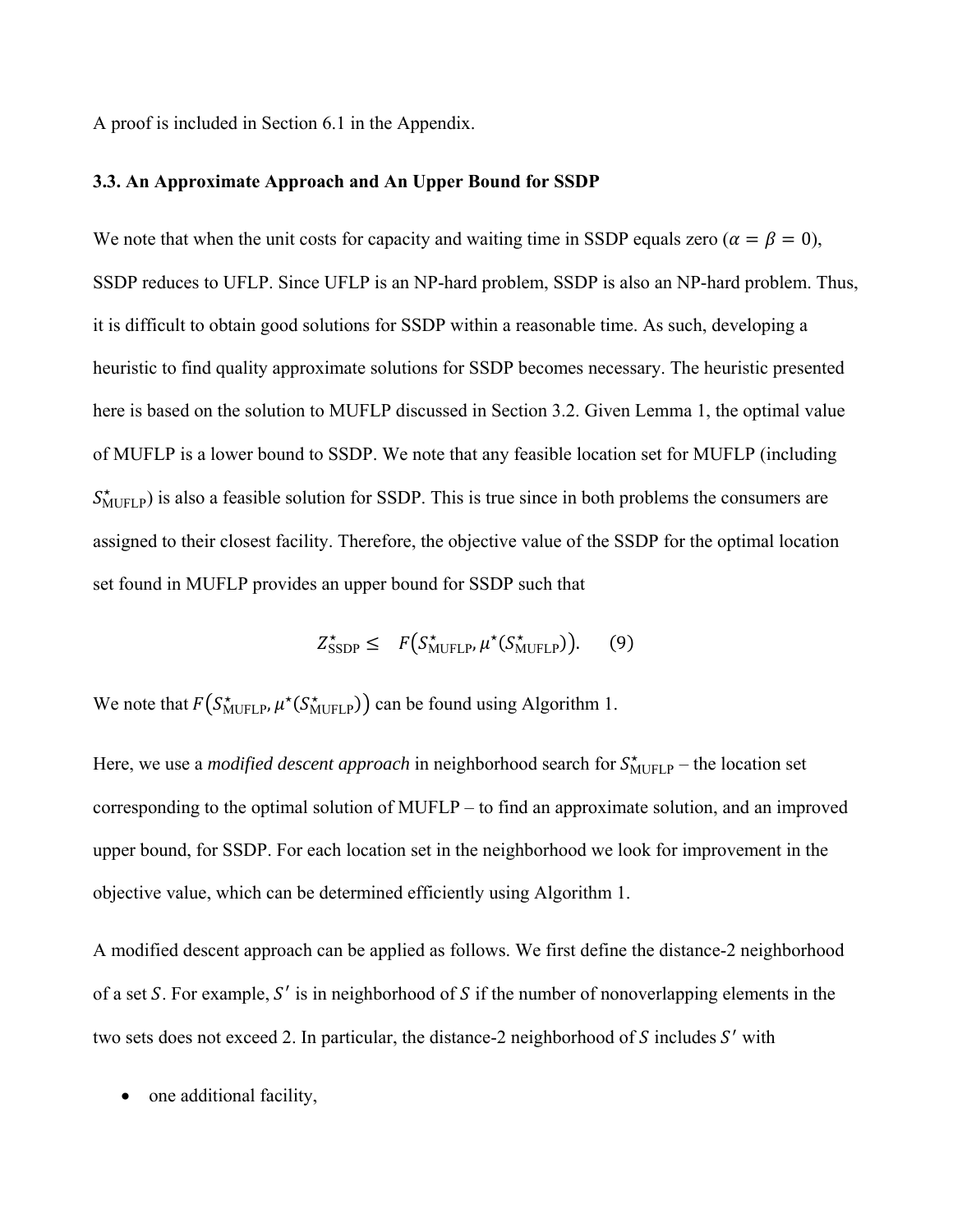- one facility removed from it (when  $|S| > 1$ ),
- two additional facilities,
- two facilities removed from it (when  $|S| > 2$ ), and
- one facility added and another facility removed from it.

Once the neighborhood is well defined, the modified descent approach is straightforward: Use a starting subset  $S$ ; evaluate the change in the value of the objective function for all the subsets in the neighborhood, using Algorithm 1; if an improved subset exists in the neighborhood, we repeat the search for all the improved subsets in the neighborhood. The above steps are repeated using the new subsets until no improved subset exists in neighborhood searches. The set with the best objective is the approximate solution. We note that the descent algorithm and its modification can be expanded to arbitrary distance neighborhoods. See Aboolian, Cui, and Shen (2013) for an example.

The modified descent approach introduced here is an adaptation of the descent approach introduced in Aboolian, Cui, and Shen (2013). Whereas the descent approach considers the best location set when repeating the neighborhood search, the modified descent approach considers all improved location sets. Thus, when compared to the descent approach, the modified version here generally searches a wider range of location sets. As we discuss in Section 4, the wider neighborhood search of the modified descent approach results in improved upper and lower bounds, fewer iterations of the search and cut methodology, and ultimately better efficiency.

Algorithm 2 describes the modified descent approach to find the set of all improvements in the objective value, along with an approximate solution of SSDP given an initial set of open facilities.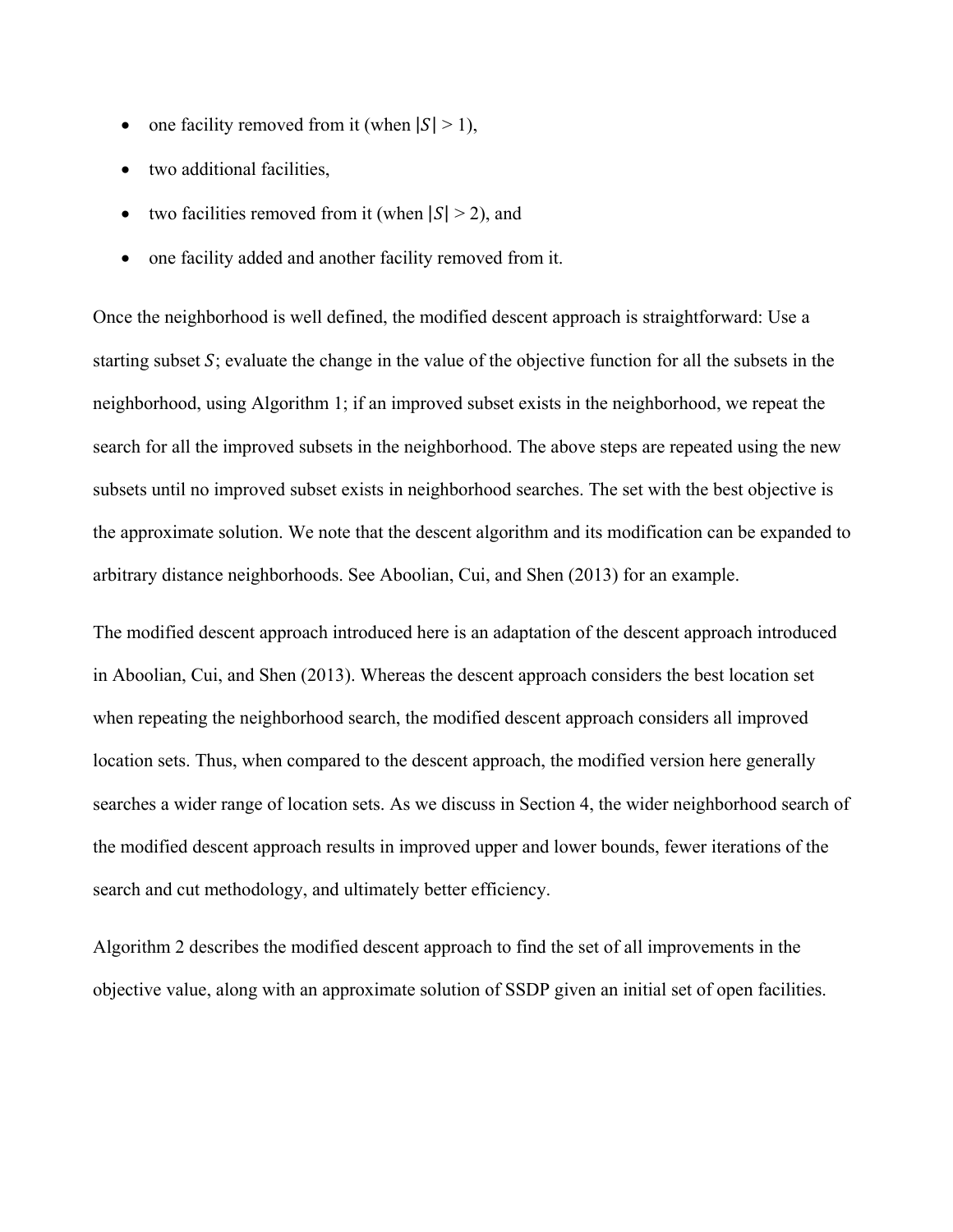# **Input:** ܵ

**Output:**  $\mathcal{A}(S)$ ,  $S_H(S)$ ,  $F(S_H, \mu^*(S_H))$ ,  $G(S)$ 

1. Find  $F(S, \mu^*(S))$  using Algorithm 1 and set  $b = F(S, \mu^*(S))$ . Let  $\mathcal{A}(S) \triangleq \mathcal{A} = S$ ,  $\mathcal{G}(S) \triangleq \mathcal{G} = S$ ,  $S_H(S) \triangleq S_H = S$ , and  $\mathcal{S} = S_H$ .

- 2. Let S' be the first element of  $S$ 
	- I) Let  $B$  be the set of all neighbors of  $S'$  with
		- one additional facility,
		- one facility removed from it (when  $|S'| > 1$ ),
		- two additional facilities,
		- two facilities removed from it (when  $|S'| > 2$ ), and
		- one facility added and another facility removed from it,

where  $|S'|$  is the cardinality of  $S'$ .

$$
\text{II)} \qquad \text{Set } \mathcal{G} = \mathcal{G} \cup \mathcal{B}:
$$

- III) For  $B \in \mathcal{B}$ : a) Find  $F(B, \mu^*(B))$  and  $F(S', \mu^*(S'))$  using Algorithm1. b) If  $F(B, \mu^*(B)) < F(S', \mu^*(S'))$  then add B to the set of locations that we should search their neighborhood:  $S = S \cup B$ , and the set of cuts:  $A = A \cup B$ . b.1) If  $F(B, \mu^*(B)) < b$  then update the best objective:  $b = F(B, \mu^*(B)),$ and the location set with best objective:  $S_H = B$ . IV) Remove the set  $S'$  from the set of locations we should search their neighborhood:
	- $S = S S'$
- 3. If S is empty, STOP and return  $\mathcal{A}(S)$ ,  $S_H(S)$ ,  $F(S_H, \mu^*(S_H))$ ,  $G(S)$ . Else, go to **Step 2**.

If we use  $S_{\text{MUFLP}}^*$  as the starting set of open facilities in Algorithm 2, we will obtain a feasible solution of SSDP, hence a new and improved upper bound on the optimal value of SSDP, such that

$$
Z_{\text{SSDP}}^{\star} \leq F\left(S^H(S_{\text{MUFLP}}^{\star}),\mu^{\star}\big(S^H(S_{\text{MUFLP}}^{\star})\big)\right).
$$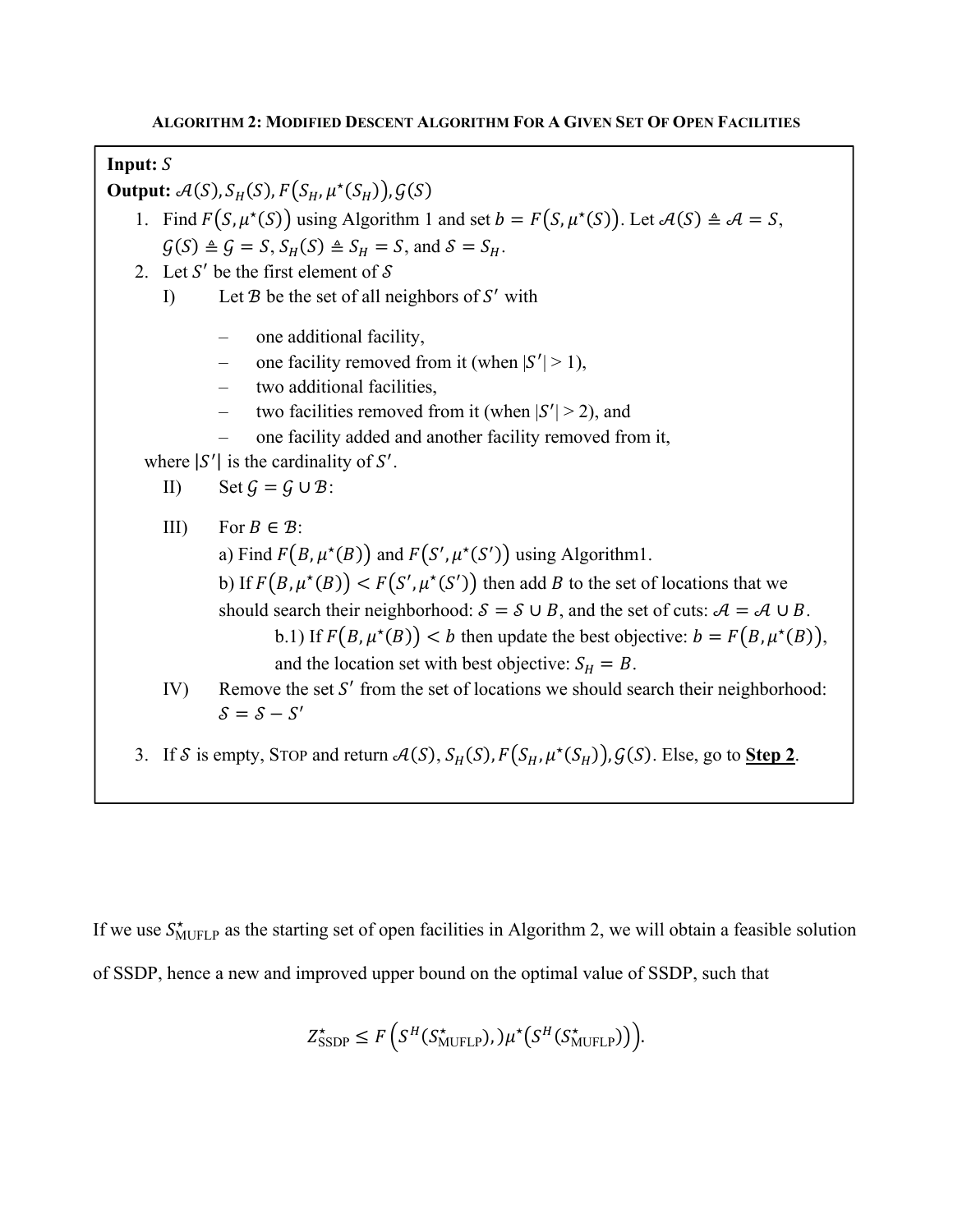in which,  $S^H(S^*_{\text{MUFLP}})$  and  $F(S^H(S^*_{\text{MUFLP}}))$ ,  $\mu^*(S^H(S^*_{\text{MUFLP}}))$  are found using Algorithm 2.

#### **3.4. Search and Cut Approach for SSDP**

The exact approach presented here is based on successive improvements on upper bound and lower bounds of SSDP. We call this exact method *Search and Cut*, since the improvement on upper bound is based on increasing the *"Search"* area to include new neighborhoods, and the improvement on lower bound is achieved by solving the original MUFLP with added *"Cuts"* to exclude the area that has already been searched. In particular, we first find an initial lower and upper bound for SSDP by solving MUFLP and applying Algorithm 2 when  $S = S_{\text{MUFLP}}^*$ . In the next step, we find an improved lower bound for  $Z_{\text{SSDP}}^{\star}$  by solving the MUFLP with some added cuts that shrink the feasible region by removing all the subsets which have already been searched and evaluated in the neighborhood search in Algorithm 2. After solving the MUFLP with added cuts, we use the location set produced by the optimal solution as the starting set in a new neighborhood search to improve the upper bound using Algorithm 2. To complete this step, for every starting location set used in Algorithm 2 denoted by  $A \triangleq A(S)$ , we need to add a cut to exclude location sets that are in the neighborhood of the starting set. Consider the following condition.

$$
\sum_{j \in B} x_j - \sum_{j \in B^c} x_j \le |B| - 3 : \forall B \in \mathcal{A}, \qquad (10)
$$

in which  $B^c = N - B$ , and |B| is the cardinality of B. Let  $\bar{x} = (\bar{x}_j)_{j \in N}$  be an assignment which determines a set of open facilities  $\bar{S}$ , that is  $\bar{S} = j: \bar{x}_j = 1, j \in N$ . Thus, as noted by Aboolian, Cui, and Shen (2013), if  $\bar{S}$  belongs to a neighborhood of  $S_{\text{MUFLP}}^*$ , as defined earlier, then  $\bar{x} = (\bar{x}_j)_{j \in N}$  does not satisfy (10). To see why consider a location set  $B$ . For any location set  $B'$  in the distance-2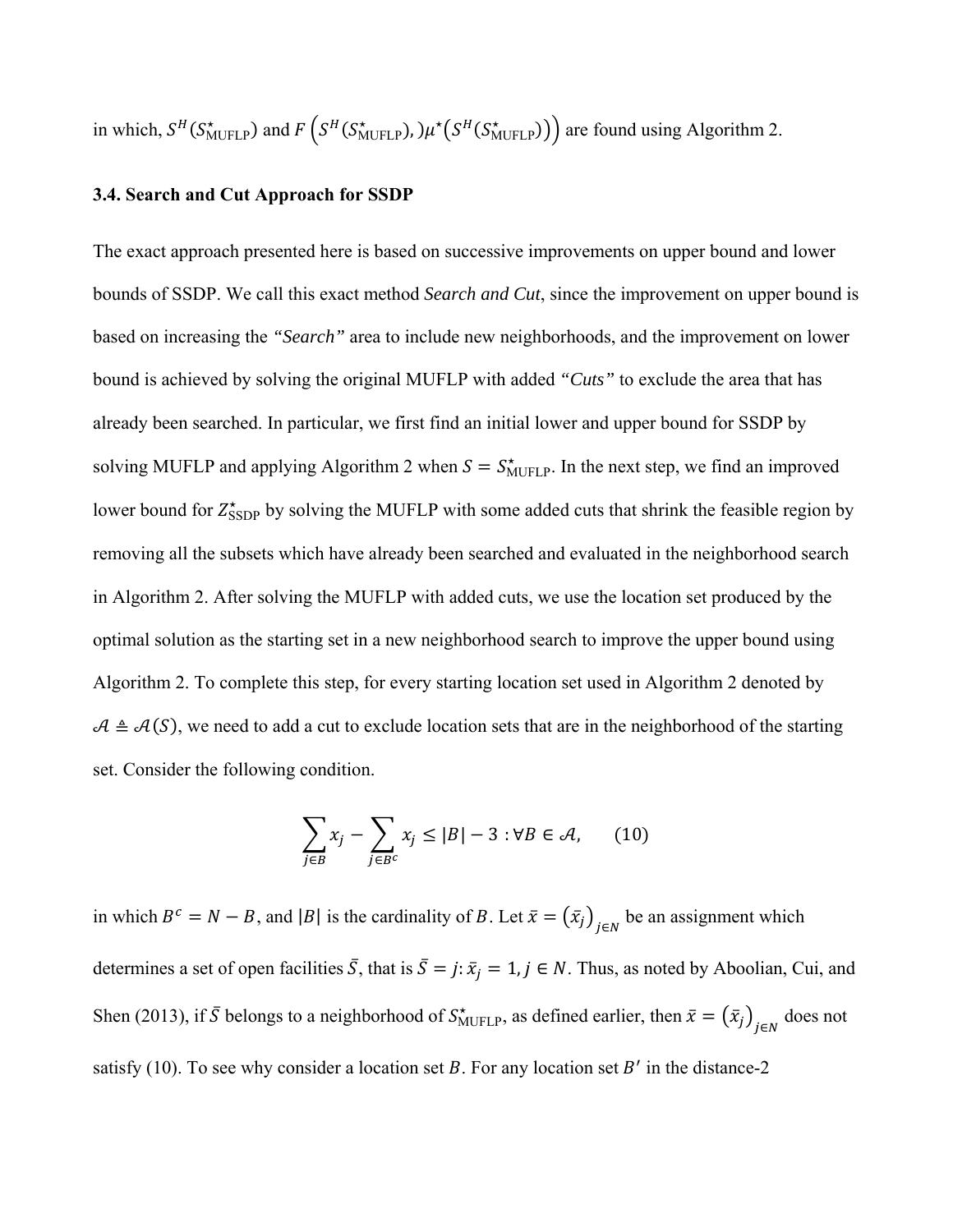neighborhood of B, the right-hand-side of (10) will equate to  $|B| - 2$  or larger: if B' is obtained by adding one additional facility to B, then the right-hand-side of (10) is  $|B| - 1$ ; if B' is obtained by removing one additional facility from B, then the right-hand-side of (10) is  $|B| - 1$ ; if B' is obtained by adding two additional facility to B, then the right-hand-side of (10) is  $|B| - 2$ . Therefore, constraints (10) excludes the location sets in the distance-2 neighborhood of  $B$  without restricting any other location set outside of the neighborhood. For a detailed discussion on the general case of the  $k$  -distance neighborhood search, we refer the reader to the work of Aboolian, Cui, and Shen (2013). Subsequently, we consider problem MUFLP $(r)$ .

[MUFLP(*r*)] min 
$$
Z_{MUFLP(r)}(x, y, v) = \sum_{j \in N} f_j x_j + \sum_{i \in M} \sum_{j \in N} c_{ij} \lambda_{ij} v_{ij} + \sum_{l=1}^n C_{\ell} v_l
$$
 (11.1)  
subject to 
$$
\sum_{j \in S} x_j - \sum_{j \in S^c} x_j \le |S| - 1 : \forall S \in \mathcal{A}_{\ell},
$$
 (11.2)  
(7.2)–(7.10)

Here,  $A_r$  is the set of all starting subsets that have been used in neighborhood search in Algorithm 2 in steps 1 through  $r-1$ . Therefore, to solve MUFLP( $r$ ) we first need to solve MUFLP( $t$ ),  $t =$ 1, 2, ...,  $r - 1$ . We note that  $\mathcal{A}_1 =$  and MUFLP(1) is the MUFLP by definition. Also note that Constraints 11.2 exclude all location sets that have already been evaluated in Algorithm 2, without excluding location sets that have not yet been evaluated.

Let  $Z_{\text{MUFLP}(r)}^*$ , and  $S_{\text{MUFLP}(r)}^*$  be the optimal value of the MUFLP(*r*) and the set of open facilities corresponding to the optimal solution of MUFLP( $r$ ), respectively. Define  $\mathcal{D}_r \subseteq \mathcal{P}(N)$  to be the set of all location sets in the feasible region of MUFLP( $r$ ), in which  $\mathcal{P}(N)$  is the power set of N. Then  $\mathcal{D}_1$  =  $P(N)$ , is all possible location sets. Additionally, we have  $\mathcal{D}_r = \mathcal{D}_{r-1} - \mathcal{G}(S^*_{\text{MUFLP}(r)})$ , and  $\mathcal{A}_r =$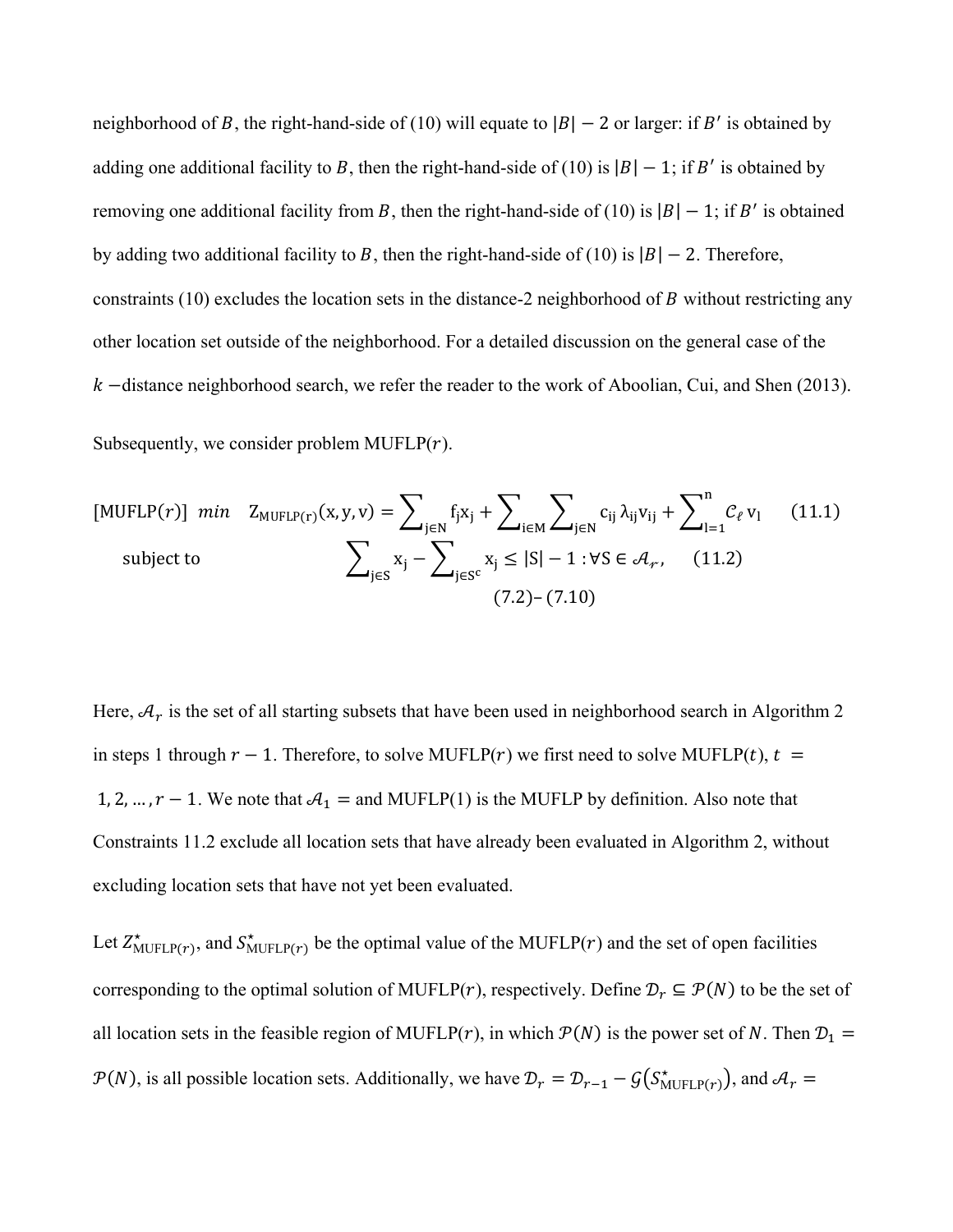$$
\mathcal{A}_{r-1} \cup \mathcal{A}(S^*_{\text{MUFLP}(r)}), \text{ where } \mathcal{G}(S^*_{\text{MUFLP}(r)}) \text{ and } \mathcal{A}(S^*_{\text{MUFLP}(r)}) \text{ are found using Algorithm 2 when}
$$
  

$$
S = S^*_{\text{MUFLP}(r)}.
$$

Denote  $S^H(S^*_{\text{MUFLP}(r)})$  and  $F(S^H(S^*_{\text{MUFLP}(r)}))$ ,  $\mu^* (S^H(S^*_{\text{MUFLP}(r)}))$  as the location set solution and the objective function value of SSDP given that location set, both found using Algorithm 2 when  $S =$  $S^*_{\text{MUFLP}(r)}$ .

Let  $U(r)$  be the improved upper bound found after solving MUFLP( $r$ ), that is

$$
U(r) = \min \left\{ U(r-1), F\left(S^H(S^{\star}_{MUFLP(r)})), \mu^{\star}\left(S^H(S^{\star}_{MUFLP(r)}))\right) \right\}.
$$
 (12)

It can be simply verified that  $U(t)$  is non-increasing in t.

Similarly, let  $L(r)$  be the improved lower bound found after solving MUFLP( $r$ ). Thus, we get

$$
L(r) = Z^*_{\text{MUFLP}(r)}.\qquad(13)
$$

Given the formulation of MUFLP( $r$ ), it is also easy to verify that  $L(t)$  is non-decreasing in  $t$ .

The Search and Cut Algorithm, which formalizes this successive improvement for further iterations until the optimal solution is found, is described as follows: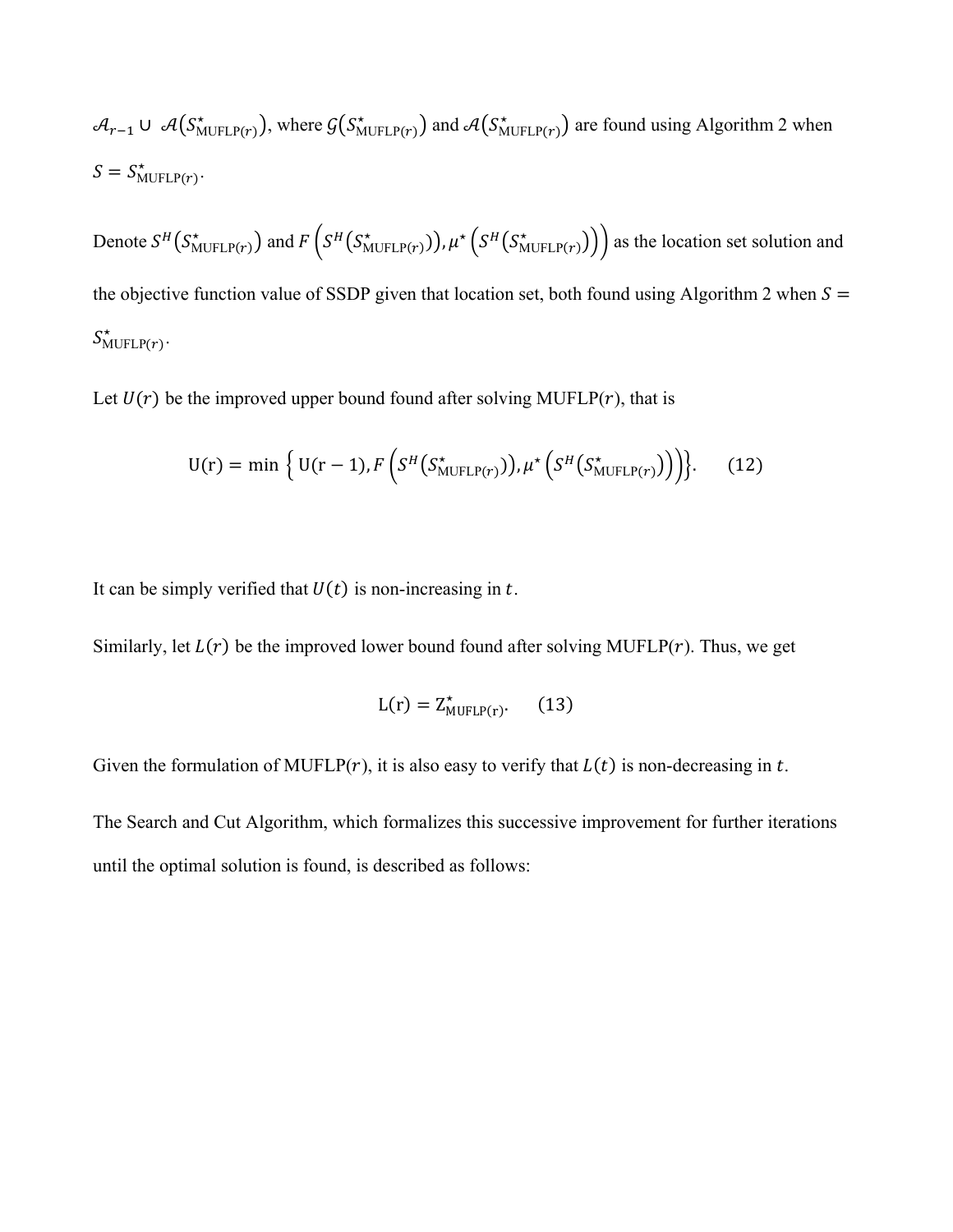**Input: Output:**  $Z^{\star}_{\text{SSDP}}$ ,  $S^{\star}_{\text{SSDP}}$ 1. Set  $t = 1$ , UB =  $\infty$ ,  $A_t = \emptyset$  and  $D_t = \mathcal{P}(N)$ . 2. Solve MUFLP(t) and set LB =  $Z_{\text{MUFLP}(t)}^*$ ,  $S = S_{\text{MUFLP}(t)}^*$ . 3. If  $\mathcal{D}_t = \emptyset$  or LB > UB, go to Step 4, else proceed. I) Apply Algorithm 2 using S to find  $A = A(S), G = G(S), S^H = S^H(S)$ , and  $F(S^H, \mu^*(S^H)).$ II) Set  $t = t + 1$ ,  $A_t = A_{t-1} \cup A$ , and  $D_t = D_{t-1} - G$ . III) If  $UB > F(S^H, \mu^*(S^H))$ , then  $UB = F(S^H, \mu^*(S^H))$  and  $S_t^* = S^H$ . IV) Go to **Step 2**. 4. Set  $S_{\text{SSDP}}^* = S_t^*$ ,  $Z_{\text{SSDP}}^* = \text{UB}$ , and STOP.

The algorithm terminates in Step 2 either when every possible location set has been evaluated, or when the value of most updated lower bound exceeds the value of the most updated upper bound. It is easy to conclude that when every possible location set has been evaluated then the Search and Cut algorithm already obtains the optimal solution.

Given the intricacies of the search and cut method, we include a diagram illustrating the complete methodology in Figure 1.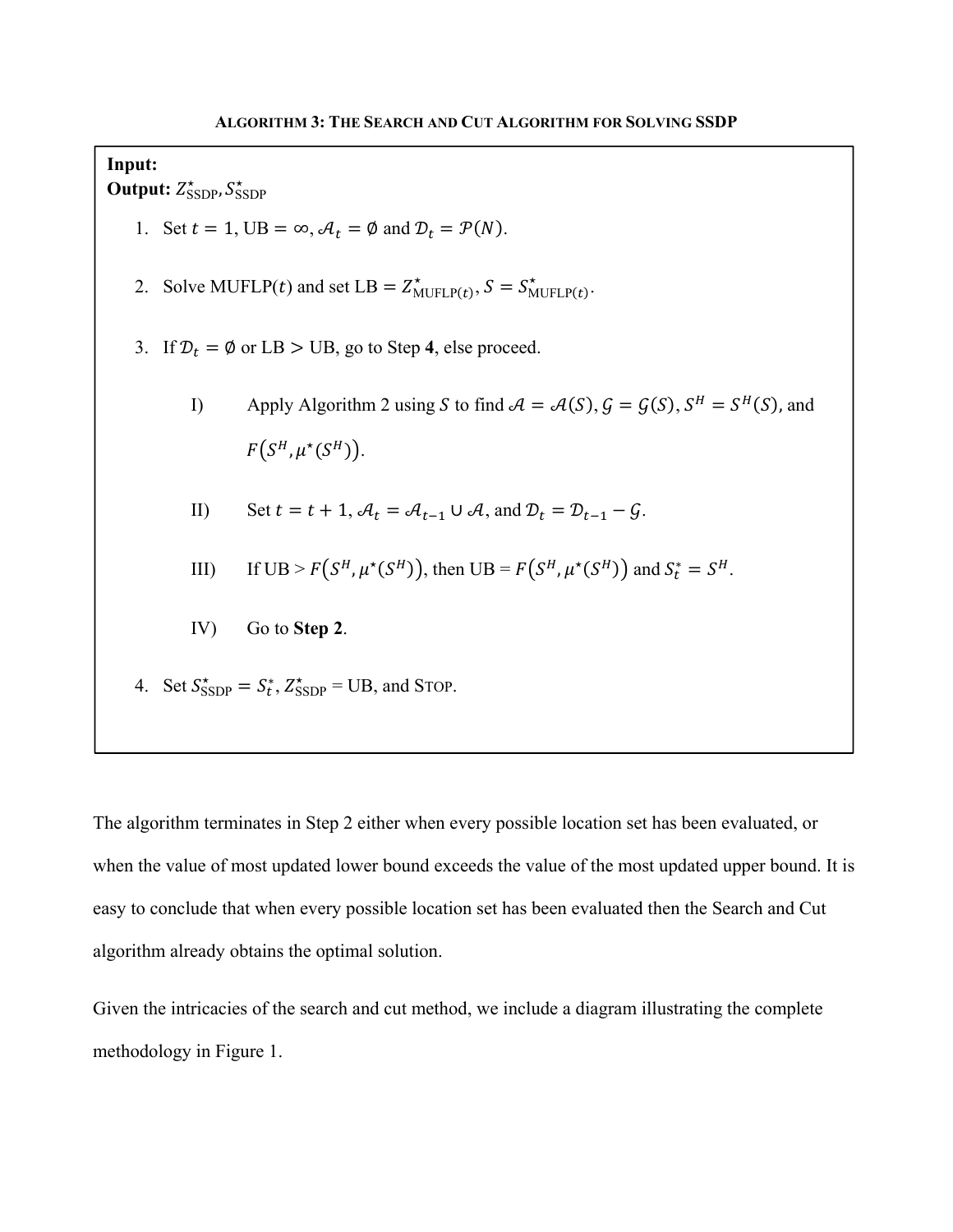

**FIGURE 1. A FLOWCHART ILLUSTRATING THE COMPLETE SEARCH AND CUT METHODOLOGY.**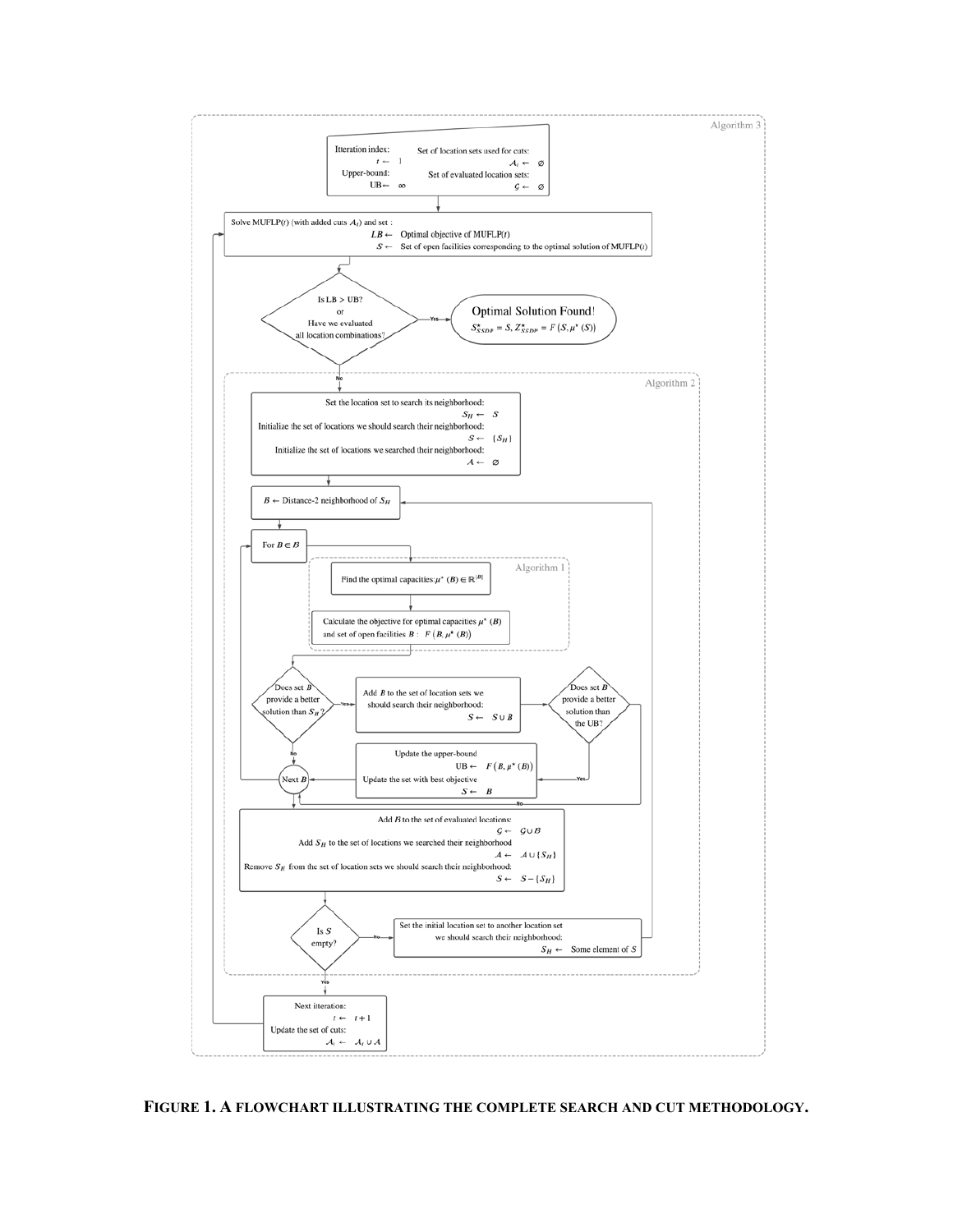Before we prove the exactness of the approach when lower bound exceeds the upper bound, we consider problem  $SSDP(r)$ .

[SSDP(r)] min 
$$
Z_{SSDP(r)}(x, y, z) = \sum_{j \in N} f_j x_j + \sum_{i \in M} \sum_{j \in N} c_{ij} \lambda_{ij} v_{ij} + \sum_{l=1}^{n} \omega(\bar{\mu}_k) z_{jk} + \alpha \sum_{j \in N} \frac{\sum_{i \in M} \lambda_i y_{ij}}{\sum_{k \in K} \bar{\mu}_k z_{jk} - \sum_{i \in M} \lambda_i y_{ij}}}
$$
 (14.1)  
\nsubject to  $\sum_{j \in S} x_j - \sum_{j \in S^c} x_j \le |S| - 1 : \forall S \in \mathcal{A}_r$ , (14.2)  
\n(1.2)–(1.9).

Recall that  $A_r$  is the set of all starting subsets that have been used in neighborhood search in Algorithm 2 in steps 1 through  $r-1$ . Thus, to solve SSDP( $r$ ) we first need to solve SSDP( $t$ ),  $t=1$ , 2,...,  $r-1$ . We note that  $A_1 =$  and SSDP(1) is the original SSDP by definition. Recall  $\mathcal{D}_r$ , which is the set of all location sets in the feasible region of MUFLP( $r$ ). We note that  $\mathcal{D}_r$  is also all location sets in the feasible region of  $SSDP(r)$ , that is MUFLP( $r$ ) and  $SSDP(r)$  have the same feasible region.

Let  $Z_{\text{SSDP}(r)}^{\star}$  and  $S_{\text{SSDP}(r)}^{\star}$  be the optimal value of the SSDP(*r*) and the set of open facilities corresponding to the optimal solution of  $SSDP(r)$ , respectively. We note that, from the formulation of SSDP(r), it is easy to verify that  $Z_{\text{SSDP}(t)}^{\star}$  is non-decreasing in t. We also note that since MUFLP(r) and  $SSDP(r)$  have the same feasible region, then using the same arguments to prove Lemma 1, we conclude

$$
Z_{\text{MUFLP}(r)}^{\star} \leq Z_{\text{SSDP}(r)}^{\star} \text{ for } r \geq 1. \tag{15}
$$

The exactness of the Search and Cut approach in Algorithm 3 and the fact that it will converge to an optimal solution in finite number of steps is based on the following result: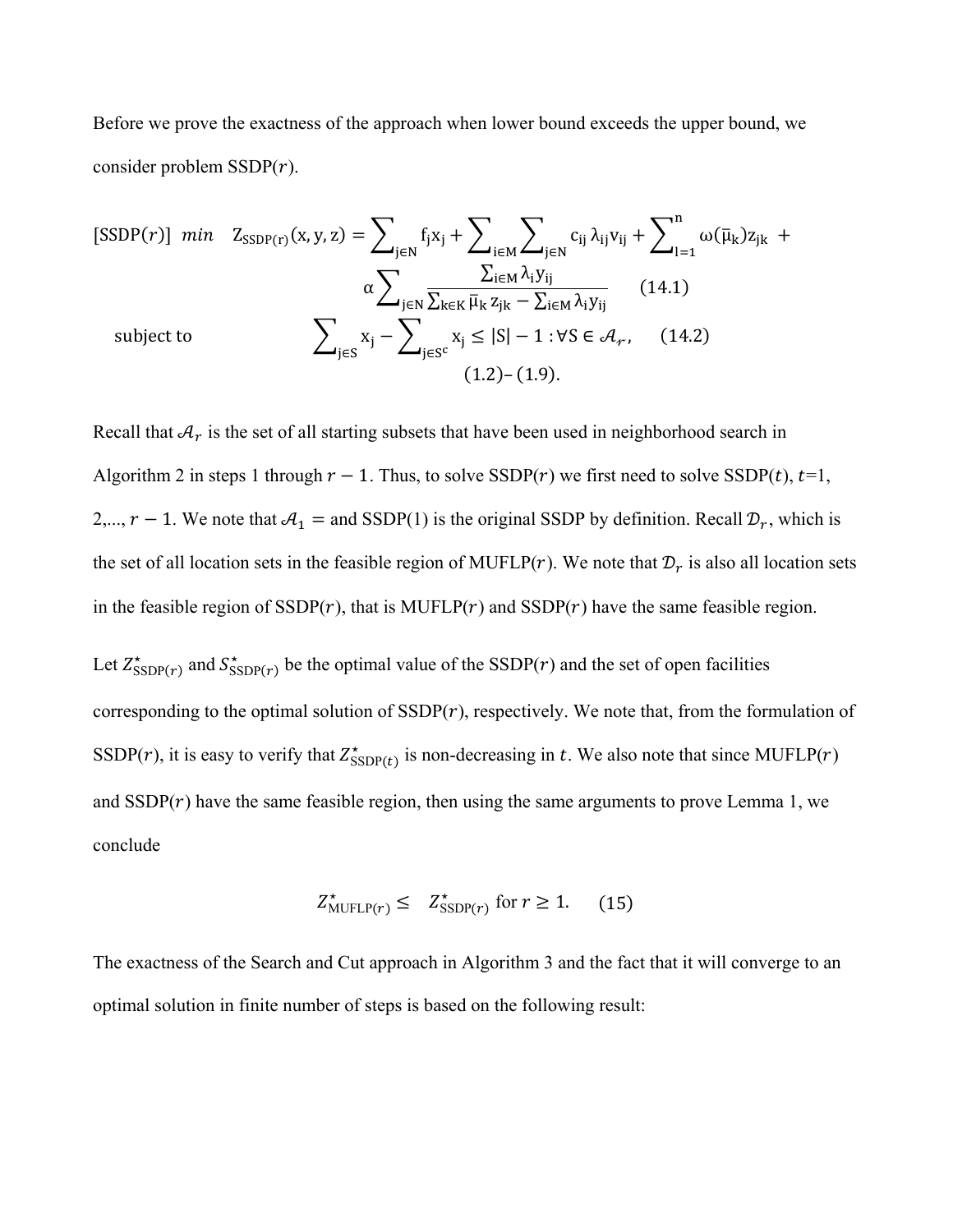**Theorem 1 (Exactness of The Search and Cut Method)** Algorithm 3 terminates and finds an optimal solution for SSDP in p steps when  $\mathcal{D}_p = \emptyset$  or LB =  $Z_{\text{MUFLP}(p)}^* > F\left(\mathcal{S}_p^*, \mu^*(\mathcal{S}_p^*)\right) = \text{UB}$ , and then  $Z_{\text{SSDP}}^* = F(S_p^*, \mu^*(S_p^*))$ .

A proof is included in Section 6.1 in the Appendix.

#### **3.5. Generalized Benders Decomposition for SSDP**

Being a MINLP, SSDP is amenable for solution by Generalized Benders Decomposition (Geoffrion, 1972; Floudas, Aggarwal, and Ciric, 1989). Consider the SSDP once more, and let  $S \subseteq N$  be a set of open facilities, and let  $x^s$  be the corresponding binary solution in which

$$
x^{S} = (x_j^{S}: j \in 1, 2, \cdots, N, x_j^{S} = 1 \text{ if } j \in S, 0 \text{ otherwise})
$$

Given  $x^s$ ,  $y^s$  can be determined such that all the consumers are assigned to their closest facility. That is

$$
y^S = (y_{ij}^S : i \in M, j \in N, y_{ij}^S = 1
$$
 if  $j \in S$  and  $j$  is the closest facility to  $i, 0$  otherwise).

For a given S, having fixed variable  $x^S$  to  $\bar{x}^S$  and  $y^S$  to  $\bar{y}^S$ , SSDP reduces to the series of subproblems:

$$
[\text{SP}_j(S)] \text{ min} \qquad Z(\mathbf{z}) = \sum_{k \in K} \left\{ \omega(\bar{\mu}_k) + \alpha \frac{\sum_{i \in M} \lambda_i \, \bar{y}_{ij}^S}{\bar{\mu}_k - \sum_{i \in M} \lambda_i \, \bar{y}_{ij}^S} \right\} z_{jk}
$$

subject to:

$$
\sum_{k \in K} z_{jk} = \bar{x}_j^S,
$$
\n
$$
\sum_{k \in K} \bar{\mu}_k z_{jk} \ge \sum_{i \in M} \lambda_i \bar{y}_{ij}^S,
$$
\n
$$
z_{jk} \in 0, 1, \forall k \in K.
$$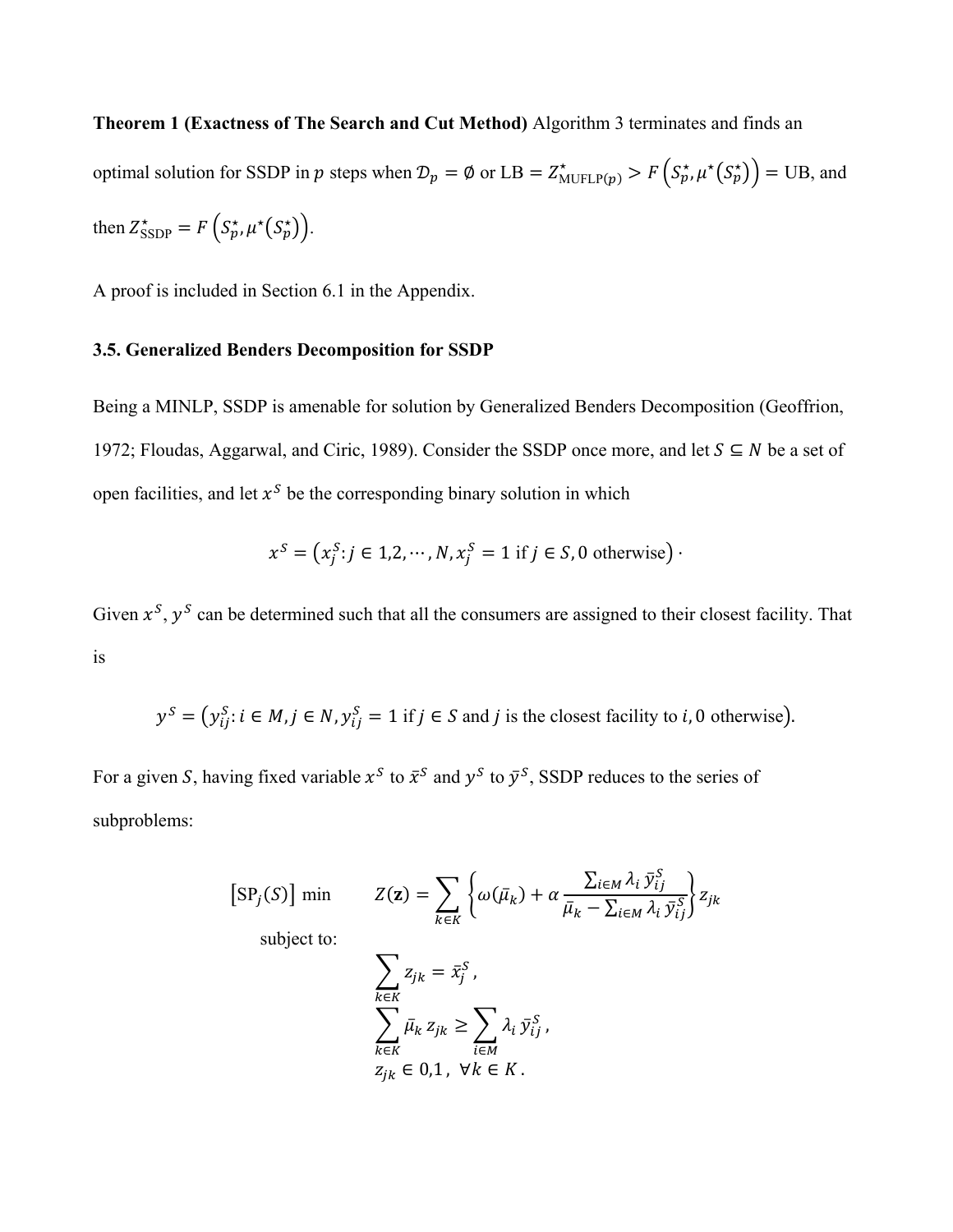Recall that  $E_i(S)$  is the set of consumers closest to facility  $j \in S$ , and  $\Lambda_i(S)$  is the demand rate at facility *j* given *S*, such that  $\Lambda_j(S) = \sum_{i \in E_j(S)} \lambda_i$ . Moreover, recall that  $\bar{k}_j$ , is the smallest capacity level for each facility as defined in (2). Thus  $SP<sub>i</sub>(S)$  can be rewritten as the following simple mixed-integer linear program.

$$
[\text{SP}_j(S)] \text{ min} \qquad Z(\mathbf{z}) = \sum_{k=\bar{k}_j}^{\kappa} \left\{ \omega(\bar{\mu}_k) + \alpha \frac{\sum_{i \in M} \lambda_i \bar{y}_{ij}^S}{\bar{\mu}_k - \sum_{i \in M} \lambda_i \bar{y}_{ij}^S} \right\} z_{jk}
$$
\n
$$
\sum_{k=\bar{k}_j}^{\kappa} z_{jk} = \bar{x}_j^S,
$$
\n
$$
z_{jk} \in \{0, 1\}, \ \forall k \in \{\bar{k}_j, \bar{k}_j + 1, \dots, \kappa\}.
$$

Furthermore, without altering the optimal objective of  $SP<sub>j</sub>(S)$ , the binary requirement on  $z<sub>jk</sub>$  can be relaxed.

$$
[\text{SP}_j(S)] \text{ min} \qquad Z(\mathbf{z}) = \sum_{k=\bar{k}_j}^{\kappa} \left\{ \omega(\bar{\mu}_k) + \alpha \frac{\sum_{i \in M} \lambda_i \bar{y}_{ij}^S}{\bar{\mu}_k - \sum_{i \in M} \lambda_i \bar{y}_{ij}^S} \right\} z_{jk}
$$
\n
$$
\sum_{k=\bar{k}_j}^{\kappa} z_{jk} = \bar{x}_j^S,
$$
\n
$$
z_{jk} \ge 0, \forall k \in \{\bar{k}_j, \bar{k}_j + 1, ..., \kappa\}.
$$

In light of the almost identical problem of determining the optimal capacities for a set of open facilities in the search and cut methodology and the generalized Benders decomposition, it is worth discussing why the relaxed LP cannot be exploited in both approaches. We note that while the degenerate cases violating the integrality condition of  $z_{jk}$ s do not change the optimal objective of  $SP<sub>j</sub>(S)$  – which is what the generalized Benders decomposition uses in the subproblem duals – the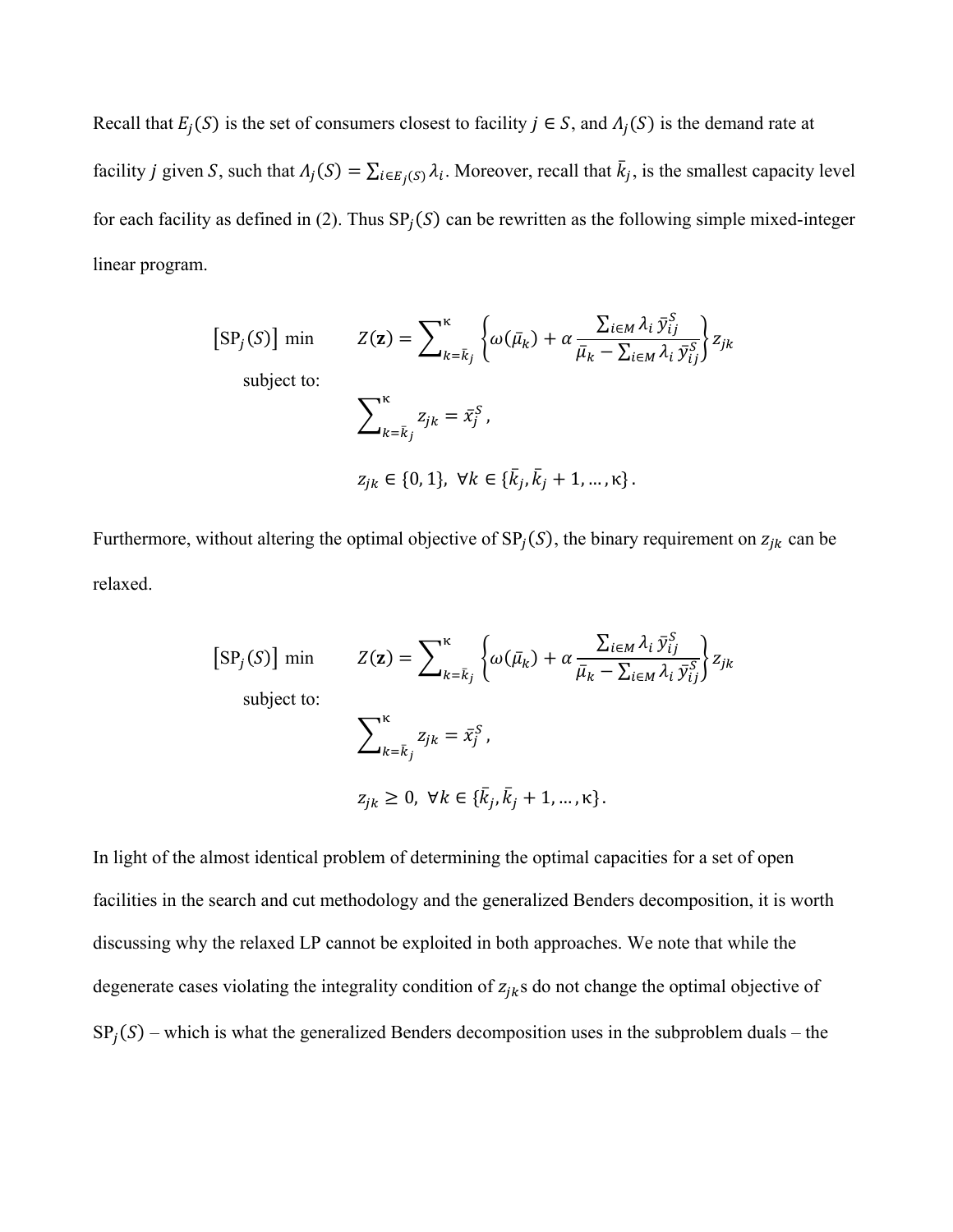modified descent approach as well as the search and cut method require the exact choice of  $z_{jk}$ repeatedly throughout Algorithm 1 and Algorithm 2.

The dual of  $SP<sub>j</sub>(S)$  is:

[DSP<sub>j</sub>(S)] max 
$$
Y(\zeta_j) = \zeta_j \bar{x}_j^S
$$
  
\nsubject to:  
\n
$$
\zeta_j \le \omega(\bar{\mu}_k) + \alpha \frac{\Lambda_j(S)}{\bar{\mu}_k - \Lambda_j(S)}, \ \forall k \in \{\bar{k}_j, \bar{k}_j + 1, ..., \kappa\}.
$$

The Generalized Benders master problem is:

min [MP(*q*)] 
$$
Z(\mathbf{x}, \mathbf{y}, \gamma) = \gamma
$$
, (17.1)  
\nsubject to:  
\n
$$
\gamma - \left(\sum_{j \in N} f_j x_j + \sum_{i \in M} \sum_{j \in N} c_{ij} \lambda_{ij} y_{ij} + \sum_{j \in N} \zeta_{j,t}^* x_j \right) \ge 0, \forall t \in \{1, 2, ..., q - 1\}, \quad (17.2)
$$
\n
$$
\sum_{j \in N} y_{ij} = 1, \forall i \in M, \quad (17.3)
$$
\n
$$
\sum_{j' \in N} c_{ij'} y_{ij'} \le (c_{ij} - L)x_j + L, \forall i \in M, \forall j \in N, \quad (17.4)
$$
\n
$$
y_{ij} \le x_j, \forall i \in M, \forall j \in N, \quad (17.5)
$$
\n
$$
y_{ij} \in \{0, 1\}, \forall i \in M, \forall j \in N, \quad (17.6)
$$
\n
$$
x_j \in \{0, 1\}, \forall j \in N, \quad (17.7)
$$
\n
$$
\gamma_j \ge 0, \forall j \in N, \quad (17.8)
$$

in which  $\zeta_{j,t}^*$  is the optimal solution of  $\text{DSP}_j(\zeta_t)$ , and  $\zeta_t$  is the optimal location set of MP(t) for  $t \in$ 1,2, …,  $q-1$ . We note that  $\zeta_{j,0}^* = 0$ ,  $j \in N$ . We also note that if  $j \notin S_t$ , then  $\zeta_{j,t}^* = 0$ . Constraints 17.2 are the Benders cuts that are typically added iteratively, each time  $\text{DSP}_i(\mathcal{S}_t)$ s are solved. Given the above formulation  $MP(1)$  reduces to the traditional UFLP. A solution of SSDP can be found by successively solving the sub-problems and the master problem, with added cuts. A necessary condition for finite convergence is to have the objective function and the feasible set of SSDP to be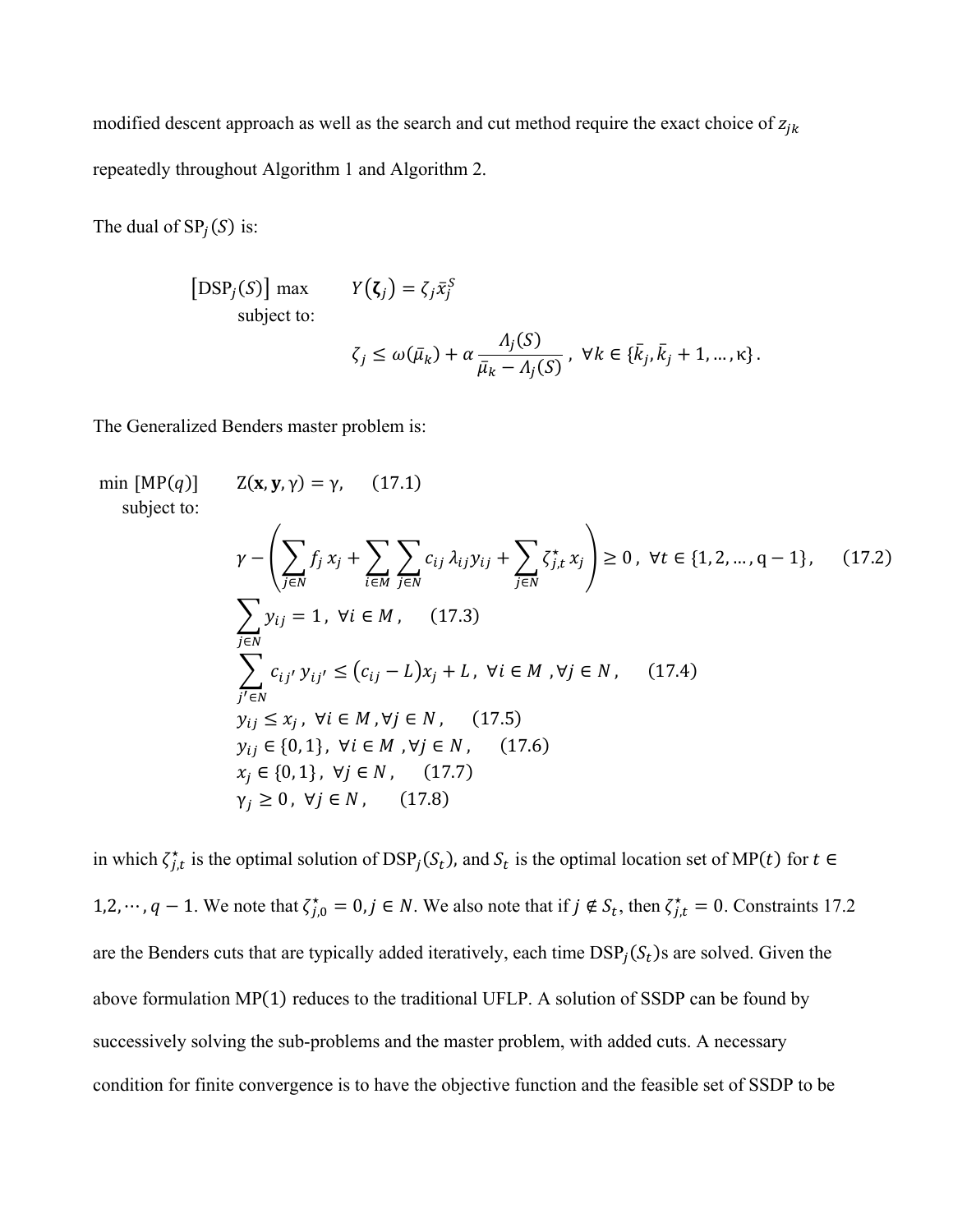convex in  $z$ , once  $x$  and  $y$  are fixed, and the feasible set of possible realization of  $z$  values to be convex, which is unfortunately not the case in this problem as ܢ is binary, for a detailed discussion see Cai et al. (2001). The Generalized Benders Decomposition algorithm, however, may still be used as a heuristic (Geoffrion, 1972). In all case in which we were able to use Generalized Benders Decomposition to solve the SSDP within the time limit set in the numerical experiments, it generated an optimal solution. The optimally of the instances were verified using the exact method introduced in Section 3.4. The steps of the proposed Generalized Benders Decomposition are detailed in Algorithm 4.

#### **ALGORITHM 4: SSDP SOLUTION VIA GENERALIZED BENDERS DECOMPOSITION**

#### **Input:**  $\epsilon$

**Output:**  $S_{\text{SSDP}}^*$ ,  $Z_{\text{SSDP}}^*$  (the set of open facilities and the objective value corresponding to the Generalized Benders Decomposition solution of SSDP, respectively)

- 1. LB =  $-\infty$ , UB =  $+\infty$ .
- 2. Set  $t = 1$ ,  $\zeta_{j,0}^* = 0$ ,  $j \in N$ , and solve MP(1). Let  $S_1 = S_{\text{MP}(1)}^*$  be the set of open facilities corresponding to the optimal solution of  $MP(1)$ .
- 3. For  $j \in S_t$ :

I) let 
$$
E_j(S_t) = i : j = \operatorname{argmin}_{j \in S_t} c_{ij}
$$
,  $i \in M$ , and  $\Lambda_j(S_t) = \sum_{i \in E_j(S_t)} \lambda_i$ .

II) Let  $\overline{k}_j = \arg \min_{k \in K} \{k : \Lambda_j(S) \leq \overline{\mu}_k \}$  for  $j \in S$ .

- III) Solve  $\text{DSP}_j(S_t)$  and let  $\zeta_{j,t}^*$  be the optimal solution of the  $\text{DSP}_j(S_t)$
- 4. If  $UB > \sum_{j \in S_t} f_j + \sum_{j \in S_t} \sum_{i \in M} c_{ij} \lambda_i \bar{y}_{ij} + \sum_{j \in S_t} \zeta_{j,t}^*$ , then: Set  $UB = \sum_{j \in S_t} f_j + \sum_{j \in S_t} \zeta_{j,t}^*$  $\sum_{i \in M} c_{ij} \lambda_i \bar{y}_{ij} + \sum_{j \in S_t} \zeta_{j,t}^*$ , and  $S^* = S_t$ .
- 5. Set  $t = t + 1$ .
- 6. Add Benders cut  $\gamma (\sum_{j \in N} f_j x_j + \sum_{i \in M} \sum_{j \in N} c_{ij} \lambda_{ij} y_{ij} + \sum_{j \in N} \zeta_{j,t}^* x_j) \ge 0$ .
- 7. Solve MP(t), let  $Z_{\text{MP}(t)}^{\star}$  and  $S_t = S_{\text{MP}(t)}^{\star}$  be the optimal objective, and the set of facilities corresponding to the optimal solution, and set  $LB = Z_{MP(t)}^*$ .
- 8. If  $UB LB \leq \epsilon$ , set  $S_{\text{SSDP}}^B = S^*$ ,  $Z_{\text{SSDP}}^B = UB$  and STOP. Else go to <u>Step 4</u>.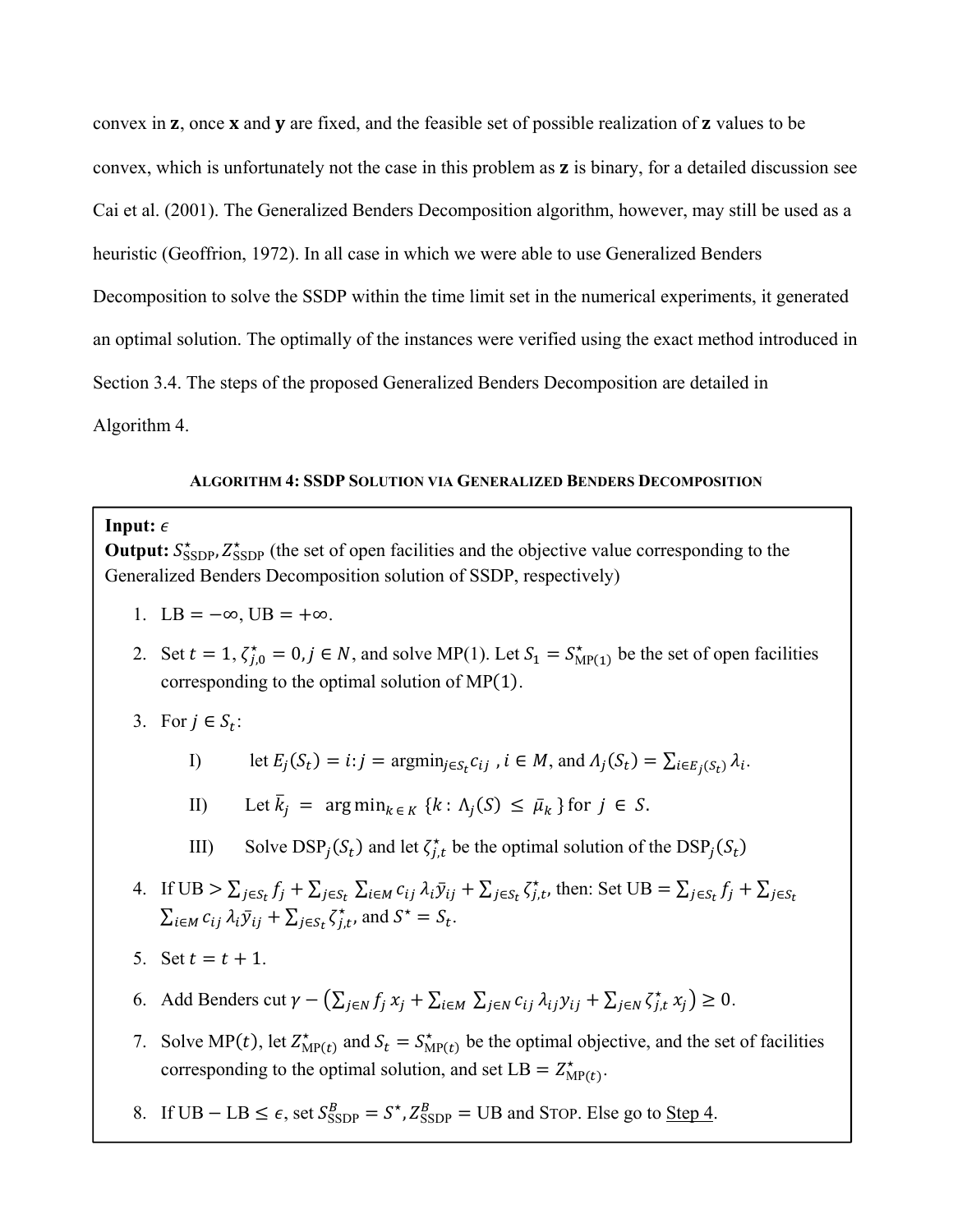As we discuss in Section 4, the generalized Benders decomposition provides an efficient solution for SSDP when the number of candidate facilities are small (relative to the number of consumers). When the number of facilities is large, however, the Generalized Benders method may not provide solutions within a reasonable amount of time.

We also note that generalized Benders decomposition, as well as other solution approaches for solving SSDP discussed in the literature are highly sensitive to the value of  $\kappa$  – the number of capacity levels. In contrast, the modified descent approach and the search and cut methodology – discussed in Section 3.3 and 3.4, respectively – which repeatedly use Algorithm1 are not as sensitive to an increase in  $\kappa$ . This is because finding the capacity rates resulting in the least capacity and waiting time cost in Algorithm1 has a polynomial time complexity.

# **IV. NUMERICAL TESTING**

We tested the two solution methodologies of the generalized Benders decomposition and search and cut on a hypothetical problem of locating a set of service facilities in the city of Toronto, Canada. We assume that the new service will be targeted to a demographic, who makes up roughly 1% of the Canadian population and require service ten times a year. We assume the maximum probability of participation to be 95% (i.e., this is the probability of participation by the member of the target demographic). We assume that each service facility will be open 52 weeks per year, 5 days per week, and 10 hours per day. The waiting cost is assumed to be  $\alpha = $20$  per hour. The travelling cost is  $\theta$ dollars per hour which might be lower (if the travel is on the way to work), higher (if we also consider the transportation cost on the top of lost time) or the same as waiting cost. Therefore we consider  $\theta \in \mathbb{R}$ {0.5 $\alpha$ ,  $\alpha$ ,  $2\alpha$ }. Furthermore, we set  $c_{ij} = \theta \frac{d_{ij}}{40}$ , in which 40 miles/hour is the average speed in the City of Toronto. We assume 10 levels of available capacity for each facility. Each service facility will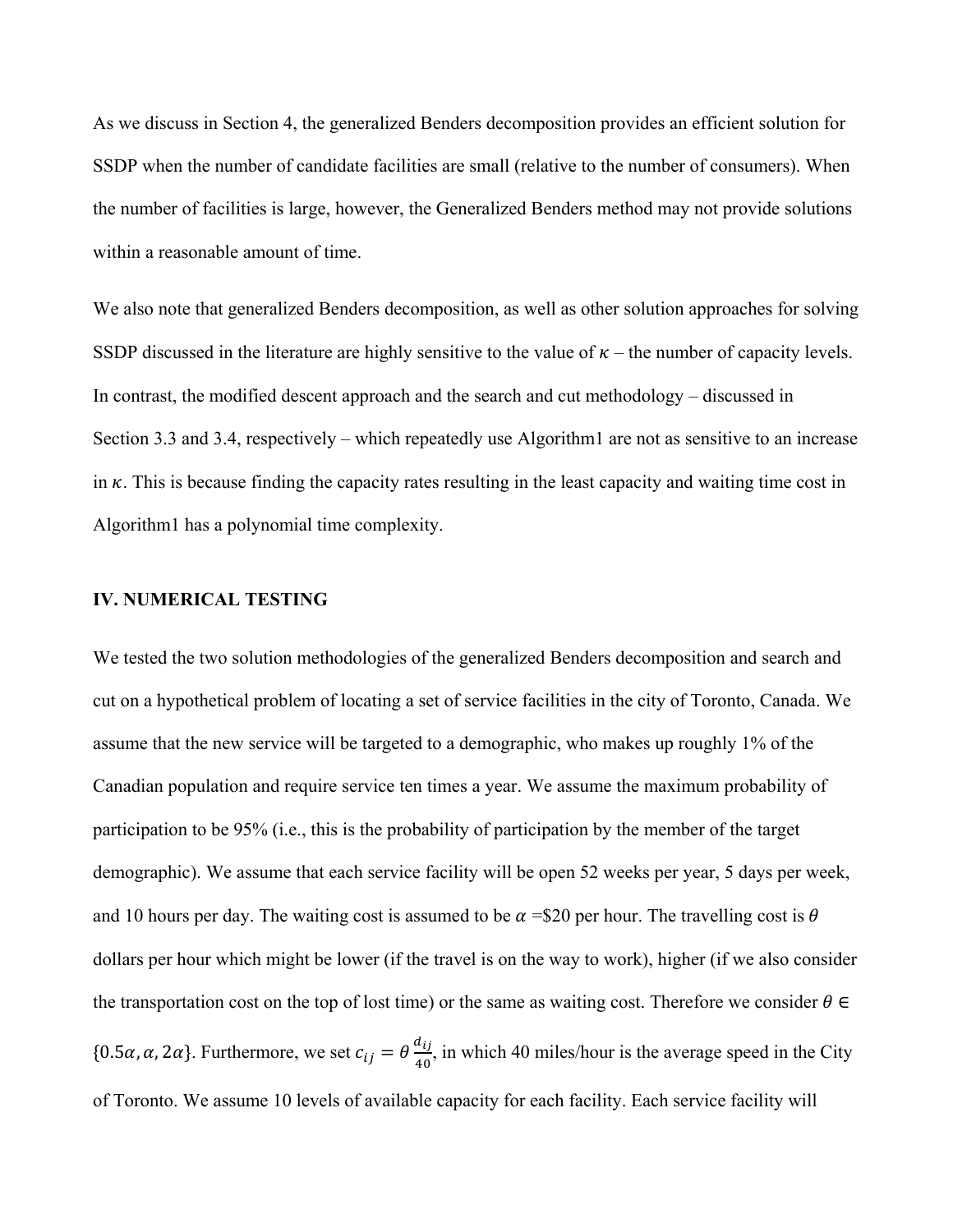house a certain capacity, with a maximum capacity of 120% of the overall demand rate. That is  $\bar{\mu}_{10} \leq$ 1.2  $\sum_{i \in M} \lambda_i = 1.2\Lambda$ . In particular  $\bar{\mu}_k \in \{\frac{1.2\Lambda}{10}, \frac{1.2\Lambda}{9}, \cdots, \frac{1.2\Lambda}{2}, 1.2\Lambda\}$ , ∀ $k \in \{1, 2, \cdots, 10\}$ , in which  $\bar{\mu}_k$  is a scalar denoting the  $k<sup>th</sup>$  level of capacity rate. We assume that the hourly operating cost for the first capacity unit is  $\beta$ . The cost for each additional unit will decrease. We set  $(\beta\mu)^{\phi}$  to be the cost to obtain  $\mu$  units of capacity, where  $\phi < 1$ . We consider three values of  $\phi \in \{0.5, 0.75, 0.99\}$ . Moreover, we consider various values of  $\beta$  in which  $\beta = \{0.1\alpha, 0.5\alpha, \alpha, 2\alpha\}$ , and  $10\alpha$ . The city of Toronto is divided into 96 regions called Forward Sortation Areas (FSAs), see Fig. 2.



**FIGURE 2. CITY OF TORONTO'S POSTAL CODE BOUNDARIES AT THE FSA. THE FSA IS CONTAINED WITHIN THE FIRST THREE CHARACTERS OF THE POSTAL CODE AND IS USED TO IDENTIFY AN URBAN OR RURAL GEOGRAPHICAL AREA.** 

These regions are roughly equivalent to the 5‐digit ZIP codes in the US. Euclidean travel distance between the region centroids is assumed. Demographic data at the FSA level is available from Statistics Canada (Statistics Canada, 2016). Finally, for fixed location costs we use the current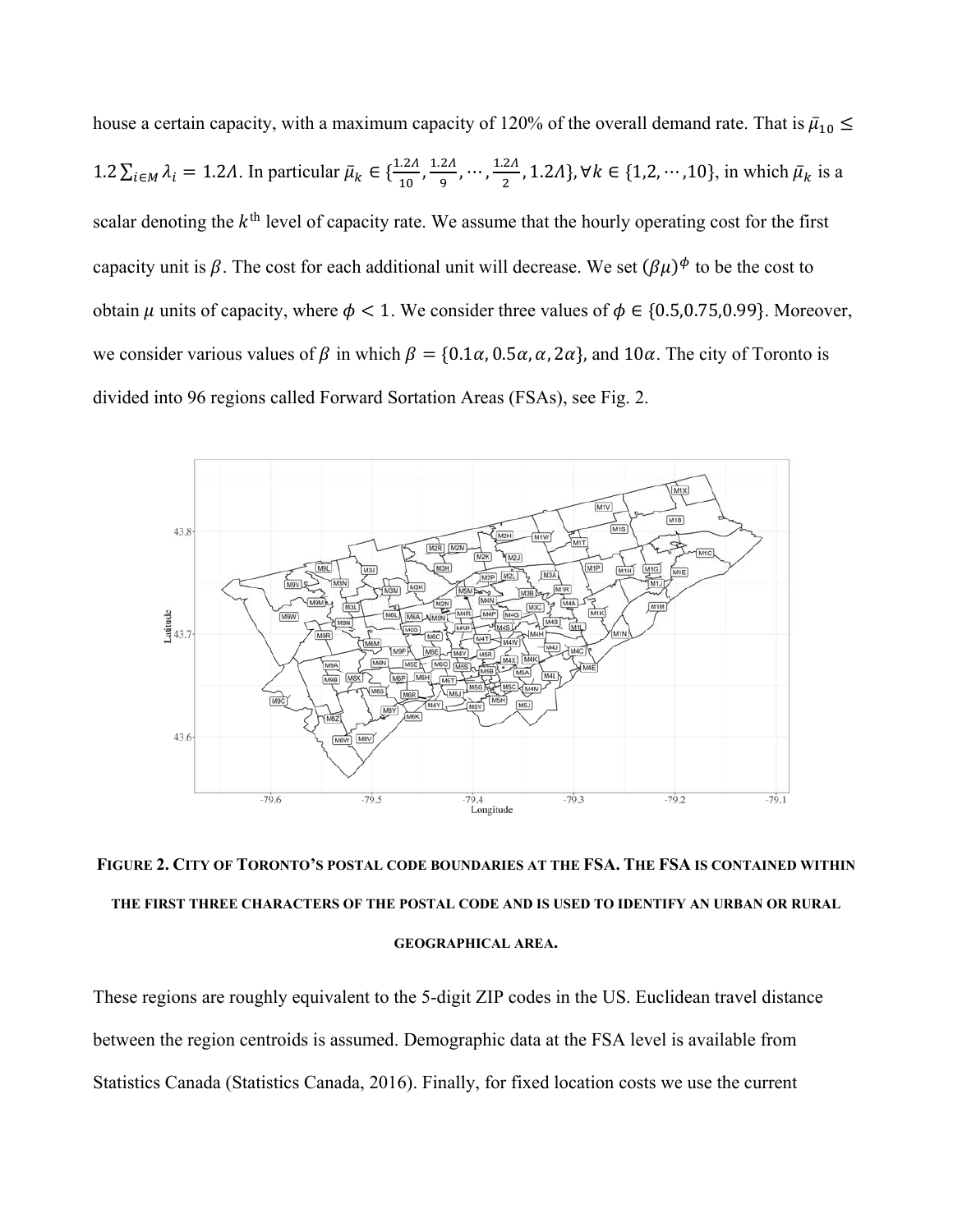commercial real estate lease prices per square foot (averaged for each FSA) provided by the Toronto Real Estate Board (Toronto Real State Board, 2019), and we assume a 2000 square foot size for each facility. We consider three cases with  $m = 96$ , and  $n = 10,24$ , and 96 and solve problems for different combinations of  $\beta$ ,  $\theta$ , and  $\phi$  (45 in total). In each problem, we solved the corresponding SSDP using both algorithms and find the optimal location, optimal cost, CPU time and optimal assignments.

All problem instances were solved on a machine with 3.4 GHz 4-Core Intel Core i5 CPU, with 16 GB RAM running macOS Mojave. We set the time limit of 7200 seconds (2 hours) for each instance for both Generalized Benders Decomposition (with  $\epsilon = 0.001$ ) and Search and Cut methodologies. If the algorithm failed to converge during this time, the relative gap is reported. All problem instances were solved using the python docplex package, version 2.9.141, except MCWCPs (5) which were solved using Wolfram Mathematica (version 11.1.1.0) and its FindMinimum function with the accuracy goal set to 10,000, which enforces the convergence criteria of  $||x_k - x^*|| \le 10^{-10000}$  and  $\nabla f(x_k)$  $10^{-10000}$  for the FindMinimum function. MCWCPs were solved for an average of 0.5885, 1.9322, and 23.2393 seconds for the three parameters of  $n = 10$ , 24, and 96, respectively.

When applying Generalized Benders Decomposition, for  $n = 24$ , only 15 (out of 45) instances of the converge within the time limit of 2 hours, and for the cases that do not converge, the average solution gap is approximately 5%. As such, we only report the Search and Cut method's results for the case of  $n = 24$  and  $n = 96$ . A detailed summary of the test is presented in Table 1, Table 2, and Table 3 (see Table 4 for a reference of FSAs to numerical IDs) in Section 6.2 in the Appendix.

The numerical results provide further insight into various model parameters such as capacity cost, access cost, the degree of concavity of the capacity function, and the number of candidate facilities.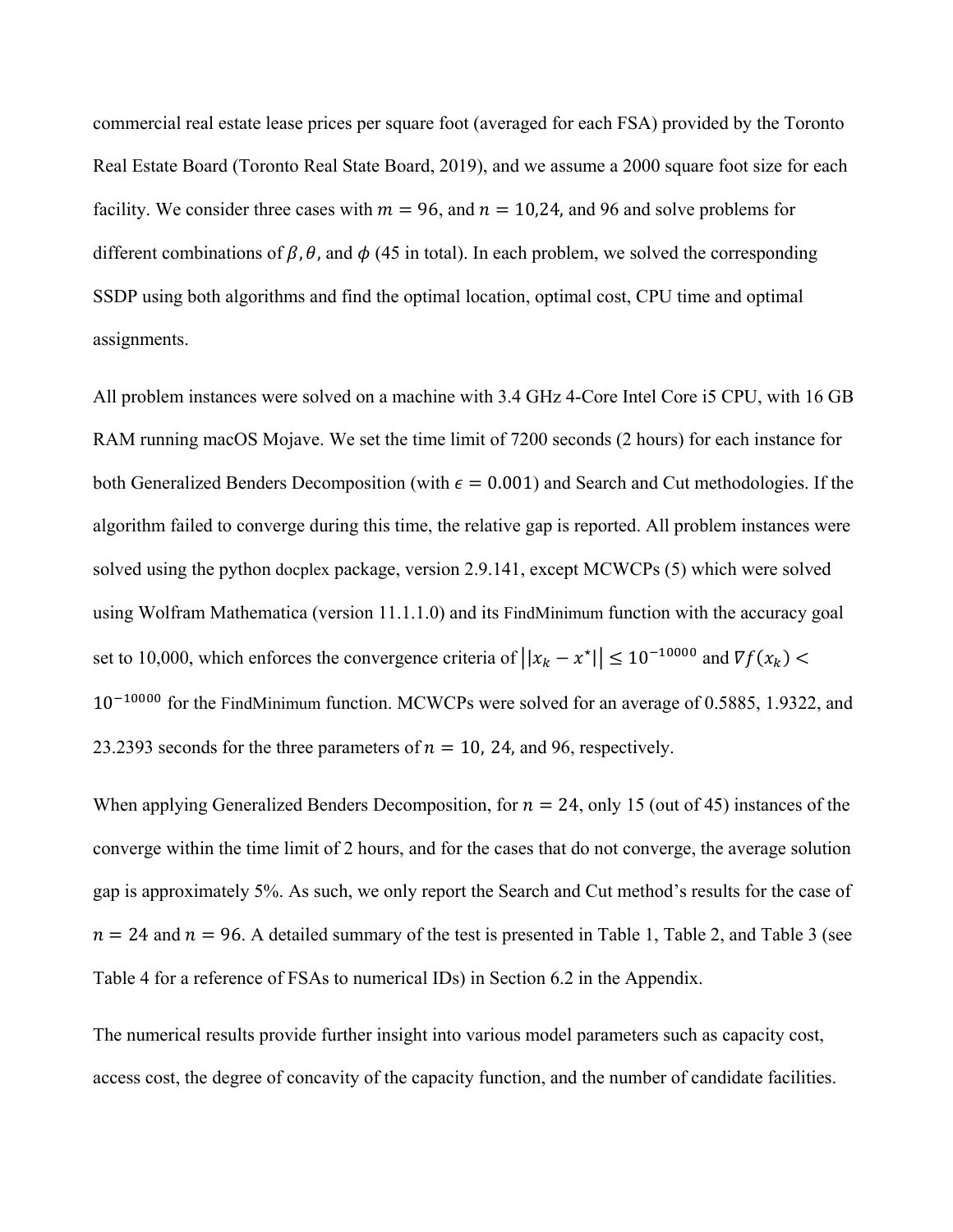*Capacity Cost:* Parameter  $\beta$  has a non-linear relationship with CPU time, in which the initial increase in  $\beta$  decreases the CPU time, and further increase of  $\beta$  results in a spike of CPU time. Additionally, as  $\beta$  increases, number of open facilities, and total service capacity decrease; and the total average distance increases, see Fig. 3.



FIGURE 3. THE EFFECT OF PARAMETER  $\beta$  on average: CPU time, number of facilities located, **TOTAL CAPACITY, AND DISTANCE TO FACILITIES LOCATED.** 

The CPU time results are mainly due to the fact that extreme capacity costs, too small or too large, increases the size of the neighborhood with potential improvement in the modified descent algorithm, Algorithm 2. As such, the search takes a longer time to find the best set of improvements. The effect of  $\beta$  on the number of open facilities, capacity levels, and average distances are more straightforward. Higher capacity cost means a lower number of facilities will be selected which results in larger travel distances and lower capacity level assignments.

*Access Cost:* When  $\theta$  increases, the CPU time, number of open facilities, and total service capacity increases while the total average distances decrease, see Fig. 4.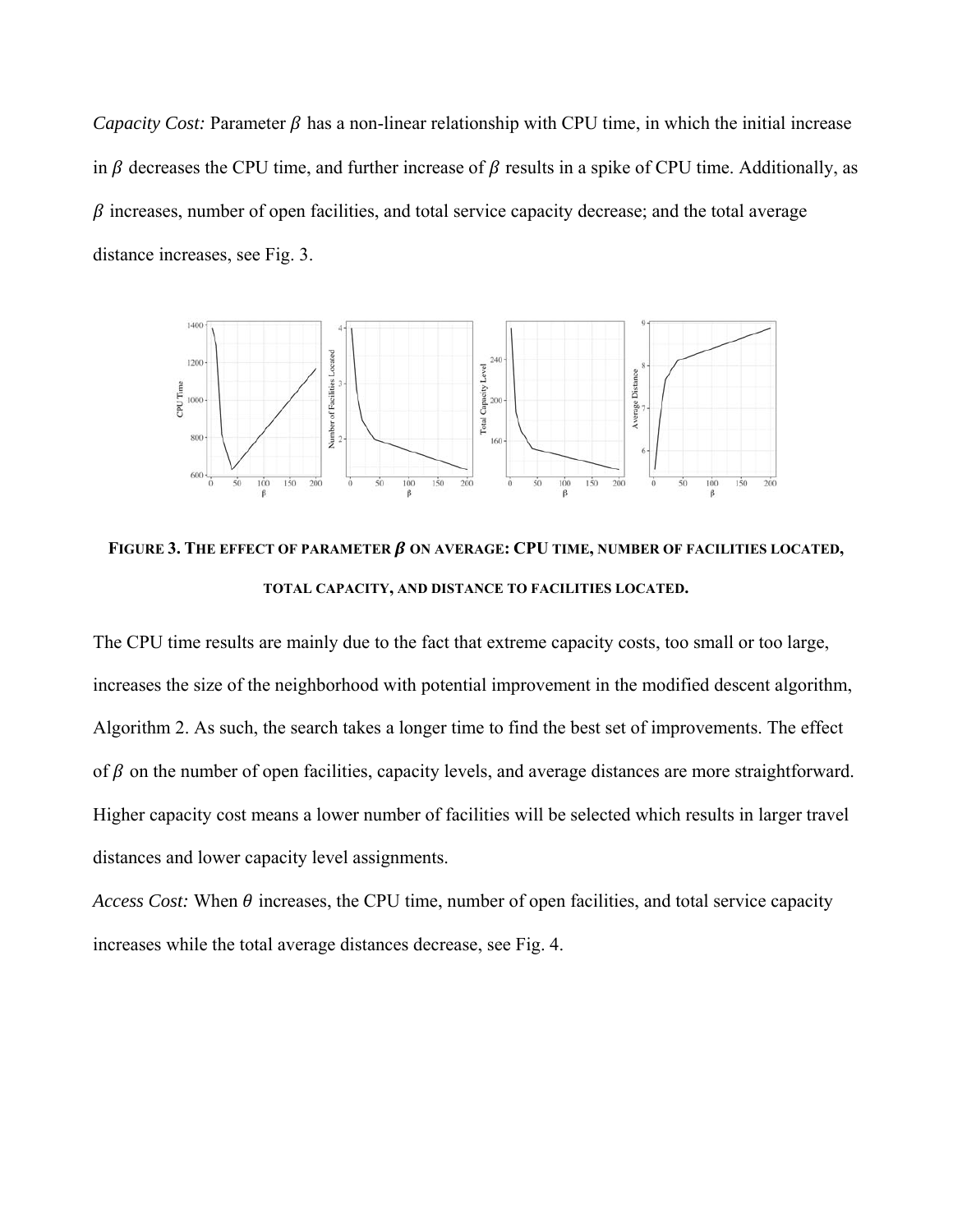

**FIGURE 4. THE EFFECT OF PARAMETER** ࣂ **ON AVERAGE: CPU TIME, NUMBER OF FACILITIES LOCATED, TOTAL CAPACITY, AND DISTANCE TO FACILITIES LOCATED.** 

The access cost has an opposite effect on the number of open facilities, capacity levels, and average distances, when compared to the capacity cost. Higher access cost means that more facilities should be utilizes, which in turn increases the capacity levels and decreases the distance traveled by consumers to receive services. The higher access cost also increases the size of the neighborhood with potential improvement in the modified descent algorithm, which results in longer time spent on the search for finding improved set of open facilities.

*Capacity Concavity:* As  $\phi$  increases, the CPU time decreases initially and spikes when  $\phi = 0.99$ . Furthermore, as  $\phi$  increases the number of open facilities and total service capacity decrease; and total average distance increases, see Fig. 5.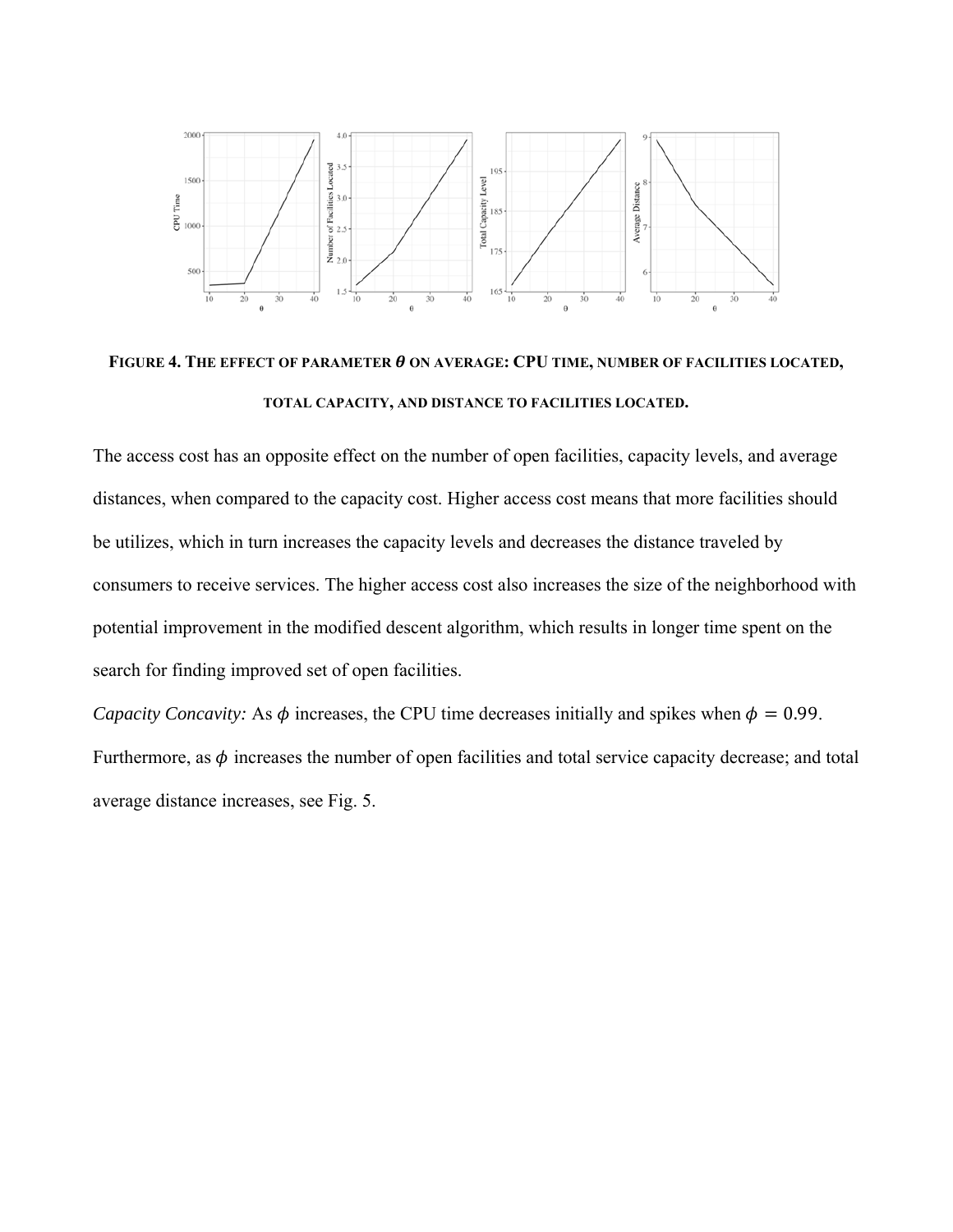

**FIGURE 5. THE EFFECT OF PARAMETER** ࣘ **ON AVERAGE: CPU TIME, NUMBER OF FACILITIES LOCATED, TOTAL CAPACITY, AND DISTANCE TO FACILITIES LOCATED.** 

Since most of the capacity levels assigned are greater than 1, as the degree of the concavity of the capacity increases, so does the capacity cost. Thus, the effects of the degree of the concavity of the capacity cost are akin to the effects of capacity cost for similar reasons.

*Number of candidate facilities:* As expected, the increase in the number of candidate facilities increases the complexity of the solutions measured by CPU time, see Figure 6.





For the Search and Cut methodology, the average CPU time is increased by a factor of approximately 7.6 times (minimum factor of 4.56, maximum factor of 28.00) when increasing the number of candidate facilities from  $n = 10$  to  $n = 24$ . The complexity is further increased by a factor of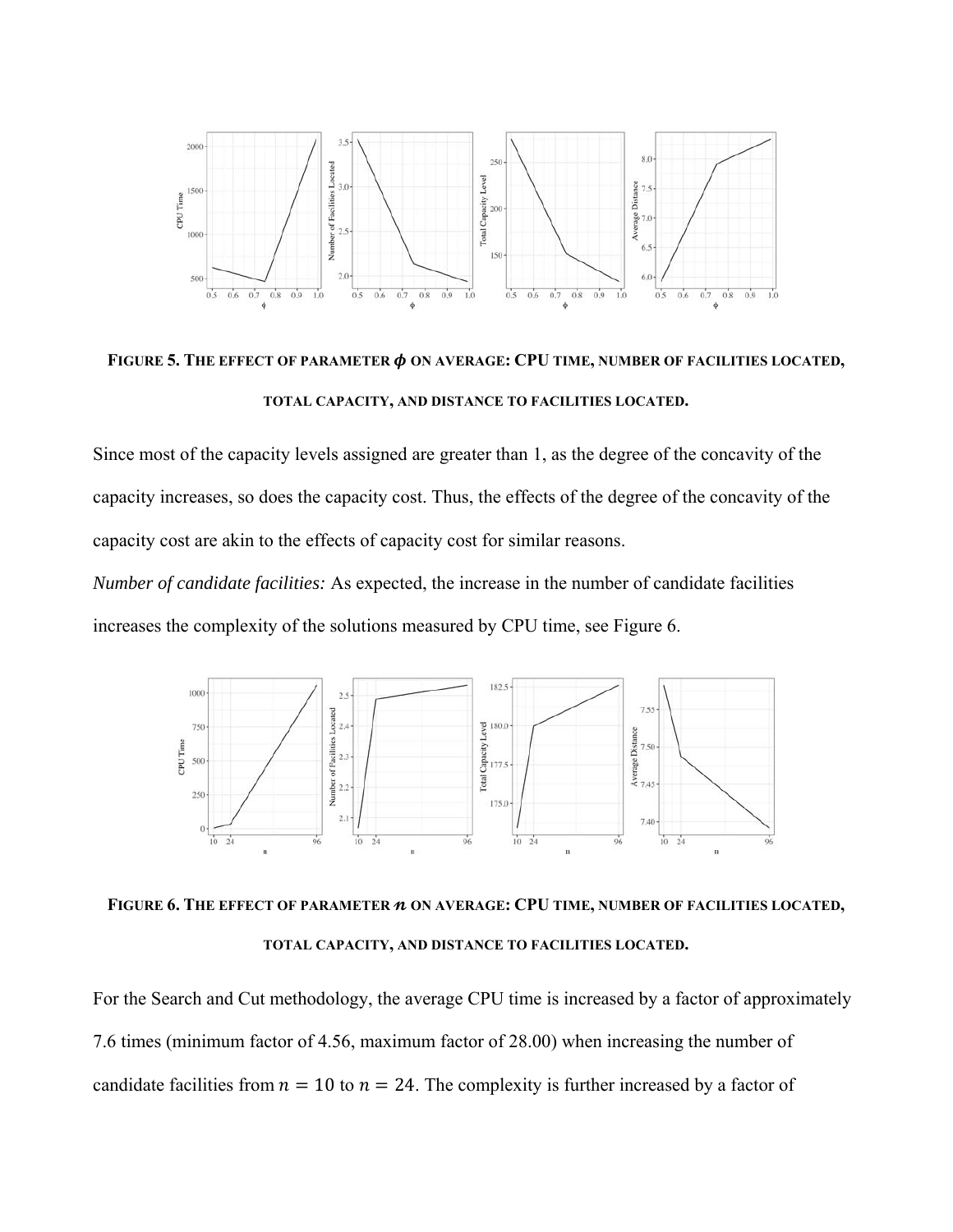approximately 27.2 times (minimum factor of 6.31, maximum factor of 143.93) when the number of candidate facilities increases from  $n = 24$  to  $n = 96$ . The average improvement of the optimal costs are disproportionate to the increase of complexity, in which on average, the optimal costs are approximately 0.6% and 1.6% lower for the change from  $n = 10$  to  $n = 24$ , and from  $n = 24$  to  $n =$ 96 respectively.

# **V. CONCLUSION**

In this paper, we discuss the service system design problem for congested facilities that behave as M/M/1 queuing systems where consumers choose which facility to use, and the problem is to locate facilities and allocate service capacity to minimize the overall cost of the social system. The problem is modeled as a MINLP. The nonlinearity of the objective function is the challenging part of developing an exact solution approach, but we exploit the structure of the model and provide two exact approaches. In the first approach, we apply Generalized Benders Decomposition of the problem into various LP subproblems and MIP master problems. In the second methodology, we use a novel special-purpose algorithm in which we define a MIP model to find the lower bound and a modified descent search approach to find an upper bound. At each step, we add a set of cuts of the solution space which has been recently searched and resolve the MIP to find an improved lower bound and continue the search of the solution space to improve the upper bound. We repeat these steps until the overall cost of the most updated lower bound becomes greater than the overall cost of the most updated upper bound. We then prove that when the overall cost of the most updated upper bound is less than the overall cost of the most updated lower bound, then the solution to the most updated upper bound is the optimal solution to the original problem. The Generalized Benders Decomposition approach tends to be efficient for small size problems (96 demand points, ten candidate facilities, and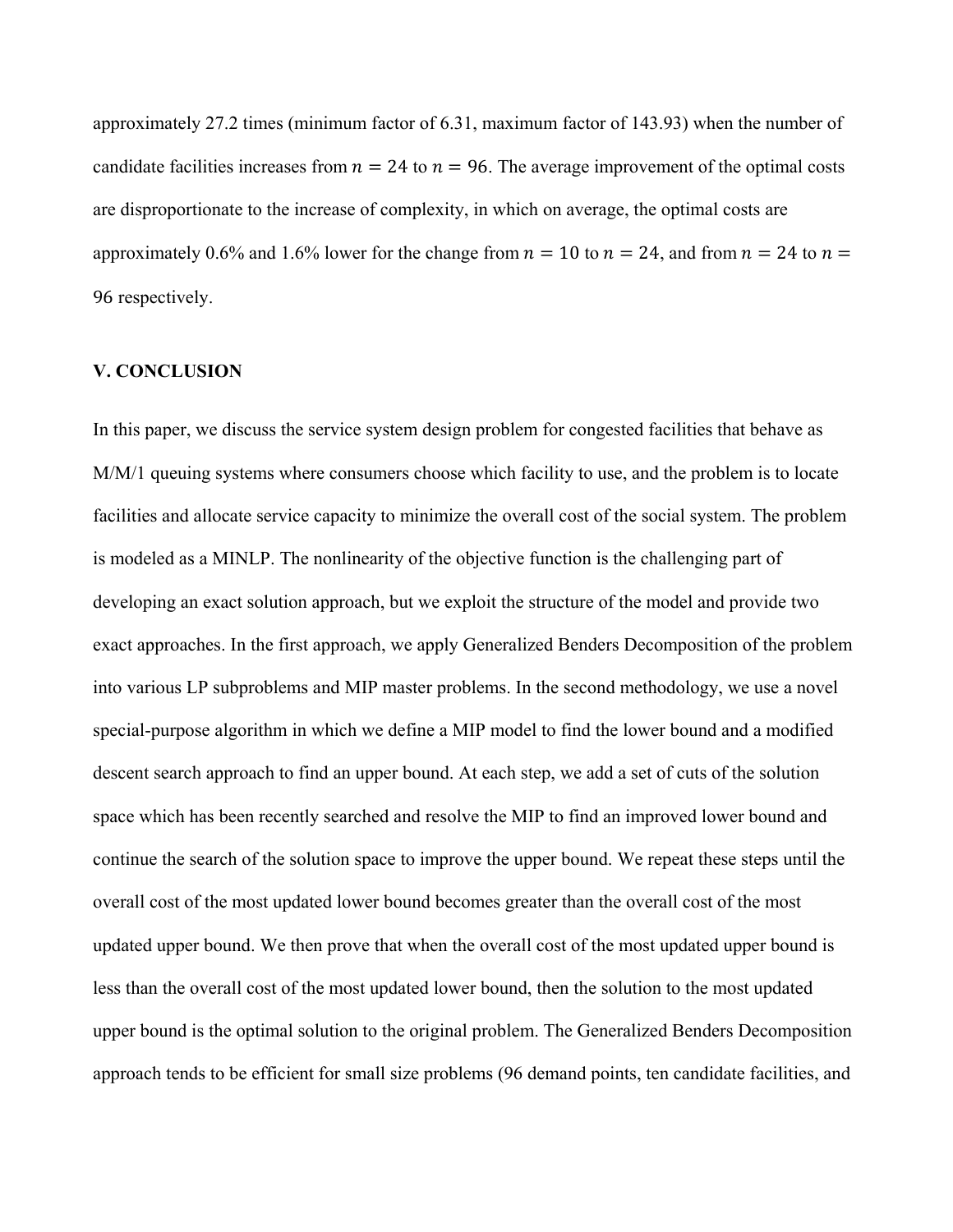ten capacity levels). However, its efficiency decreases as we increase the number of candidate facilities to 24. The Search and Cut approach seems to be more efficient for both small and large size problems. The Search and Cut approach finds optimal solutions in a reasonable time for problems with as large as 96 demand points, 96 candidate facilities, and ten capacity levels. We also want to emphasize that the Search and Cut approach with minor modifications could also be used to optimally solve the M/M/k case significantly better than the algorithm offered in Aboolian, Berman, and Drezner (2008). For future research, we would like to suggest developing exact methodologies capable of solving the following problems.

- The problems in which the facilities behave as  $M/G/1$  queuing system, similar to Vidyarthi and Jayaswal (2014), but with consumer choice considerations.
- The problems in which the service capacity is continuous and can take any value, similar to Elhedhli, Wang, and Saif (2018), but with consumer choice considerations.

#### **VI. APPENDIX**

#### **6.1. Proofs**

*Proof of Lemma 1.* 

$$
Z_{\text{SSDP}}^{\star} = F(S_{\text{SSDP}}^{\star}, \mu^{\star}(S_{\text{SSDP}}^{\star}))
$$
  
\n
$$
= \sum_{j \in S_{\text{SSDP}}^{\star}} f_j + \sum_{j \in S_{\text{SSDP}}^{\star}} \sum_{i \in E_j} c_{ij} \lambda_i + \bar{F}(S_{\text{SSDP}}^{\star}, \mu^{\star}(S_{\text{SSDP}}^{\star}))
$$
  
\n
$$
\geq \sum_{j \in S_{\text{SSDP}}^{\star}} f_j + \sum_{j \in S_{\text{SSDP}}^{\star}} \sum_{i \in E_j} c_{ij} \lambda_i + C_{|S_{\text{SSDP}}^{\star}|}^{\star}, \quad (8)
$$

in which  $F(\cdot)$ , and  $\bar{F}(\cdot)$  are as found in Algorithm 1, and the inequality is derived from (6). Furthermore, since  $S_{\text{SSDP}}^*$  is a feasible solution of MUFLP, we get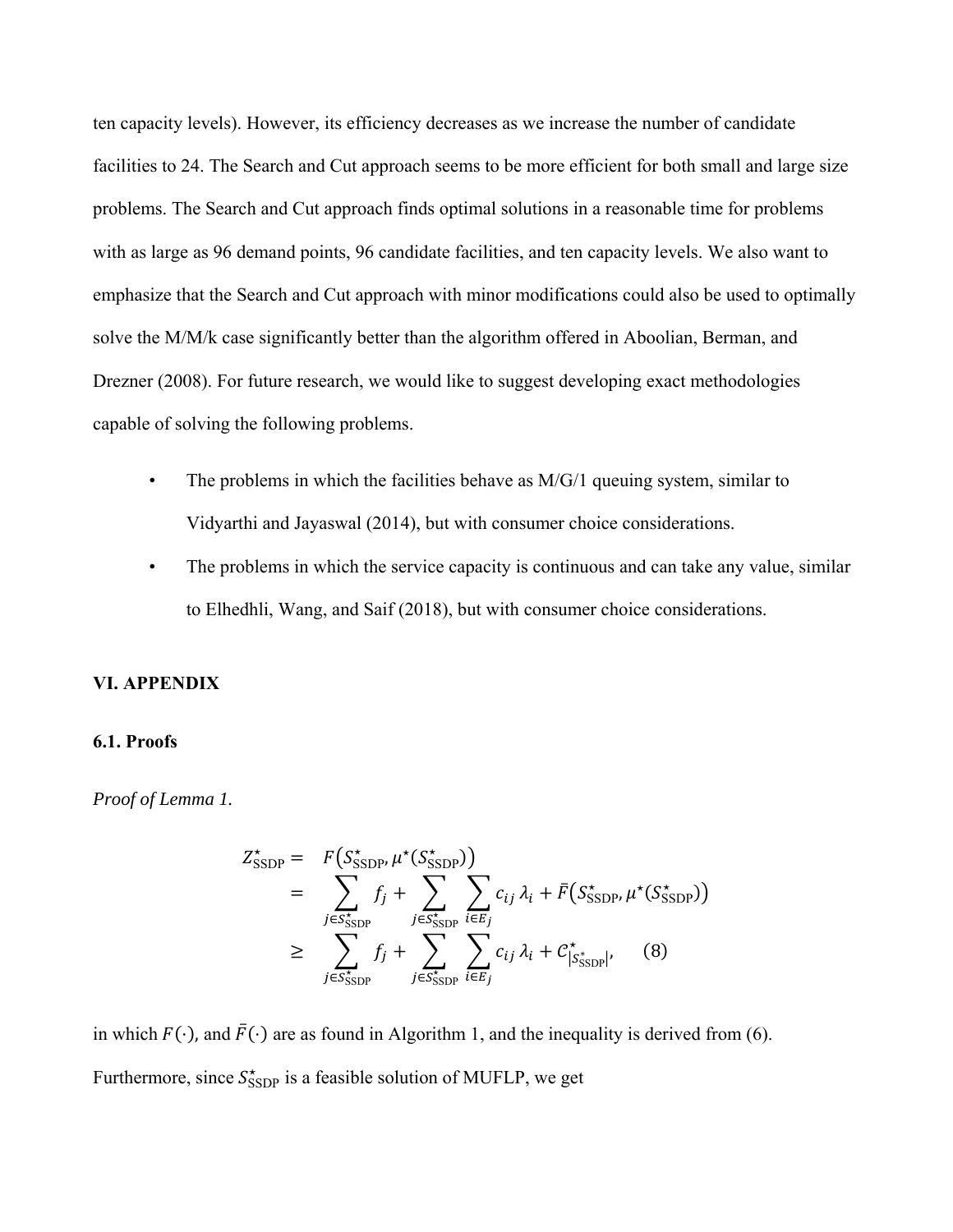$$
Z_{\text{MUFLP}}^{\star} = \sum_{j \in S_{\text{MUFLP}}^{\star}} f_j + \sum_{j \in S_{\text{MUFLP}}^{\star}} \sum_{i \in E_j} c_{ij} \lambda_i + C_{|S_{\text{MUFLP}}^{\star}|}^{\star}
$$
  

$$
\leq_{(8)} \sum_{j \in S_{\text{SSDP}}^{\star}} f_j + \sum_{j \in S_{\text{SSDP}}^{\star}} \sum_{i \in E_j} c_{ij} \lambda_i + C_{|S_{\text{SSDP}}^{\star}|}^{\star}
$$
  

$$
\leq Z_{\text{SSDP}}^{\star},
$$

which completes the proof.

*Proof of Theorem 1.* It is evident that if  $\mathcal{D}_p = \emptyset$ , then the neighborhood search must have exhausted all the location sets and found the optimal solution by complete enumeration. To see why  $Z_{\text{SSDP}}^{\star} =$  $F(S_p^*, \mu^*(S_p^*))$  when  $Z_{\text{MUFLP}(p)}^* > F(S_p^*, \mu^*(S_p^*))$ , assume otherwise and let  $Z_{\text{SSDP}}^* < F(S_p^*, \mu^*(S_p^*))$ , while  $Z_{\text{MUFLP}(p)}^{\star} > F\left(S_p^{\star}, \mu^{\star}(S_p^{\star})\right)$ . Since  $Z_{\text{SSDP}}^{\star} < F\left(S_p^{\star}, \mu^{\star}(S_p^{\star})\right)$ , then  $Z_{\text{SSDP}}^{\star} < F\left(S_t^{\star}, \mu^{\star}(S_t^{\star})\right)$ ,  $t \in I$  $\{1,2,\dots, p-1\}$ , and consequently  $S_{\text{SSDP}}^* \in \mathcal{D}_p$ . Hence the following holds.

$$
Z_{\text{MUFLP}(p)}^{\star} \leq Z_{\text{SSDP}(p)}^{\star} = Z_{\text{SSDP}}^{\star} \leq F\left(S_p^{\star}, \mu^{\star}\left(S_p^{\star}\right)\right), (16)
$$

in which the first inequality is derived from equation (15), and the equality is true since  $S_{\text{SSDP}}^{\star}$  belongs to  $\mathcal{D}_p$ , the feasible region of SSDP(p). Finally, the second inequality is true since  $S_{\text{SSDP}}^* \in \mathcal{D}_p$  has yet to be evaluated in the neighborhood search in Algorithm 2 in search of an upper bound. As such  $Z_{\text{MUFLP}(p)}^* \leq F(S_p^*, \mu^*(S_p^*))$  and the claim is proved by contradiction. Finally, we note that although the search and cut approach is not a branch-and-bound method, but similar to branch-and-bound method, it exhausts all of the possible solutions to an optimal solution.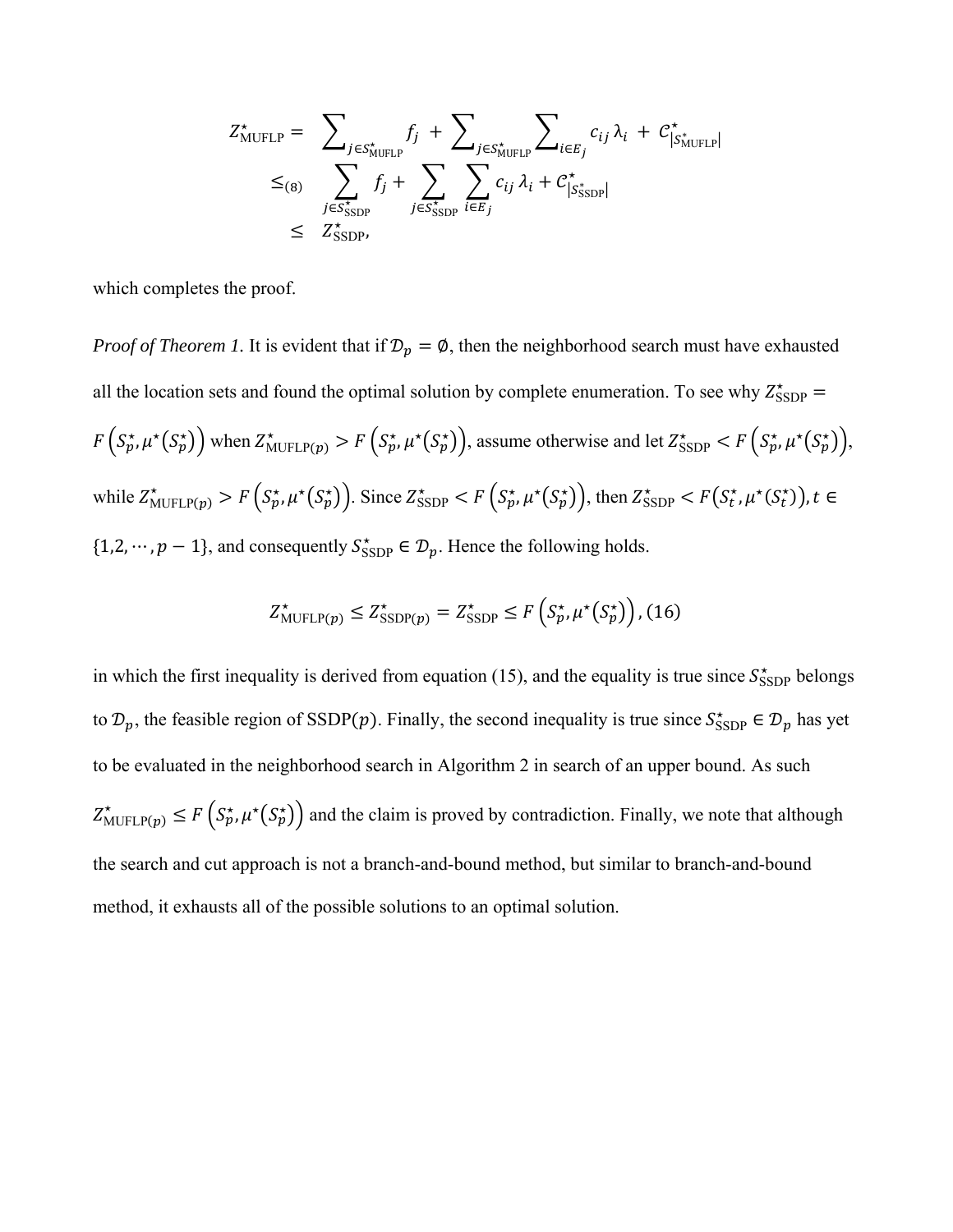# **6.2. Detailed Numerical Results**

# **TABLE 1: NUMERICAL TESTING OF THE PROBLEM FOR TORONTO FSA DATA USING THE SEARCH AND**

| Instance       |          |         | Solution and Optimal Cost |                                                                                        |        | Solution Via GBD |                    |              |               | Solution Via Search and Cut |                         |                         |  |
|----------------|----------|---------|---------------------------|----------------------------------------------------------------------------------------|--------|------------------|--------------------|--------------|---------------|-----------------------------|-------------------------|-------------------------|--|
| β              | $\theta$ | $\phi$  | $S_{\text{SSDP}}^{\star}$ | <b>CPU</b><br>$\#$ of<br>Status<br># of<br>$Z_{SSDP}^{\star}$<br>Time<br>Cuts<br>Iter. |        |                  | <b>CPU</b><br>Time | Status       | # of<br>Iter. | $\#$ of<br>Cuts             |                         |                         |  |
| 2              | 10       | 0.5     | [12, 69]                  | 273.07                                                                                 | 9.07   | Optimal          | 7                  | 6            | 5.06          | Optimal                     | 2                       | $\overline{\mathbf{c}}$ |  |
| 2              | 10       | 0.75    | [12, 69]                  | 357.11                                                                                 | 21.90  | Optimal          | 20                 | 19           | 2.55          | Optimal                     | $\mathbf{1}$            | $\mathbf{1}$            |  |
| 2              | 10       | 0.99    | [12, 69]                  | 572.75<br>23<br>26.28<br>Optimal<br>24                                                 |        | 2.53             | Optimal            | $\mathbf{1}$ | 1             |                             |                         |                         |  |
| $\overline{c}$ | 20       | 0.5     | [12, 51, 69, 87]          | 430.40                                                                                 | 21.58  | Optimal          | 15                 | 14           | 4.28          | Optimal                     | $\mathbf{1}$            | $\mathbf{1}$            |  |
| $\overline{c}$ | 20       | 0.75    | [12, 69, 87]              | 536.82                                                                                 | 41.43  | Optimal          | 29                 | 28           | 4.85          | Optimal                     | $\mathbf{1}$            | $\overline{c}$          |  |
| $\overline{c}$ | 20       | 0.99    | [12, 69]                  | 752.84                                                                                 | 69.21  | Optimal          | 49                 | 48           | 2.62          | Optimal                     | 1                       | $\mathbf{1}$            |  |
| $\overline{2}$ | 40       | 0.5     | [12, 31, 64, 87]          | 687.03<br>17.99                                                                        |        | Optimal          | 10                 | 9            | 4.34          | Optimal                     | 1                       | $\mathbf{1}$            |  |
| $\overline{c}$ | 40       | 0.75    | [12, 31, 64, 87]          | 804.30<br>34.60<br>Optimal                                                             |        | 21               | 20                 | 4.33         | Optimal       | 1                           | $\mathbf{1}$            |                         |  |
| 2              | 40       | 0.99    | [12, 31, 64, 87]          | 1043.89<br>86.30                                                                       |        | Optimal          | 48                 | 47           | 7.98          | Optimal                     | $\overline{c}$          | $\overline{c}$          |  |
| 10             | 10       | 0.5     | [12, 69]                  | 311.12                                                                                 | 12.71  | Optimal          | 11                 | 10           | 5.15          | Optimal                     | $\overline{c}$          | $\overline{c}$          |  |
| 10             | 10       | 0.75    | [12, 69]                  | 576.65                                                                                 | 49.46  | Optimal          | 37                 | 36           | 3.92          | Optimal                     | 2                       | $\overline{c}$          |  |
| 10             | 10       | 0.99    | [69]                      | 1488.12                                                                                | 150.74 | Optimal          | 79                 | 78           | 3.92          | Optimal                     | 2                       | $\overline{c}$          |  |
| 10             | 20       | 0.5     | [12, 69, 87]              | 486.54                                                                                 | 32.60  | Optimal          | 24                 | 23           | 3.18          | Optimal                     | $\mathbf{1}$            | $\,1$                   |  |
| 10             | 20       | 0.75    | [12, 69]                  | 756.74                                                                                 | 69.15  | Optimal          | 47                 | 46           | 5.23          | Optimal                     | $\overline{c}$          | $\overline{c}$          |  |
| 10             | 20       | 0.99    | [12, 69]                  | 1703.80                                                                                | 193.50 | Optimal          | 94                 | 93           | 4.13          | Optimal                     | $\overline{c}$          | $\overline{c}$          |  |
| 10             | 40       | 0.5     | [12, 31, 64, 87]          | 752.33                                                                                 | 27.92  | Optimal          | 17                 | 16           | 4.26          | Optimal                     | $\mathbf{1}$            | $\mathbf{1}$            |  |
| 10             | 40       | 0.75    | [12, 31, 64, 87]          | 1089.52                                                                                | 103.71 | Optimal          | 57                 | 56           | 4.36          | Optimal                     | 1                       | $\mathbf{1}$            |  |
| 10             | 40       | 0.99    | [12, 69]                  | 2063.98                                                                                | 209.52 | Optimal          | 97                 | 96           | 5.37          | Optimal                     | 2                       | $\overline{c}$          |  |
| 20             | 10       | 0.5     | [12, 69]                  | 338.80                                                                                 | 17.00  | Optimal          | 15                 | 14           | 5.08          | Optimal                     | $\overline{c}$          | $\overline{c}$          |  |
| 20             | 10       | 0.75    | $[69]$                    | 724.41                                                                                 | 77.01  | Optimal          | 51                 | 50           | 3.85          | Optimal                     | 2                       | $\overline{c}$          |  |
| 20             | 10       | 0.99    | [69]                      | 2509.02                                                                                | 159.09 | Optimal          | 81                 | 80           | 4.03          | Optimal                     | 2                       | $\overline{c}$          |  |
| 20             | 20       | 0.5     | [12, 69]                  | 518.89                                                                                 | 32.01  | Optimal          | 24                 | 23           | 5.26          | Optimal                     | 2                       | $\overline{c}$          |  |
| 20             | 20       | 0.75    | [12, 69]                  | 944.09                                                                                 | 80.47  | Optimal          | 54                 | 53           | 2.54          | Optimal                     | $\mathbf{1}$            | $\mathbf{1}$            |  |
| 20             | 20       | 0.99    | $[62]$                    | 2767.63                                                                                | 341.93 | Optimal          | 136                | 135          | 3.96          | Optimal                     | 2                       | $\overline{\mathbf{c}}$ |  |
| 20             | 40       | 0.5     | [12, 31, 64, 87]          | 796.47                                                                                 | 33.27  | Optimal          | 19                 | 18           | 4.26          | Optimal                     | $\mathbf{1}$            | $\mathbf{1}$            |  |
| 20             | 40       | 0.75    | [12, 69]                  | 1304.27                                                                                | 126.82 | Optimal          | 66                 | 65           | 2.80          | Optimal                     | 1                       | $\mathbf{1}$            |  |
| 20             | 40       | 0.99    | [12, 69]                  | 3159.26                                                                                | 391.35 | Optimal          | 143                | 142          | 5.23          | Optimal                     | 2                       | $\overline{c}$          |  |
| 40             | 10       | 0.5     | [12, 69]                  | 376.95                                                                                 | 24.29  | Optimal          | 22                 | 21           | 2.51          | Optimal                     | $\mathbf{1}$            | $\mathbf{1}$            |  |
| 40             | 10       | 0.75    | $[69]$                    | 955.86                                                                                 | 56.52  | Optimal          | 40                 | 39           | 3.86          | Optimal                     | 2                       | $\overline{c}$          |  |
| 40             | 10       | 0.99    | $[69]$                    | 4455.84                                                                                | 161.70 | Optimal          | 81                 | 80           | 3.90          | Optimal                     | 2                       | $\overline{c}$          |  |
| 40             | 20       | 0.5     | [12, 69]                  | 557.03                                                                                 | 29.01  | Optimal          | 23                 | 22           | 2.73          | Optimal                     | $\mathbf{1}$            | $\mathbf{1}$            |  |
| 40             | 20       | 0.75    | $[62]$                    | 1214.47                                                                                | 114.39 | Optimal          | 63                 | 62           | 3.97          | Optimal                     | 2                       | $\overline{c}$          |  |
| 40             | 20       | 0.99    | $[62]$                    | 4714.44                                                                                | 342.22 | Optimal          | 132                | 131          | 3.97          | Optimal                     | 2                       | $\overline{c}$          |  |
| 40             | 40       | 0.5     | [12, 31, 64, 87]          | 854.58                                                                                 | 36.75  | Optimal          | 22                 | 21           | 4.27          | Optimal                     | $\mathbf{1}$            | $\mathbf{1}$            |  |
| 40             | 40       | 0.75    | [12, 69]                  | 1619.01                                                                                | 172.17 | Optimal          | 87                 | 86           | 5.26          | Optimal                     | 2                       | $\overline{c}$          |  |
| 40             | 40       | 0.99    | $[62]$                    | 5227.31                                                                                | 595.11 | Optimal          | 185                | 184          | 10.02         | Optimal                     | 2                       | 6                       |  |
| 200            | 10       | 0.5     | [12, 69]                  | 527.50                                                                                 | 35.31  | Optimal          | 29                 | 28           | 2.71          | Optimal                     | 1                       | $\mathbf{1}$            |  |
| 200            | 10       | 0.75    | [69]                      | 2293.95                                                                                | 72.32  | Optimal          | 47                 | 46           | 3.87          | Optimal                     | $\overline{2}$          | $\overline{2}$          |  |
| 200            | 10       | 0.99    | $[69]$                    | 19826.4                                                                                | 223.20 | Optimal          | 79                 | $78\,$       | 3.86          | Optimal                     | $\boldsymbol{2}$        | 2                       |  |
| 200            | 20       | $0.5\,$ | [12, 69]                  | 707.59                                                                                 | 49.64  | Optimal          | 39                 | $38\,$       | 2.55          | Optimal                     | $\,1$                   | $\mathbf{1}$            |  |
| 200            | 20       | 0.75    | $[62]$                    | 2552.55                                                                                | 119.90 | Optimal          | 67                 | 66           | 3.95          | Optimal                     | $\overline{\mathbf{c}}$ | $\overline{\mathbf{c}}$ |  |
| 200            | 20       | 0.99    | $[62]$                    | 20085                                                                                  | 327.31 | Optimal          | 127                | 126          | 5.93          | Optimal                     | 3                       | 3                       |  |
| 200            | 40       | $0.5\,$ | [12, 64, 87]              | 1067.41                                                                                | 84.45  | Optimal          | 49                 | $\sqrt{48}$  | 2.75          | Optimal                     | $\mathbf{1}$            | $\mathbf{1}$            |  |
| 200            | 40       | 0.75    | $[62]$                    | 3065.42                                                                                | 266.46 | Optimal          | $\bf 88$           | $\bf 87$     | 3.96          | Optimal                     | $\overline{\mathbf{c}}$ | $\overline{\mathbf{c}}$ |  |
| 200            | 40       | 0.99    | $[62]$                    | 20597.9                                                                                | 505.60 | Optimal          | 166                | 165          | 9.82          | Optimal                     | 5                       | 5                       |  |

# **CUT, AND GENERALIZED BENDERS DECOMPOSITION FOR**  $n = 10$ **.**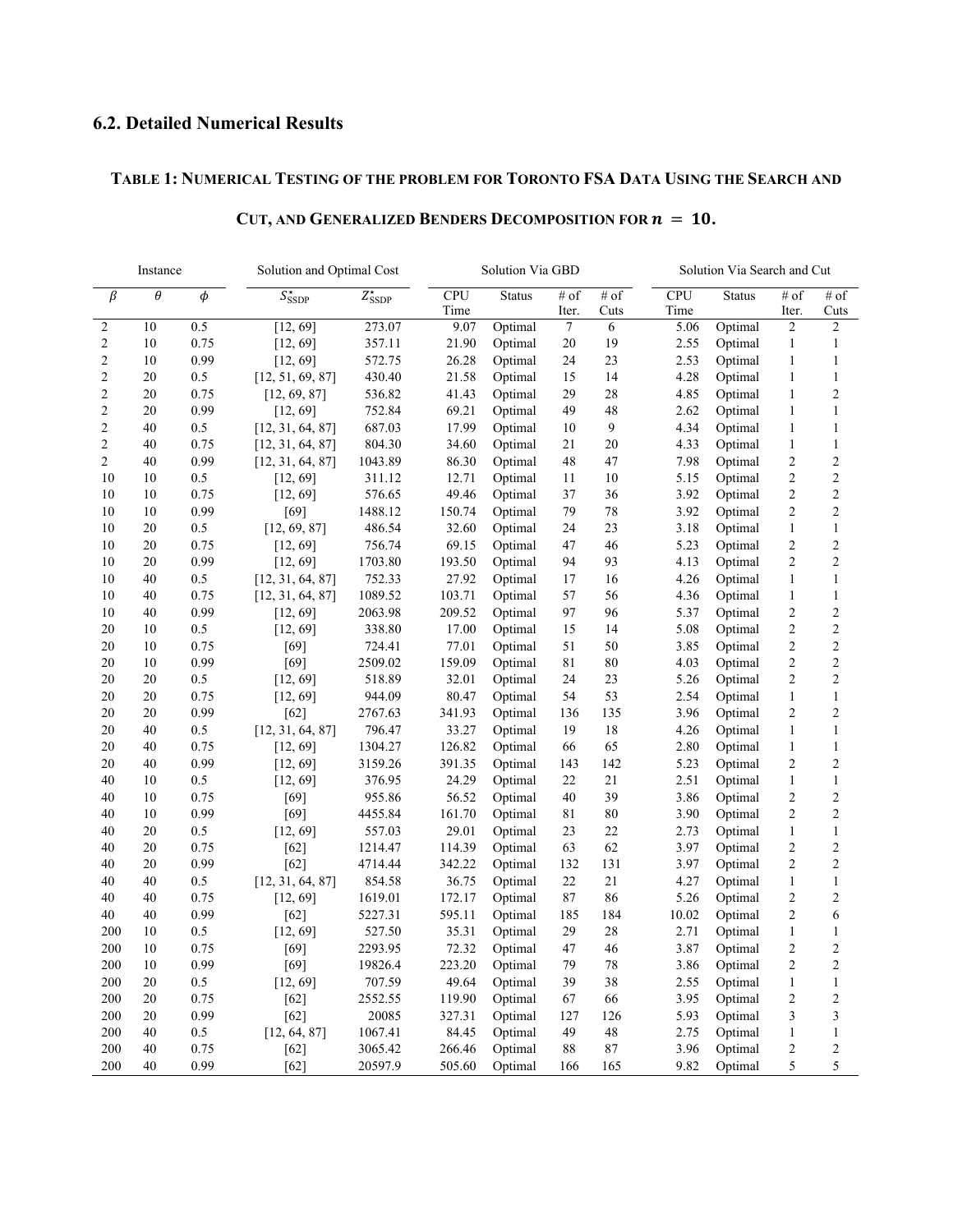# **TABLE 2: NUMERICAL TESTING OF THE PROBLEM FOR TORONTO FSA DATA USING THE SEARCH AND**

# $CUT$  FOR  $n = 24$ .

Instance Solution via Search and Cut

| $\beta$        | $\theta$ | $\phi$  | $S_{\text{SSDP}}^{\star}$          | $Z_{SSDP}^{\star}$ | <b>CPU</b> Time | <b>Status</b> | # of Iter.              | $#$ of Cuts             |
|----------------|----------|---------|------------------------------------|--------------------|-----------------|---------------|-------------------------|-------------------------|
| $\overline{c}$ | 10       | 0.5     | [12, 69]                           | 273.07             | 32.61           | Optimal       | $\overline{2}$          | $\overline{c}$          |
| $\overline{c}$ | 10       | 0.75    | [12, 69]                           | 357.11             | 14.96           | Optimal       | $\,1$                   | $\mathbf{1}$            |
| $\overline{c}$ | 10       | 0.99    | [12, 69]                           | 572.75             | 15.30           | Optimal       | $\,1$                   | $\,1$                   |
| $\overline{c}$ | 20       | 0.5     | [3, 27, 41, 69, 87]                | 413.53             | 31.68           | Optimal       | $\,1$                   | $\mathbf{1}$            |
| $\overline{c}$ | 20       | 0.75    | [3, 27, 41, 87]                    | 534.23             | 26.24           | Optimal       | $\,1$                   | $\mathbf{1}$            |
| $\overline{c}$ | 20       | 0.99    | [12, 69]                           | 752.84             | 14.64           | Optimal       | $\,1$                   | $\mathbf{1}$            |
| $\overline{c}$ | 40       | $0.5\,$ | [3, 7, 15, 27, 41, 64, 69, 87, 91] | 633.48             | 121.48          | Optimal       | $\,1$                   | $\overline{c}$          |
| $\overline{c}$ | 40       | 0.75    | [3, 72, 15, 87, 27, 41, 91]        | 778.46             | 85.93           | Optimal       | $\,1$                   | $\overline{c}$          |
| $\overline{2}$ | 40       | 0.99    | [3, 27, 41, 72, 87, 91]            | 1030.28            | 130.29          | Optimal       | $\overline{\mathbf{4}}$ | $\overline{\mathbf{4}}$ |
| 10             | 10       | $0.5\,$ | [12, 69]                           | 311.12             | 26.94           | Optimal       | $\overline{c}$          | $\overline{c}$          |
| 10             | 10       | 0.75    | [12, 69]                           | 576.65             | 22.97           | Optimal       | $\overline{c}$          | $\overline{c}$          |
| 10             | 10       | 0.99    | $[27]$                             | 1483.42            | 22.51           | Optimal       | $\overline{c}$          | $\overline{c}$          |
| 10             | 20       | 0.5     | [3, 27, 41, 87]                    | 482.40             | 26.44           | Optimal       | $\mathbf{1}$            | $\mathbf{1}$            |
| 10             | 20       | 0.75    | [12, 69]                           | 756.74             | 26.95           | Optimal       | $\sqrt{2}$              | $\overline{c}$          |
| 10             | 20       | 0.99    | [12, 69]                           | 1703.80            | 27.23           | Optimal       | $\overline{c}$          | $\overline{c}$          |
| 10             | 40       | 0.5     | [3, 27, 41, 72, 87, 91]            | 725.86             | 40.41           | Optimal       | $\mathbf{1}$            | $\mathbf{1}$            |
| 10             | 40       | 0.75    | [94, 3, 72, 27]                    | 1085.29            | 73.33           | Optimal       | $\overline{c}$          | $\overline{\mathbf{3}}$ |
| 10             | 40       | 0.99    | [12, 69]                           | 2063.98            | 50.63           | Optimal       | $\overline{\mathbf{3}}$ | $\overline{\mathbf{3}}$ |
| 20             | 10       | 0.5     | [12, 69]                           | 338.80             | 27.07           | Optimal       | $\overline{c}$          | $\overline{c}$          |
| 20             | 10       | 0.75    | $[27]$                             | 719.71             | 22.66           | Optimal       | $\overline{c}$          | $\overline{2}$          |
| 20             | 10       | 0.99    | $[27]$                             | 2504.32            | 22.45           | Optimal       | $\overline{c}$          | $\overline{c}$          |
| 20             | 20       | 0.5     | [12, 69]                           | 518.89             | 32.69           | Optimal       | $\overline{c}$          | $\overline{c}$          |
| 20             | 20       | 0.75    | [12, 69]                           | 944.09             | 14.33           | Optimal       | $\mathbf{1}$            | $\mathbf{1}$            |
| 20             | 20       | 0.99    | [49]                               | 2767.22            | 22.44           | Optimal       | $\overline{c}$          | $\overline{2}$          |
| 20             | 40       | 0.5     | [3, 27, 41, 72, 87, 91]            | 782.23             | 40.46           | Optimal       | $\,1$                   | $\mathbf{1}$            |
| 20             | 40       | 0.75    | [12, 69]                           | 1304.27            | 14.48           | Optimal       | $\mathbf{1}$            | $\mathbf{1}$            |
| 20             | 40       | 0.99    | [12, 69]                           | 3159.26            | 45.26           | Optimal       | $\overline{\mathbf{3}}$ | 3                       |
| 40             | 10       | 0.5     | [12, 69]                           | 376.95             | 14.26           | Optimal       | $\mathbf{1}$            | $\mathbf{1}$            |
| 40             | 10       | 0.75    | $[27]$                             | 951.16             | 22.77           | Optimal       | $\overline{c}$          | $\overline{c}$          |
| 40             | 10       | 0.99    | $[27]$                             | 4451.13            | 22.46           | Optimal       | $\overline{c}$          | $\overline{c}$          |
| 40             | 20       | 0.5     | [12, 69]                           | 557.03             | 14.42           | Optimal       | $\mathbf{1}$            | $\mathbf{1}$            |
| 40             | 20       | 0.75    | [49]                               | 1214.06            | 22.48           | Optimal       | $\overline{c}$          | $\overline{c}$          |
| 40             | 20       | 0.99    | $[49]$                             | 4714.03            | 22.96           | Optimal       | $\sqrt{2}$              | $\overline{c}$          |
| 40             | 40       | 0.5     | [3, 27, 64, 87]                    | 849.07             | 25.58           | Optimal       | $\mathbf{1}$            | $\mathbf{1}$            |
| 40             | 40       | 0.75    | [12, 78]                           | 1611.87            | 38.56           | Optimal       | $\overline{c}$          | 3                       |
| 40             | 40       | 0.99    | [12, 78]                           | 5210.07            | 45.72           | Optimal       | $\sqrt{2}$              | 4                       |
| 200            | 10       | 0.5     | [12, 69]                           | 527.50             | 14.37           | Optimal       | $\,1$                   | $\,1$                   |
| 200            | 10       | 0.75    | $[27]$                             | 2289.24            | 22.81           | Optimal       | $\sqrt{2}$              | $\overline{c}$          |
| 200            | 10       | 0.99    | $[27]$                             | 19821.73           | 22.44           | Optimal       | $\overline{c}$          | $\overline{c}$          |
| 200            | 20       | 0.5     | [12, 69]                           | 707.59             | 14.28           | Optimal       | $\mathbf{1}$            | $\,1$                   |
| 200            | 20       | 0.75    | [49]                               | 2552.14            | 22.51           | Optimal       | $\overline{c}$          | $\overline{c}$          |
| 200            | 20       | 0.99    | $[49]$                             | 20084.63           | 35.57           | Optimal       | $\overline{\mathbf{3}}$ | $\overline{\mathbf{3}}$ |
| 200            | 40       | 0.5     | [12, 31, 72]                       | 1062.82            | 19.89           | Optimal       | $\mathbf{1}$            | $\mathbf{1}$            |
| 200            | 40       | 0.75    | $[49]$                             | 3064.79            | 23.08           | Optimal       | $\overline{c}$          | $\overline{c}$          |
| 200            | 40       | 0.99    | $[49]$                             | 20597.27           | 112.50          | Optimal       | 9                       | 9                       |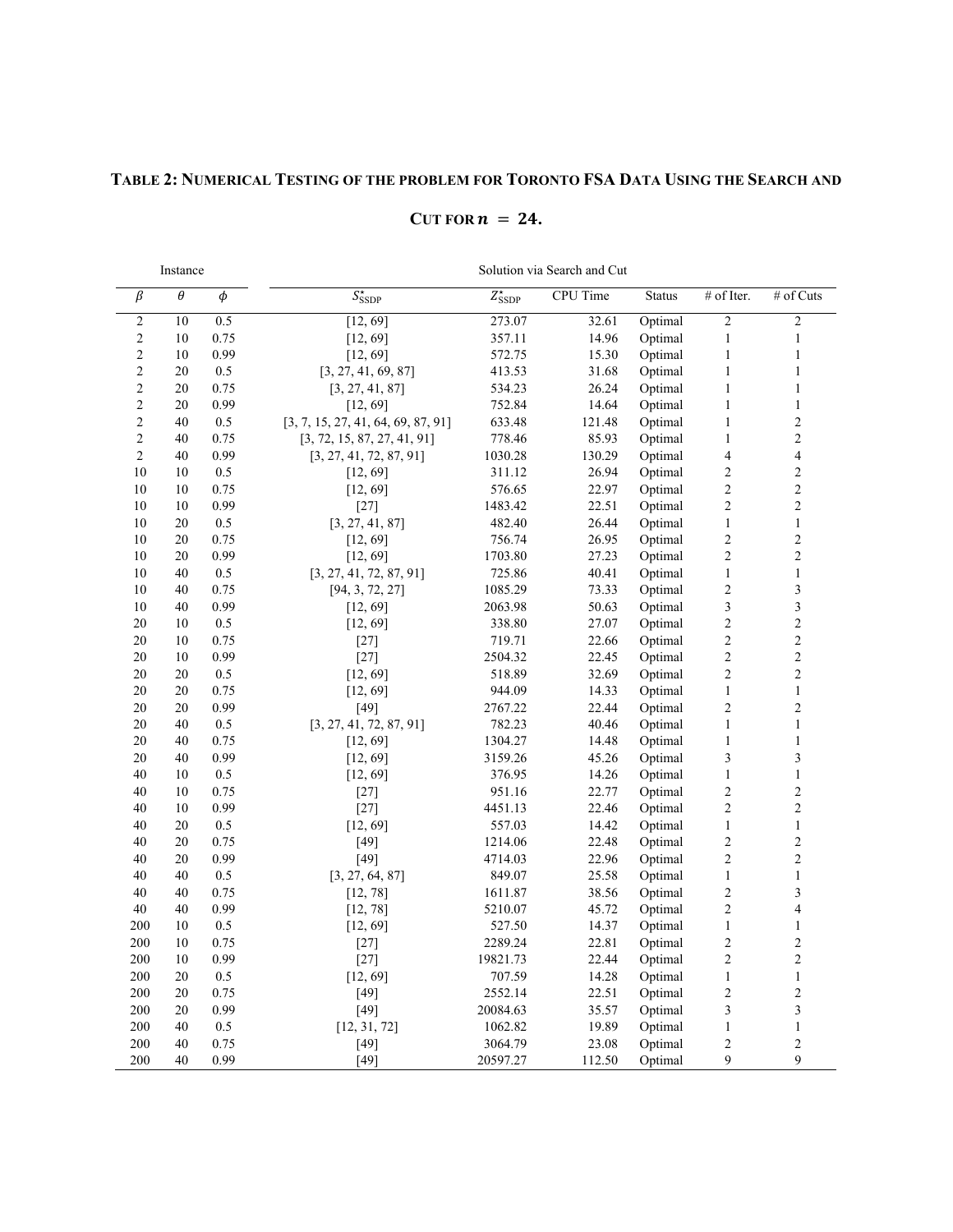# **TABLE 3: NUMERICAL TESTING OF THE PROBLEM FOR TORONTO FSA DATA USING THE SEARCH AND CUT**

#### FOR  $n = 96$ . In case the algorithm did not converge within the time limit, the optimal

# **VALUE AND THE CORRESPONDING OPTIMAL SET OF OPEN FACILITIES WERE FOUND BY SETTING A HIGHER**

#### **TIME THRESHOLD.**

| Instance       |          |        | Solution via Search and Cut |                           |                 |               |                         |                         |  |  |
|----------------|----------|--------|-----------------------------|---------------------------|-----------------|---------------|-------------------------|-------------------------|--|--|
| $\beta$        | $\theta$ | $\phi$ | $S_{\text{SSDP}}^{\star}$   | $Z_{\text{SSDP}}^{\star}$ | <b>CPU</b> Time | <b>Status</b> | # of Iter.              | # of Cuts               |  |  |
| $\sqrt{2}$     | 10       | 0.5    | [14, 41, 77]                | 259.91                    | 654.79          | Optimal       | $\overline{c}$          | $\overline{c}$          |  |  |
| $\sqrt{2}$     | 10       | 0.75   | [26, 77]                    | 349.93                    | 451.52          | Optimal       | $\overline{c}$          | $\overline{c}$          |  |  |
| $\sqrt{2}$     | 10       | 0.99   | [26, 77]                    | 566.66                    | 453.60          | Optimal       | $\overline{c}$          | $\overline{c}$          |  |  |
| $\sqrt{2}$     | 20       | 0.5    | [4, 27, 41, 77]             | 397.04                    | 447.69          | Optimal       | $\mathbf{1}$            | $\mathbf{1}$            |  |  |
| $\overline{c}$ | 20       | 0.75   | [14, 41, 77]                | 514.16                    | 339.81          | Optimal       | $\mathbf{1}$            | $\,1$                   |  |  |
| $\sqrt{2}$     | 20       | 0.99   | [14, 41, 77]                | 741.09                    | 656.14          | Optimal       | $\sqrt{2}$              | $\overline{c}$          |  |  |
| $\sqrt{2}$     | 40       | 0.5    | [64, 4, 37, 84, 92, 29, 14] | 594.83                    | 1753.88         | Optimal       | $\mathbf{1}$            | $\overline{c}$          |  |  |
| $\overline{2}$ | 40       | 0.75   | [64, 4, 37, 84, 92, 29, 14] | 739.14                    | 722.91          | Optimal       | $\,1\,$                 | $\mathbf{1}$            |  |  |
| $\overline{2}$ | 40       | 0.99   | [64, 4, 37, 87, 29, 14]     | 992.60                    | 6976.94         | Optimal       | 8                       | 10                      |  |  |
| 10             | 10       | 0.5    | [26, 77]                    | 301.91                    | 455.20          | Optimal       | $\overline{c}$          | $\overline{c}$          |  |  |
| 10             | 10       | 0.75   | [26, 77]                    | 569.28                    | 455.35          | Optimal       | $\overline{c}$          | $\overline{2}$          |  |  |
| 10             | 10       | 0.99   | $[27]$                      | 1483.42                   | 376.84          | Optimal       | $\overline{c}$          | $\overline{2}$          |  |  |
| 10             | 20       | 0.5    | [14, 41, 77]                | 463.21                    | 341.29          | Optimal       | $\,1\,$                 | $\,1$                   |  |  |
| 10             | 20       | 0.75   | [26, 77]                    | 751.81                    | 459.20          | Optimal       | $\overline{c}$          | $\overline{c}$          |  |  |
| 10             | 20       | 0.99   | [26, 77]                    | 1705.47                   | 671.86          | Optimal       | 3                       | $\overline{\mathbf{3}}$ |  |  |
| 10             | 40       | 0.5    | [4, 14, 29, 37, 72, 87]     | 686.86                    | 720.75          | Optimal       | $\,1\,$                 | $\,1$                   |  |  |
| 10             | 40       | 0.75   | [11, 29, 50, 87]            | 1054.76                   | 870.02          | Optimal       | $\overline{c}$          | $\overline{2}$          |  |  |
| 10             | 40       | 0.99   | [64, 92, 27, 4]             | 2054.05                   | 7287.83         | Gap 0.03%     | 12                      | 20                      |  |  |
| 20             | 10       | 0.5    | [26, 77]                    | 330.42                    | 454.79          | Optimal       | $\overline{c}$          | $\overline{c}$          |  |  |
| 20             | 10       | 0.75   | $[27]$                      | 719.71                    | 381.69          | Optimal       | $\overline{c}$          | $\overline{c}$          |  |  |
| 20             | 10       | 0.99   | $[27]$                      | 2504.32                   | 377.36          | Optimal       | $\overline{c}$          | $\overline{c}$          |  |  |
| 20             | 20       | 0.5    | [14, 41, 77]                | 500.50                    | 342.60          | Optimal       | $\,1$                   | $\mathbf{1}$            |  |  |
| 20             | 20       | 0.75   | [26, 77]                    | 941.61                    | 462.40          | Optimal       | $\overline{c}$          | $\overline{c}$          |  |  |
| 20             | 20       | 0.99   | [48]                        | 2765.23                   | 379.25          | Optimal       | $\overline{c}$          | $\overline{c}$          |  |  |
| 20             | 40       | 0.5    | [4, 14, 29, 37, 72, 87]     | 743.43                    | 726.93          | Optimal       | $\mathbf{1}$            | $\,1$                   |  |  |
| 20             | 40       | 0.75   | [14, 50, 77]                | 1285.17                   | 659.89          | Optimal       | $\overline{c}$          | $\overline{2}$          |  |  |
| 20             | 40       | 0.99   | [12, 69]                    | 3159.26                   | 3552.17         | Optimal       | 8                       | 14                      |  |  |
| 40             | 10       | 0.5    | [26, 77]                    | 369.60                    | 455.50          | Optimal       | $\overline{c}$          | $\overline{c}$          |  |  |
| 40             | 10       | 0.75   | $[27]$                      | 951.16                    | 379.55          | Optimal       | $\overline{c}$          | $\overline{c}$          |  |  |
| 40             | 10       | 0.99   | $[27]$                      | 4451.13                   | 377.10          | Optimal       | $\overline{c}$          | $\overline{2}$          |  |  |
| 40             | 20       | 0.5    | [14, 41, 77]                | 550.37                    | 340.82          | Optimal       | $\,1$                   | $\,1$                   |  |  |
| 40             | 20       | 0.75   | $[48]$                      | 1212.08                   | 379.44          | Optimal       | $\overline{c}$          | $\overline{c}$          |  |  |
| 40             | 20       | 0.99   | $[48]$                      | 4712.05                   | 380.55          | Optimal       | $\overline{c}$          | $\overline{c}$          |  |  |
| 40             | 40       | 0.5    | [64, 36, 87, 29, 13]        | 817.99                    | 1116.19         | Optimal       | $\mathbf{1}$            | $\overline{c}$          |  |  |
| 40             | 40       | 0.75   | [12, 77]                    | 1602.75                   | 243.44          | Optimal       | $\mathbf{1}$            | $\,1$                   |  |  |
| 40             | 40       | 0.99   | [12, 78]                    | 5210.07                   | 1979.01         | Optimal       | 6                       | 9                       |  |  |
| 200            | 10       | 0.5    | [26, 77]                    | 521.07                    | 457.50          | Optimal       | $\overline{c}$          | $\overline{c}$          |  |  |
| 200            | 10       | 0.75   | $[27]$                      | 2289.24                   | 376.58          | Optimal       | $\overline{c}$          | $\overline{c}$          |  |  |
| 200            | 10       | 0.99   | $[27]$                      | 19821.73                  | 378.09          | Optimal       | $\overline{c}$          | $\overline{c}$          |  |  |
| 200            | 20       | 0.5    | [26, 77]                    | 703.60                    | 462.98          | Optimal       | $\overline{c}$          | $\overline{c}$          |  |  |
| 200            | 20       | 0.75   | $[48]$                      | 2550.16                   | 378.29          | Optimal       | $\overline{c}$          | $\overline{c}$          |  |  |
| 200            | 20       | 0.99   | $[48]$                      | 20082.64                  | 812.72          | Optimal       | $\overline{\mathbf{4}}$ | $\overline{\mathbf{4}}$ |  |  |
| 200            | 40       | 0.5    | [14, 50, 77]                | 1036.89                   | 663.20          | Optimal       | $\overline{c}$          | $\overline{c}$          |  |  |
| 200            | 40       | 0.75   | $[48]$                      | 3060.63                   | 384.94          | Optimal       | $\overline{c}$          | $\overline{2}$          |  |  |
| 200            | 40       | 0.99   | $[48]$                      | 20593.12                  | 6606.29         | Optimal       | 30                      | 30                      |  |  |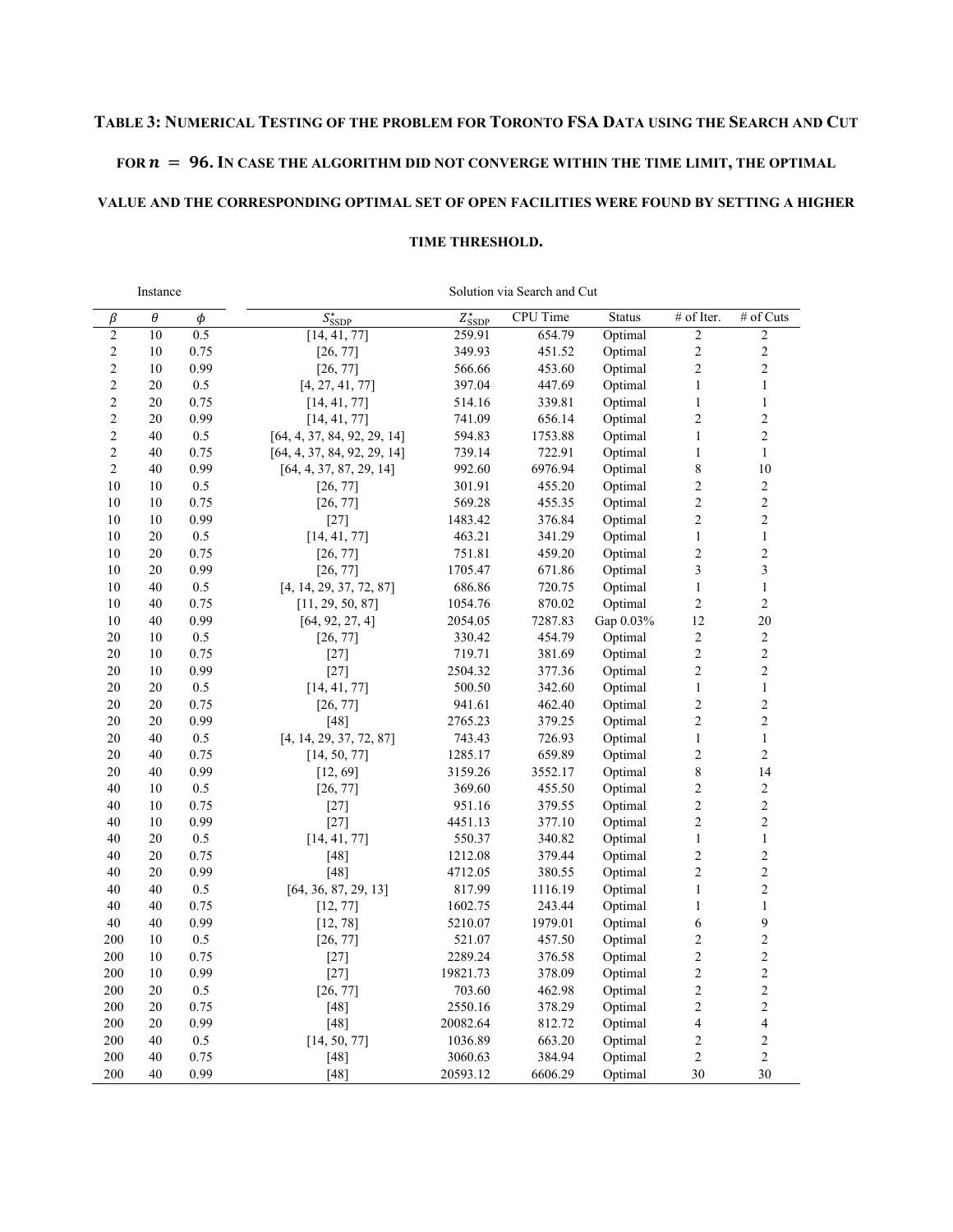# **TABLE 4. REFERENCE TABLE OF FSA TO NUMERICAL IDS.** <sup>⋆</sup> **INDICATE THE FSA CORRESPONDING TO**  CANDIDATE FACILITY LOCATIONS CONSIDERED FOR THE CASE OF  $n = 24,96,$  and  $**$  indicate the FSA **CORRESPONDING TO CANDIDATE FACILITY LOCATIONS CONSIDERED FOR ALL THREE CASE OF**  $n = 10, 24$ **,**

| AND 96. |  |
|---------|--|
|---------|--|

| <b>FSA</b>         | ID             | <b>FSA</b>         | ID     | <b>FSA</b>         | ID | <b>FSA</b>         | ID | <b>FSA</b>         | ID | <b>FSA</b>         | ID |
|--------------------|----------------|--------------------|--------|--------------------|----|--------------------|----|--------------------|----|--------------------|----|
| M1B                | 1              | M1X                | 17     | M3M                | 33 | $M4V^{\star}$      | 49 | M <sub>5</sub> T   | 65 | M6S                | 81 |
| M1C                | $\overline{2}$ | M2H                | 18     | M3N                | 34 | M4W                | 50 | $M5V^*$            | 66 | M8V                | 82 |
| $M1E^*$            | 3              | M2J                | 19     | M4A                | 35 | $M4X^{\star\star}$ | 51 | M5W                | 67 | M8W                | 83 |
| M1G                | $\overline{4}$ | $M2K^{\star\star}$ | 20     | M4B                | 36 | M4Y                | 52 | M6A                | 68 | M8X                | 84 |
| M1H                | 5              | M2L                | 21     | M4C                | 37 | M5A                | 53 | $M6B^{\star\star}$ | 69 | M8Y                | 85 |
| M1J                | 6              | M2M                | $22\,$ | M4E                | 38 | M5B                | 54 | M <sub>6</sub> C   | 70 | $M8Z^{\star\star}$ | 86 |
| $M1K*$             | $\overline{7}$ | $M2N^*$            | 23     | $M4G^{\star\star}$ | 39 | M <sub>5</sub> C   | 55 | M6E                | 71 | $M9A**$            | 87 |
| M1L                | 8              | M <sub>2</sub> P   | 24     | M4H                | 40 | M5E                | 56 | $M6G*$             | 72 | M9B                | 88 |
| M1M                | 9              | M2R                | 25     | $M4J^*$            | 41 | M5G                | 57 | M6H                | 73 | M9C                | 89 |
| M1N                | 10             | M3A                | 26     | M4L                | 42 | M5H                | 58 | M6J                | 74 | M9L                | 90 |
| M1P                | 11             | $M3B^{\star}$      | 27     | $M4M^*$            | 43 | M5J                | 59 | M6K                | 75 | $M9M^*$            | 91 |
| $M1R^{\star\star}$ | 12             | M3C                | 28     | M <sub>4</sub> N   | 44 | $M5M^*$            | 60 | M6L                | 76 | M9N                | 92 |
| M <sub>1</sub> S   | 13             | M3H                | 29     | M4P                | 45 | M5N                | 61 | M6M                | 77 | M9P                | 93 |
| M1T                | 14             | M3J                | 30     | M4R                | 46 | $M5P^{\star\star}$ | 62 | $M6N^*$            | 78 | $M9R*$             | 94 |
| $M1V^{\star}$      | 15             | $M3K^{\star\star}$ | 31     | M4S                | 47 | M5R                | 63 | M6P                | 79 | M9V                | 95 |
| M1W                | 16             | M3L                | 32     | M4T                | 48 | $M5S^{\star\star}$ | 64 | M6R                | 80 | M9W                | 96 |

# **VII. REFERENCES**

Aboolian, Robert, Oded Berman, and Zvi Drezner. 2008. "Location and Allocation of Service Units on a Congested Network." *IIE Transactions* 40 (4): 422–33.

———. 2009. "The Multiple Server Center Location Problem." *Annals of Operations Research* 167  $(1): 337 - 52.$ 

Aboolian, Robert, Oded Berman, and Dmitry Krass. 2012. "Profit Maximizing Distributed Service System Design with Congestion and Elastic Demand." *Transportation Science* 46 (2): 247–61.

Aboolian, Robert, Oded Berman, and Vedat Verter. 2016. "Maximal Accessibility Network Design in the Public Sector." *Transportation Science* 50 (1): 336–47.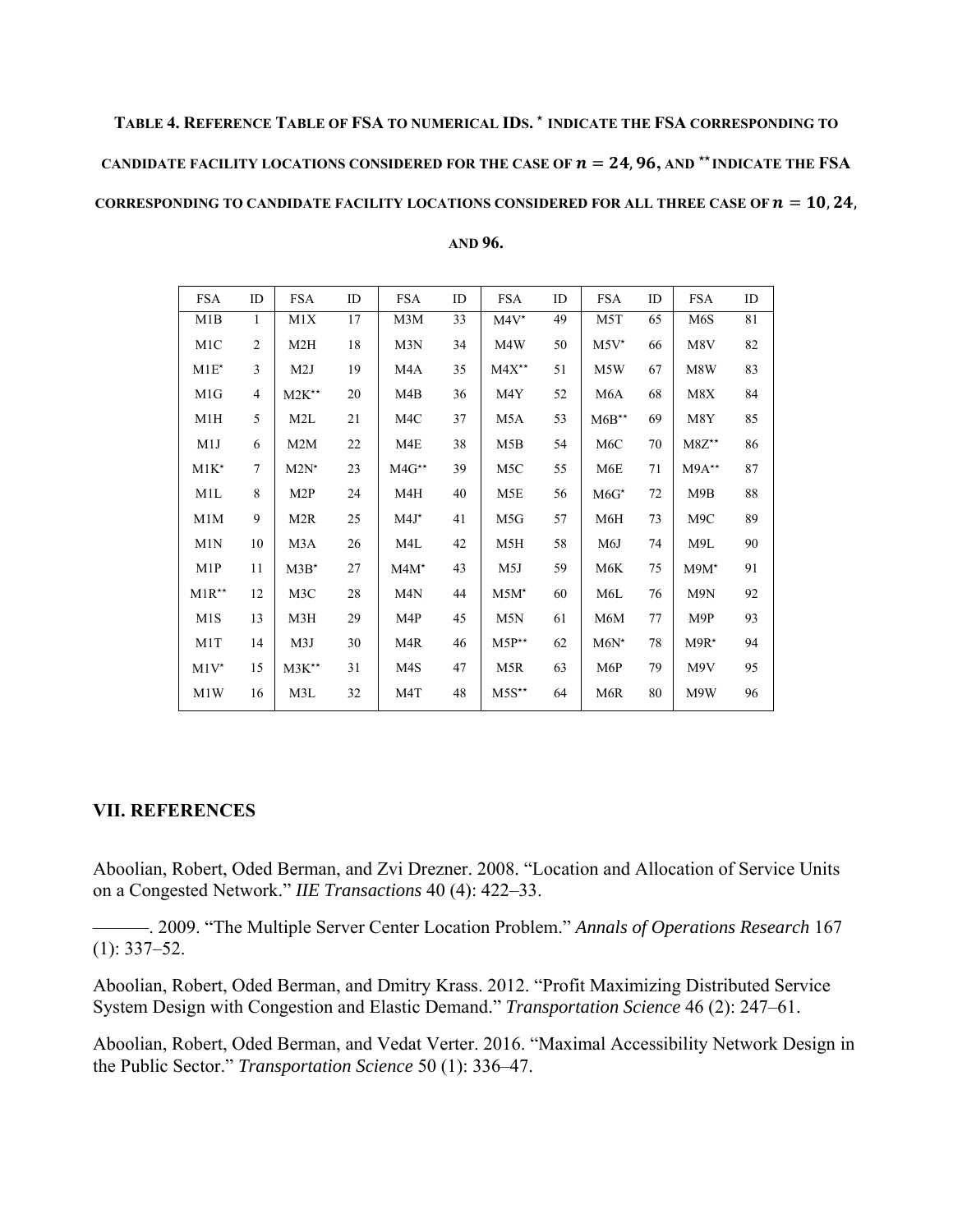Aboolian, Robert, Tingting Cui, and Zuo-Jun Max Shen. 2013. "An Efficient Approach for Solving Reliable Facility Location Models." *INFORMS Journal on Computing* 25 (4): 720–29.

Amiri, Ali. 1997. "Solution Procedures for the Service System Design Problem." *Computers & Operations Research* 24 (1): 49–60.

Baron, Opher, Oded Berman, and Dmitry Krass. 2008. "Facility Location with Stochastic Demand and Constraints on Waiting Time." *Manufacturing & Service Operations Management* 10 (3): 484– 505.

Berman, Oded, and Zvi Drezner. 2007. "The Multiple Server Location Problem." *Journal of the Operational Research Society* 58 (1): 91–99.

Berman, Oded, and Dmitry Krass. 2020. "Stochastic Location Models with Congestion." In *Location Science*, edited by Gilbert Laporte, Stefan Nickel, and Francisco Saldanha-da-Gama, 2nd ed., 477– 535. Springer Cham Heidelberg New York Dordrecht London.

Berman, Oded, Dmitry Krass, and Jiamin Wang. 2011. "Stochastic Analysis in Location Research." In *Foundations of Location Analysis*, 241–71. Springer.

Cai, Ximing, Daene C McKinney, Leon S Lasdon, and David W Watkins Jr. 2001. "Solving Large Nonconvex Water Resources Management Models Using Generalized Benders Decomposition." *Operations Research* 49 (2): 235–45.

Castillo, Ignacio, Armann Ingolfsson, and Thaddeus Sim. 2009. "Social Optimal Location of Facilities with Fixed Servers, Stochastic Demand, and Congestion." *Production and Operations Management* 18 (6): 721–36.

Dogan, Kerim, Mumtaz Karatas, and Ertan Yakici. 2020. "A Model for Locating Preventive Health Care Facilities." *Central European Journal of Operations Research* 28 (3): 1091–1121.

Elhedhli, Samir. 2006. "Service System Design with Immobile Servers, Stochastic Demand, and Congestion." *Manufacturing & Service Operations Management* 8 (1): 92–97.

Elhedhli, Samir, Yan Wang, and Ahmed Saif. 2018. "Service System Design with Immobile Servers, Stochastic Demand and Concave-Cost Capacity Selection." *Computers & Operations Research* 94: 65–75.

Floudas, CA, A Aggarwal, and AR Ciric. 1989. "Global Optimum Search for Nonconvex Nlp and Minlp Problems." *Computers & Chemical Engineering* 13 (10): 1117–32.

Geoffrion, Arthur M. 1972. "Generalized Benders Decomposition." *Journal of Optimization Theory and Applications* 10 (4): 237–60.

Marianov, Vladimir, and Miguel Rı́os. 2000. "A Probabilistic Quality of Service Constraint for a Location Model of Switches in Atm Communications Networks." *Annals of Operations Research* 96 (1-4): 237–43.

Marianov, Vladimir, and Daniel Serra. 1998. "Probabilistic, Maximal Covering Location—Allocation Models Forcongested Systems." *Journal of Regional Science* 38 (3): 401–24.